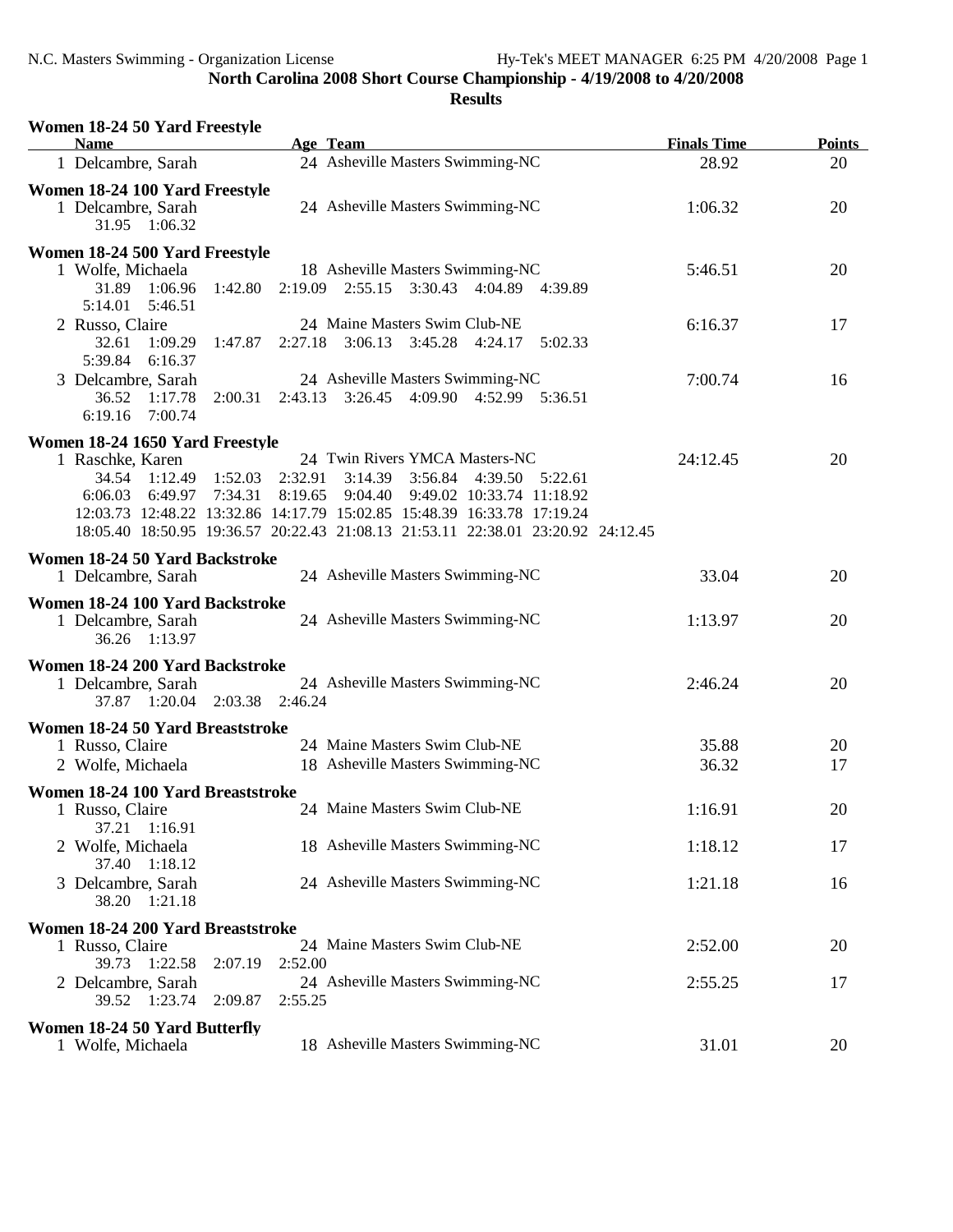**Results**

| Women 18-24 100 Yard Butterfly                                                                            |          |    |
|-----------------------------------------------------------------------------------------------------------|----------|----|
| 24 Maine Masters Swim Club-NE<br>1 Russo, Claire<br>32.35 1:08.09                                         | 1:08.09  | 20 |
| 18 Asheville Masters Swimming-NC<br>2 Wolfe, Michaela<br>32.47 1:09.72                                    | 1:09.72  | 17 |
| <b>Women 18-24 100 Yard IM</b>                                                                            |          |    |
| 18 Asheville Masters Swimming-NC<br>1 Wolfe, Michaela<br>32.28 1:08.70                                    | 1:08.70  | 20 |
| 24 Maine Masters Swim Club-NE<br>2 Russo, Claire<br>32.45 1:08.87                                         | 1:08.87  | 17 |
| 24 Asheville Masters Swimming-NC<br>3 Delcambre, Sarah<br>33.67 1:11.62                                   | 1:11.62  | 16 |
| <b>Women 18-24 200 Yard IM</b>                                                                            |          |    |
| 24 Maine Masters Swim Club-NE<br>1 Russo, Claire<br>32.06 1:10.46<br>2:27.86<br>1:53.83                   | 2:27.86  | 20 |
| 2 Wolfe, Michaela<br>18 Asheville Masters Swimming-NC<br>33.30 1:12.33<br>1:55.94<br>2:28.34              | 2:28.34  | 17 |
|                                                                                                           |          |    |
| Women 25-29 50 Yard Freestyle<br>25 Raleigh Area Masters-NC<br>1 Bonney, Erin                             | 25.42    | 20 |
| 27 Raleigh Area Masters-NC<br>2 Humphries, Katie                                                          | 26.87    | 17 |
| 26 Durham Area Masters Aquatics-NC<br>3 Proud, Jessica                                                    | 27.70    | 16 |
| 28 Raleigh Area Masters-NC<br>4 Lewis, Jennifer                                                           | 28.22    | 15 |
| 29 Durham Area Masters Aquatics-NC<br>5 Newton, Danielle                                                  | 30.71    | 14 |
| Women 25-29 100 Yard Freestyle                                                                            |          |    |
| 25 Raleigh Area Masters-NC<br>1 Bonney, Erin<br>27.25<br>56.74                                            | 56.74    | 20 |
| 26 Durham Area Masters Aquatics-NC<br>2 Proud, Jessica<br>29.36<br>1:01.85                                | 1:01.85  | 17 |
| Women 25-29 200 Yard Freestyle                                                                            |          |    |
| 27 Raleigh Area Masters-NC<br>1 Wagner, Jaclyn                                                            | 2:09.92  | 20 |
| 29.47 1:01.35<br>1:34.47<br>2:09.92                                                                       |          |    |
| 27 Raleigh Area Masters-NC<br>2 Stallworth, Abby<br>30.88 1:03.82<br>1:38.35<br>2:13.06                   | 2:13.06  | 17 |
| 28 Unattached<br>3 McGrain, Maryann                                                                       | 3:09.49  | 16 |
| 42.49 1:30.53 2:20.79<br>3:09.49                                                                          |          |    |
| Women 25-29 500 Yard Freestyle                                                                            |          |    |
| 27 Durham Area Masters Aquatics-NC<br>1 Rice, Kim                                                         | 5:47.90  | 20 |
| 31.60<br>1:05.44<br>1:39.72<br>2:14.65 2:50.24 3:25.99 4:01.80 4:37.93<br>5:13.67<br>5:47.90              |          |    |
| 28 Raleigh Area Masters-NC<br>2 Lewis, Jennifer                                                           | 6:28.18  | 17 |
| 2:28.52<br>$3:08.46$ $3:48.14$<br>33.24<br>1:10.63<br>1:49.14<br>4:28.05<br>5:08.73<br>6:28.18<br>5:48.96 |          |    |
| 27 Raleigh Area Masters-NC<br>3 Hawley, Kate                                                              | 6:40.32  | 16 |
| 35.92 1:14.48<br>2:36.14 3:17.60 3:59.04 4:40.25<br>1:54.97<br>5:21.64<br>6:01.92 6:40.32                 |          |    |
| Women 25-29 1000 Yard Freestyle                                                                           |          |    |
| 27 Raleigh Area Masters-NC<br>1 Hawley, Kate                                                              | 13:41.60 | 20 |
| 35.84<br>1:15.93<br>2:38.70<br>4:01.37<br>1:57.07<br>3:20.09<br>4:43.36<br>5:25.19                        |          |    |
| 6:48.13<br>6:06.63<br>7:30.99<br>8:12.89 8:53.88<br>9:35.99 10:17.47 10:59.73                             |          |    |
|                                                                                                           |          |    |

11:41.14 12:22.22 13:02.60 13:41.60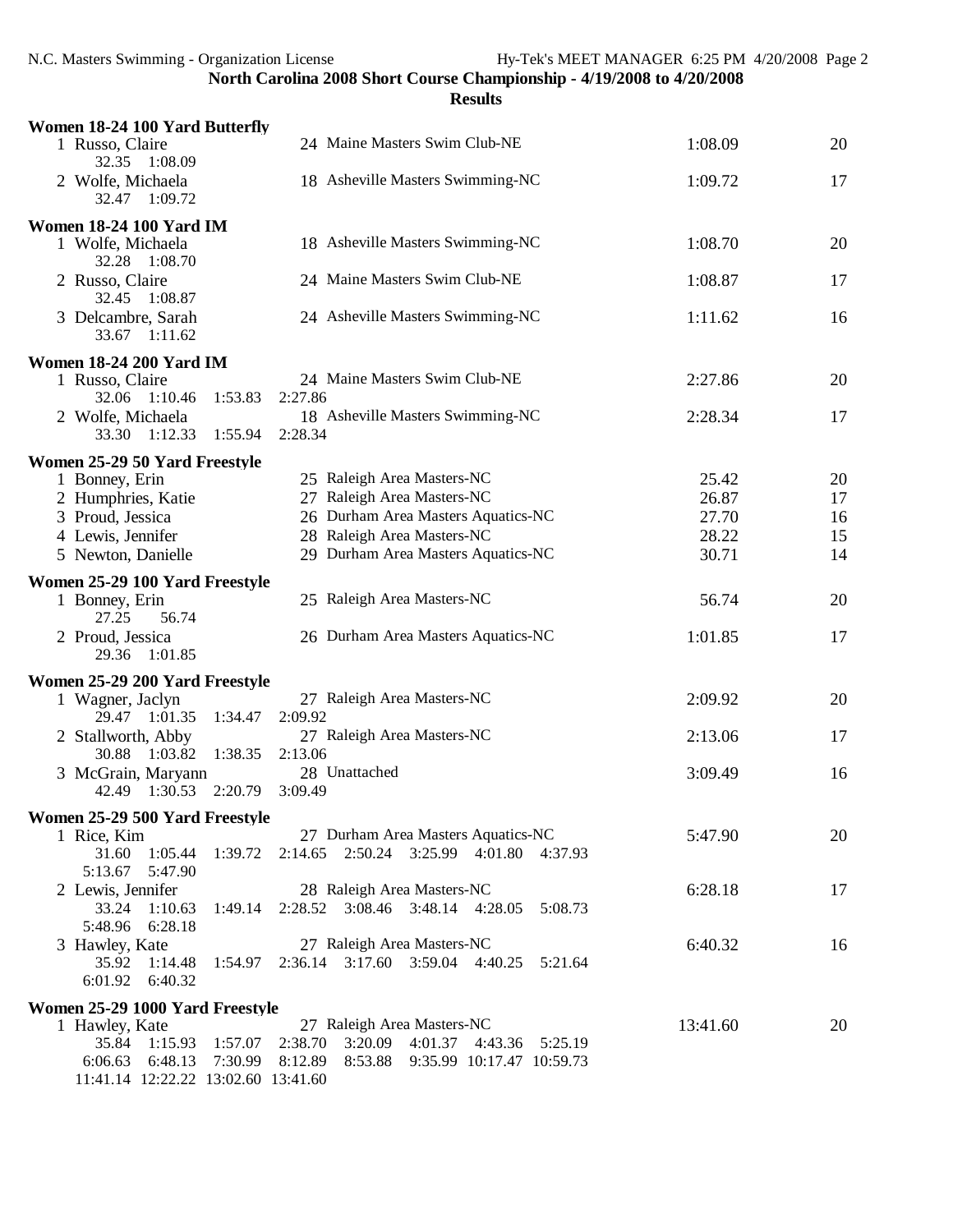| (Women 25-29 1000 Yard Freestyle)   |                                                                                                                                                            |          |          |
|-------------------------------------|------------------------------------------------------------------------------------------------------------------------------------------------------------|----------|----------|
| 2 Sterling, Erin                    | 29 Raleigh Area Masters-NC                                                                                                                                 | 13:51.85 | 17       |
| 38.40 1:18.21                       | 1:59.57<br>2:41.78<br>3:24.30 4:06.37<br>4:48.60<br>5:31.25                                                                                                |          |          |
| 6:56.76 7:40.04<br>6:13.64          | 8:22.92<br>9:05.53 9:47.78 10:30.04 11:11.83                                                                                                               |          |          |
| 11:52.91 12:33.97 13:14.74 13:51.85 |                                                                                                                                                            |          |          |
| Women 25-29 1650 Yard Freestyle     |                                                                                                                                                            |          |          |
| 1 Rice, Kim                         | 27 Durham Area Masters Aquatics-NC                                                                                                                         | 19:29.54 | 20       |
| 31.66<br>1:05.21                    | 2:13.91<br>2:48.66<br>3:23.37<br>3:58.18<br>4:32.98<br>1:39.42                                                                                             |          |          |
| 5:07.93<br>5:43.05                  | 6:53.84<br>7:29.04<br>8:04.54<br>8:40.12<br>6:18.29<br>9:15.74                                                                                             |          |          |
|                                     | 9:51.51 10:27.23 11:03.35 11:38.96 12:15.17 12:51.04 13:26.89 14:02.78<br>14:38.56 15:14.59 15:50.86 16:27.48 17:04.17 17:40.78 18:17.55 18:54.37 19:29.54 |          |          |
| 2 Proud, Jessica                    | 26 Durham Area Masters Aquatics-NC                                                                                                                         | 22:07.14 | 17       |
| 35.24<br>1:15.12                    | 2:37.41 3:18.78 3:59.49 4:40.14 5:20.32<br>1:55.73                                                                                                         |          |          |
| 6:01.29 6:41.59 7:22.28             | 8:02.67 8:43.04<br>9:23.13 10:03.22 10:43.63                                                                                                               |          |          |
|                                     | 11:24.24 12:04.91 12:46.07 13:26.77 14:07.63 14:48.38 15:29.08 16:09.59                                                                                    |          |          |
|                                     | 16:50.18 17:30.66 18:11.16 18:52.15 19:32.20 20:12.13 20:52.01 21:30.81 22:07.14                                                                           |          |          |
| Women 25-29 50 Yard Backstroke      |                                                                                                                                                            |          |          |
| 1 Stallworth, Abby                  | 27 Raleigh Area Masters-NC                                                                                                                                 | 31.44    | 20       |
| 2 Brewer, Mary                      | 26 Unattached                                                                                                                                              | 31.79    | 17       |
| 3 Lewis, Jennifer                   | 28 Raleigh Area Masters-NC                                                                                                                                 | 32.51    | 16       |
| 4 Humphries, Katie                  | 27 Raleigh Area Masters-NC                                                                                                                                 | 32.68    | 15       |
| 5 Proud, Jessica                    | 26 Durham Area Masters Aquatics-NC                                                                                                                         | 33.64    | 14       |
| 6 Queen, Mary                       | 28 Unattached                                                                                                                                              | 33.91    | 13       |
| 7 Newton, Danielle                  | 29 Durham Area Masters Aquatics-NC                                                                                                                         | 39.57    | 12       |
| Women 25-29 100 Yard Backstroke     |                                                                                                                                                            |          |          |
| 1 Lewis, Jennifer                   | 28 Raleigh Area Masters-NC                                                                                                                                 | 1:09.53  | 20       |
| 33.66 1:09.53                       |                                                                                                                                                            |          |          |
| 2 Brewer, Mary                      | 26 Unattached                                                                                                                                              | 1:10.38  | 17       |
| 34.21 1:10.38                       |                                                                                                                                                            |          |          |
| 3 Proud, Jessica                    | 26 Durham Area Masters Aquatics-NC                                                                                                                         | 1:11.41  | 16       |
| 1:11.41<br>35.16                    |                                                                                                                                                            |          |          |
| Women 25-29 200 Yard Backstroke     |                                                                                                                                                            |          |          |
| 1 Stallworth, Abby                  | 27 Raleigh Area Masters-NC                                                                                                                                 | 2:21.23  | 20       |
| 33.03 1:08.28                       | 1:44.15 2:21.23                                                                                                                                            |          |          |
| 2 Wagner, Jaclyn                    | 27 Raleigh Area Masters-NC                                                                                                                                 | 2:26.75  | 17       |
| 34.43 1:11.14                       | 2:26.75<br>1:49.10                                                                                                                                         |          |          |
| 3 Lewis, Jennifer                   | 28 Raleigh Area Masters-NC                                                                                                                                 | 2:31.85  | 16       |
| 34.21 1:11.63                       | 1:51.63<br>2:31.85                                                                                                                                         |          |          |
| 4 Proud, Jessica<br>35.60 1:14.07   | 26 Durham Area Masters Aquatics-NC                                                                                                                         | 2:33.19  | 15       |
| 5 Queen, Mary                       | 1:53.83<br>2:33.19<br>28 Unattached                                                                                                                        | 2:35.84  | 14       |
| 36.71 1:15.69                       | 2:35.84<br>1:55.81                                                                                                                                         |          |          |
|                                     |                                                                                                                                                            |          |          |
| Women 25-29 50 Yard Breaststroke    | 26 Durham Area Masters Aquatics-NC                                                                                                                         | 38.45    |          |
| 1 Proud, Jessica<br>2 Hawley, Kate  | 27 Raleigh Area Masters-NC                                                                                                                                 | 41.56    | 20<br>17 |
|                                     |                                                                                                                                                            |          |          |
| Women 25-29 100 Yard Breaststroke   |                                                                                                                                                            |          |          |
| 1 Humphries, Katie                  | 27 Raleigh Area Masters-NC                                                                                                                                 | 1:14.39  | 20       |
| 35.84 1:14.39<br>2 Hawley, Kate     | 27 Raleigh Area Masters-NC                                                                                                                                 | 1:32.42  | 17       |
| 43.54 1:32.42                       |                                                                                                                                                            |          |          |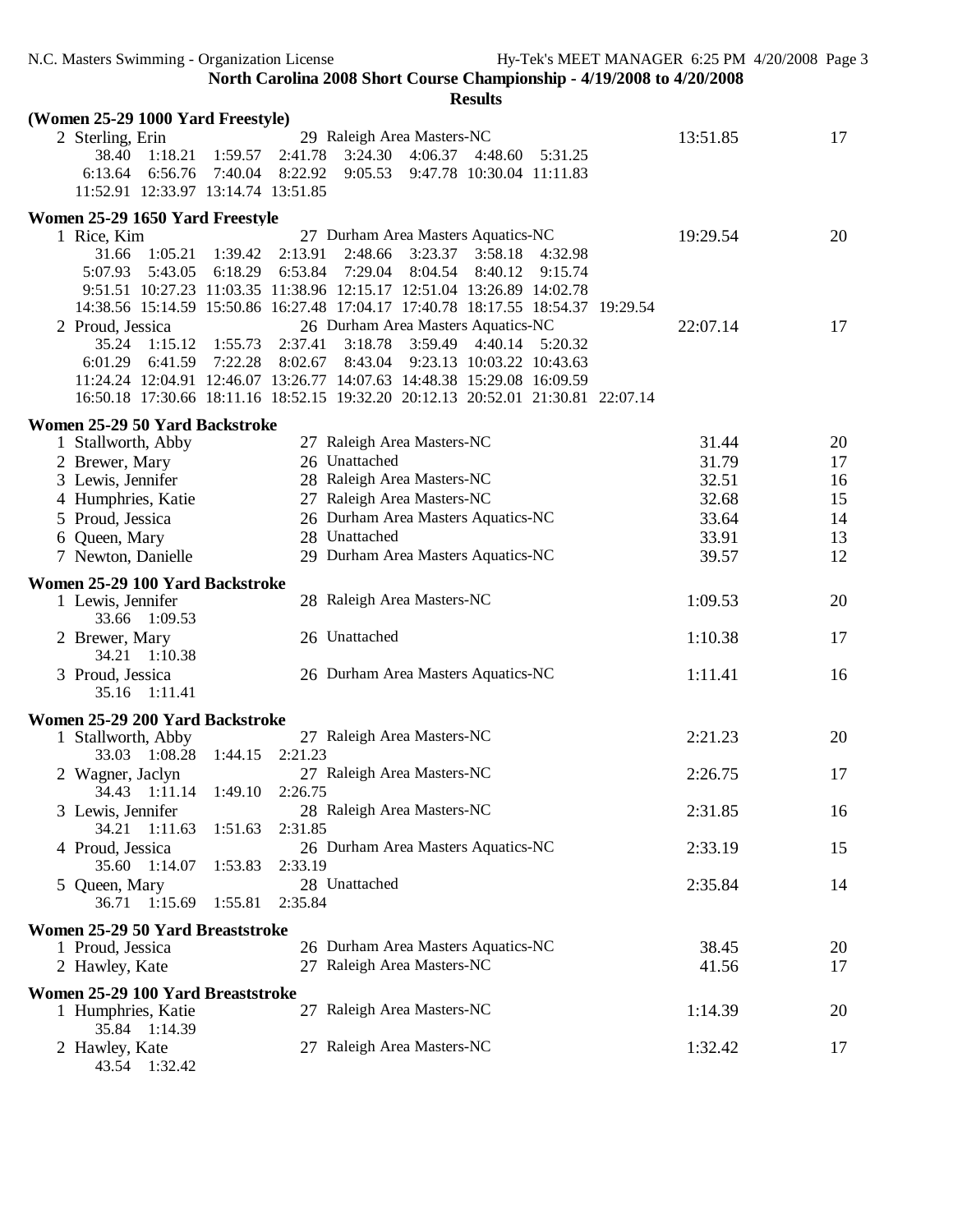| (Women 25-29 100 Yard Breaststroke)                                                            |                                                                                |          |    |
|------------------------------------------------------------------------------------------------|--------------------------------------------------------------------------------|----------|----|
| 3 McGrain, Maryann<br>51.02 1:47.79                                                            | 28 Unattached                                                                  | 1:47.79  | 16 |
| Women 25-29 50 Yard Butterfly                                                                  |                                                                                |          |    |
| 1 Bonney, Erin                                                                                 | 25 Raleigh Area Masters-NC                                                     | 29.68    | 20 |
| 2 Brewer, Mary                                                                                 | 26 Unattached                                                                  | 29.98    | 17 |
| 3 Proud, Jessica                                                                               | 26 Durham Area Masters Aquatics-NC                                             | 32.87    | 16 |
| Women 25-29 100 Yard Butterfly<br>1 Brewer, Mary<br>30.04 1:05.77                              | 26 Unattached                                                                  | 1:05.77  | 20 |
| Women 25-29 200 Yard Butterfly<br>1 Rice, Kim<br>32.48 1:09.20 1:50.34                         | 27 Durham Area Masters Aquatics-NC<br>2:34.90                                  | 2:34.90  | 20 |
| <b>Women 25-29 100 Yard IM</b><br>1 Brewer, Mary<br>30.91 1:08.77                              | 26 Unattached                                                                  | 1:08.77  | 20 |
| 2 Proud, Jessica<br>32.95 1:10.83                                                              | 26 Durham Area Masters Aquatics-NC                                             | 1:10.83  | 17 |
| 3 Lewis, Jennifer<br>31.82 1:11.90                                                             | 28 Raleigh Area Masters-NC                                                     | 1:11.90  | 16 |
| 4 Newton, Danielle<br>39.60 1:24.79                                                            | 29 Durham Area Masters Aquatics-NC                                             | 1:24.79  | 15 |
| <b>Women 25-29 200 Yard IM</b>                                                                 |                                                                                |          |    |
| 1 Brewer, Mary                                                                                 | 26 Unattached                                                                  | 2:27.90  | 20 |
| 30.83 1:06.91 1:52.77                                                                          | 2:27.90                                                                        |          |    |
| 2 Proud, Jessica                                                                               | 26 Durham Area Masters Aquatics-NC                                             | 2:36.72  | 17 |
| 33.79 1:12.63 1:59.35                                                                          | 2:36.72                                                                        |          |    |
| 3 Queen, Mary<br>35.72 1:15.91 2:03.67                                                         | 28 Unattached<br>2:42.30                                                       | 2:42.30  | 16 |
| Women 30-34 50 Yard Freestyle                                                                  |                                                                                |          |    |
| 1 Browning, Jessica                                                                            | 31 Asheville Masters Swimming-NC                                               | 27.41    | 20 |
| Women 30-34 100 Yard Freestyle                                                                 |                                                                                |          |    |
| 1 Browning, Jessica<br>34.61 1:10.22                                                           | 31 Asheville Masters Swimming-NC                                               | 1:10.22  | 20 |
| Women 30-34 500 Yard Freestyle                                                                 |                                                                                |          |    |
| 1 Fritchie, Karen<br>1:38.78<br>31.27<br>1:04.97                                               | 30 Durham Area Masters Aquatics-NC<br>2:12.84 2:47.06 3:21.34 3:55.29 4:29.62  | 5:36.80  | 20 |
| 5:36.80<br>5:03.65<br>2 Browning, Jessica<br>37.01<br>1:15.13<br>1:53.99<br>6:19.90<br>5:44.01 | 31 Asheville Masters Swimming-NC<br>2:33.19 3:11.77 3:50.63 4:28.88<br>5:06.17 | 6:19.90  | 17 |
| Women 30-34 1000 Yard Freestyle                                                                |                                                                                |          |    |
| 1 Fritchie, Karen                                                                              | 30 Durham Area Masters Aquatics-NC                                             | 11:37.76 | 20 |
| 1:08.02<br>32.86<br>1:43.63                                                                    | 2:19.32<br>2:54.91<br>3:30.81<br>4:06.39<br>4:42.15                            |          |    |
| 5:17.67<br>5:52.87<br>6:27.59<br>9:56.18 10:30.72 11:04.57 11:37.76                            | 7:02.42<br>7:37.18<br>8:12.20<br>8:47.42<br>9:22.13                            |          |    |
| Women 30-34 50 Yard Backstroke                                                                 |                                                                                |          |    |
| 1 Browning, Jessica                                                                            | 31 Asheville Masters Swimming-NC                                               | 32.96    | 20 |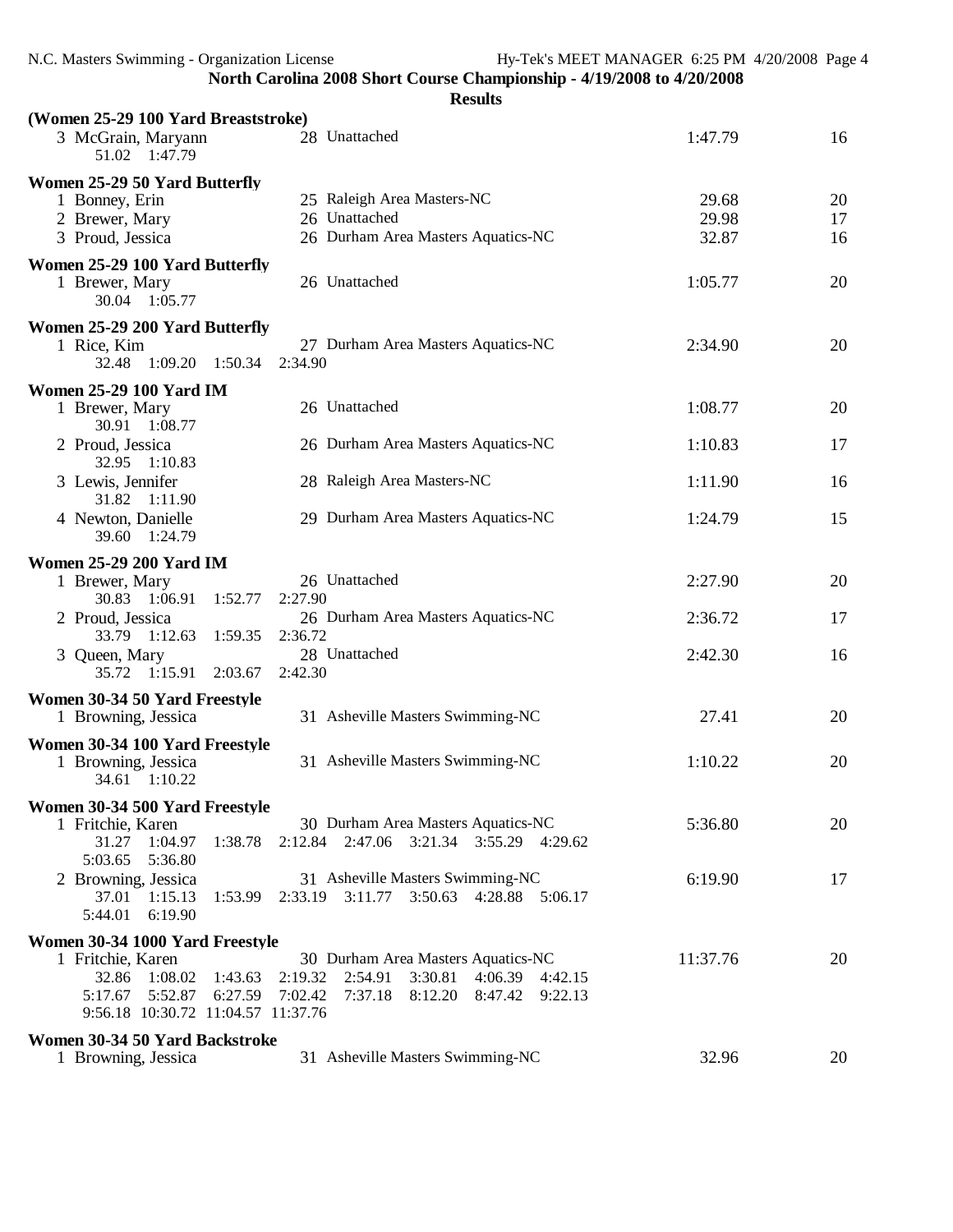| Women 30-34 50 Yard Breaststroke<br>1 Browning, Jessica                                                                                                                                                                                                         | 31 Asheville Masters Swimming-NC                                                                                           | 36.81          | 20       |
|-----------------------------------------------------------------------------------------------------------------------------------------------------------------------------------------------------------------------------------------------------------------|----------------------------------------------------------------------------------------------------------------------------|----------------|----------|
| Women 30-34 200 Yard Breaststroke                                                                                                                                                                                                                               |                                                                                                                            |                |          |
| 1 Browning, Jessica<br>44.18 1:34.23 2:24.71<br>3:14.68                                                                                                                                                                                                         | 31 Asheville Masters Swimming-NC                                                                                           | 3:14.68        | 20       |
| Women 30-34 50 Yard Butterfly<br>1 Browning, Jessica                                                                                                                                                                                                            | 31 Asheville Masters Swimming-NC                                                                                           | 30.37          | 20       |
| Women 35-39 50 Yard Freestyle                                                                                                                                                                                                                                   |                                                                                                                            |                |          |
| 1 Braun, Erika                                                                                                                                                                                                                                                  | 36 Raleigh Area Masters-NC                                                                                                 | 24.82          | 20       |
| 2 Williams, Heidi<br>3 Oversmith, Amy                                                                                                                                                                                                                           | 39 Durham Area Masters Aquatics-NC<br>36 Raleigh Area Masters-NC                                                           | 28.03<br>28.22 | 17<br>16 |
| 4 Grego, Sonia                                                                                                                                                                                                                                                  | 38 Durham Area Masters Aquatics-NC                                                                                         | 34.95          | 15       |
| Women 35-39 100 Yard Freestyle                                                                                                                                                                                                                                  |                                                                                                                            |                |          |
| 1 Braun, Erika<br>25.81<br>53.77                                                                                                                                                                                                                                | 36 Raleigh Area Masters-NC                                                                                                 | 53.77          | 20       |
| 2 Oversmith, Amy<br>29.71<br>1:02.76                                                                                                                                                                                                                            | 36 Raleigh Area Masters-NC                                                                                                 | 1:02.76        | 17       |
| 3 Kowalsky, Lani<br>34.75 1:11.09                                                                                                                                                                                                                               | 35 Raleigh Area Masters-NC                                                                                                 | 1:11.09        | 16       |
| 4 Grego, Sonia<br>37.28 1:17.17                                                                                                                                                                                                                                 | 38 Durham Area Masters Aquatics-NC                                                                                         | 1:17.17        | 15       |
| Women 35-39 200 Yard Freestyle                                                                                                                                                                                                                                  |                                                                                                                            |                |          |
| 1 Williams, Heidi<br>30.07 1:02.88<br>2:09.12<br>1:36.37                                                                                                                                                                                                        | 39 Durham Area Masters Aquatics-NC                                                                                         | 2:09.12        | 20       |
| 2 Oversmith, Amy<br>32.28 1:07.16 1:42.54 2:17.38                                                                                                                                                                                                               | 36 Raleigh Area Masters-NC                                                                                                 | 2:17.38        | 17       |
| Women 35-39 1650 Yard Freestyle                                                                                                                                                                                                                                 |                                                                                                                            |                |          |
| 1 Williams, Heidi<br>2:16.62<br>32.45 1:06.87 1:41.57<br>6:58.33<br>5:12.48<br>5:47.95<br>6:23.43<br>9:54.71 10:30.25 11:05.83 11:41.74 12:17.57 12:54.01 13:30.77 14:08.42<br>14:45.29 15:22.05 15:58.85 16:35.19 17:12.22 17:48.81 18:25.13 19:00.62 19:34.93 | 39 Durham Area Masters Aquatics-NC<br>2:51.67<br>3:27.05<br>4:02.03<br>4:37.17<br>7:33.43<br>8:08.53<br>8:43.77<br>9:19.18 | 19:34.93       | 20       |
| Women 35-39 50 Yard Backstroke                                                                                                                                                                                                                                  |                                                                                                                            |                |          |
| 1 Braun, Erika                                                                                                                                                                                                                                                  | 36 Raleigh Area Masters-NC                                                                                                 | 29.52          | 20       |
| 2 Grego, Sonia                                                                                                                                                                                                                                                  | 38 Durham Area Masters Aquatics-NC                                                                                         | 42.64          | 17       |
| Women 35-39 100 Yard Backstroke                                                                                                                                                                                                                                 |                                                                                                                            |                |          |
| 1 Braun, Erika<br>30.85 1:04.03                                                                                                                                                                                                                                 | 36 Raleigh Area Masters-NC                                                                                                 | 1:04.03        | 20       |
| 2 Oversmith, Amy<br>35.08 1:11.35                                                                                                                                                                                                                               | 36 Raleigh Area Masters-NC                                                                                                 | 1:11.35        | 17       |
| 3 Kowalsky, Lani<br>39.58 1:21.80                                                                                                                                                                                                                               | 35 Raleigh Area Masters-NC                                                                                                 | 1:21.80        | 16       |
| 4 Grego, Sonia<br>45.27 1:33.13                                                                                                                                                                                                                                 | 38 Durham Area Masters Aquatics-NC                                                                                         | 1:33.13        | 15       |
| Women 35-39 100 Yard Breaststroke                                                                                                                                                                                                                               |                                                                                                                            |                |          |
| 1 Williams, Heidi<br>41.05<br>1:26.95                                                                                                                                                                                                                           | 39 Durham Area Masters Aquatics-NC                                                                                         | 1:26.95        | 20       |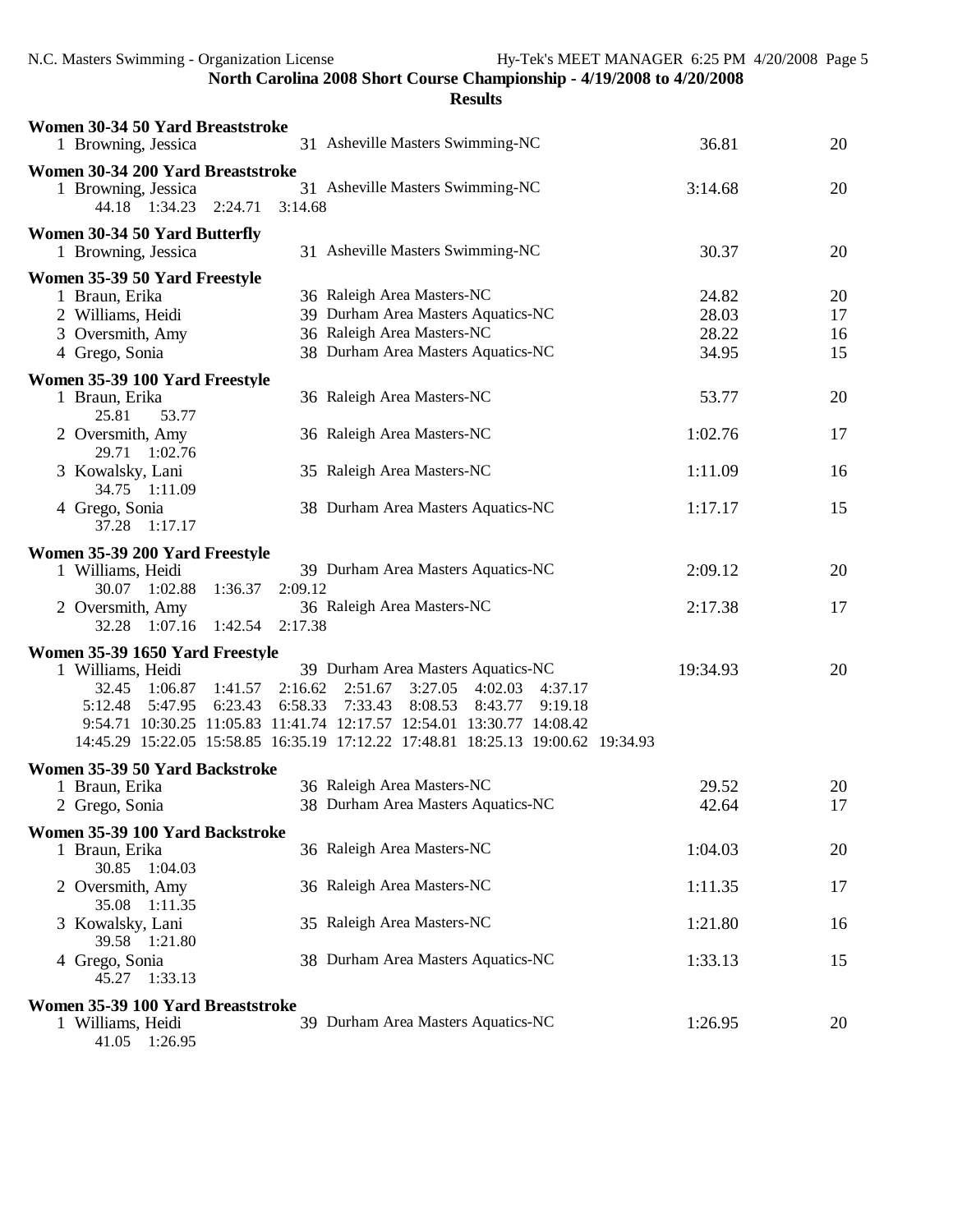| Women 35-39 100 Yard Butterfly                                   |                                                                                                                 |                |          |
|------------------------------------------------------------------|-----------------------------------------------------------------------------------------------------------------|----------------|----------|
| 1 Braun, Erika<br>28.50 1:02.36                                  | 36 Raleigh Area Masters-NC                                                                                      | 1:02.36        | 20       |
| 2 Oversmith, Amy<br>34.15 1:14.62                                | 36 Raleigh Area Masters-NC                                                                                      | 1:14.62        | 17       |
| <b>Women 35-39 100 Yard IM</b>                                   | 36 Raleigh Area Masters-NC                                                                                      |                | 20       |
| 1 Braun, Erika<br>27.66 1:02.45                                  |                                                                                                                 | 1:02.45        |          |
| 2 Oversmith, Amy<br>32.90 1:13.42                                | 36 Raleigh Area Masters-NC                                                                                      | 1:13.42        | 17       |
| 3 Kowalsky, Lani<br>37.29 1:19.85                                | 35 Raleigh Area Masters-NC                                                                                      | 1:19.85        | 16       |
| Women 40-44 50 Yard Freestyle                                    |                                                                                                                 |                |          |
| 1 Lindroos, Pamela                                               | 42 Tar Heel Aquatic Team-NC<br>41 Rocky Mount Y Masters-NC                                                      | 27.50          | 20       |
| 2 Wilkins, Yvonne<br>3 Kemerait, Karen                           | 41 Raleigh Area Masters-NC                                                                                      | 28.57<br>29.66 | 17<br>16 |
| Women 40-44 100 Yard Freestyle                                   |                                                                                                                 |                |          |
| 1 Nowak, Elizabeth<br>28.51 1:00.07                              | 44 Tar Heel Aquatic Team-NC                                                                                     | 1:00.07        | 20       |
| 2 Wilkins, Yvonne<br>30.62 1:03.38                               | 41 Rocky Mount Y Masters-NC                                                                                     | 1:03.38        | 17       |
| 3 Alston, Anne<br>31.80 1:06.07                                  | 40 Asheville Masters Swimming-NC                                                                                | 1:06.07        | 16       |
| Women 40-44 200 Yard Freestyle                                   |                                                                                                                 |                |          |
| 1 Alston, Anne                                                   | 40 Asheville Masters Swimming-NC                                                                                | 2:21.64        | 20       |
| 32.19 1:07.39 1:44.59<br>2 Kemerait, Karen                       | 2:21.64<br>41 Raleigh Area Masters-NC                                                                           | 2:28.29        | 17       |
| 32.33 1:08.45 1:48.81                                            | 2:28.29                                                                                                         |                |          |
| Women 40-44 500 Yard Freestyle                                   |                                                                                                                 |                |          |
| 1 Alston, Anne<br>1:50.88<br>34.68<br>1:12.35<br>5:44.23 6:21.04 | 40 Asheville Masters Swimming-NC<br>2:29.93 3:08.65 3:47.33 4:26.19 5:05.27                                     | 6:21.04        | 20       |
| 2 Kramer, Adrienne                                               | 42 Asheville Masters Swimming-NC                                                                                | 7:37.87        | 17       |
| 41.36 1:27.63<br>2:14.22<br>6:52.88 7:37.87                      | 3:01.15 3:47.70 4:34.53 5:21.07 6:06.75                                                                         |                |          |
| Women 40-44 1000 Yard Freestyle                                  |                                                                                                                 |                |          |
| 1 Kramer, Adrienne                                               | 42 Asheville Masters Swimming-NC                                                                                | 15:31.32       | 20       |
|                                                                  | 43.00 1:29.94 2:17.70 3:05.39 3:52.50 4:39.82 5:27.38 6:14.20                                                   |                |          |
| 13:14.87 14:01.17 14:46.79 15:31.32                              | 7:01.22 7:48.39 8:35.14 9:22.23 10:08.97 10:55.42 11:42.23 12:28.75                                             |                |          |
| Women 40-44 1650 Yard Freestyle                                  |                                                                                                                 |                |          |
| 1 Kemerait, Karen                                                | 41 Raleigh Area Masters-NC                                                                                      | 22:44.93       | 20       |
| 36.82<br>1:18.15<br>2:00.15<br>6:12.79 6:55.23 7:37.05           | 3:25.34 4:07.65 4:49.37 5:30.97<br>2:43.11<br>8:18.87<br>9:00.95  9:42.76  10:24.33  11:06.26                   |                |          |
|                                                                  | 11:47.70 12:29.01 13:10.52 13:51.77 14:33.62 15:14.84 15:56.03 16:37.53                                         |                |          |
|                                                                  | 17:19.08 18:00.04 18:41.70 19:23.27 20:04.71 20:45.95 21:26.81 22:07.61 22:44.93                                |                |          |
| 2 Silvernail, Nichole                                            | 42 Raleigh Area Masters-NC                                                                                      | 26:04.85       | 17       |
| 6:54.67 7:43.16 8:31.01                                          | 41.56 1:25.83 2:11.43 2:57.50 3:44.48 4:31.73 5:19.33<br>6:07.28<br>9:19.07 10:07.51 10:55.82 11:43.95 12:31.95 |                |          |
|                                                                  | 13:20.35 14:08.41 14:56.28 15:43.71 16:31.91 17:19.88 18:07.89 18:56.26                                         |                |          |
|                                                                  | 19:44.66 20:32.63 21:20.43 22:07.90 22:55.75 23:44.03 24:32.28 25:19.48 26:04.85                                |                |          |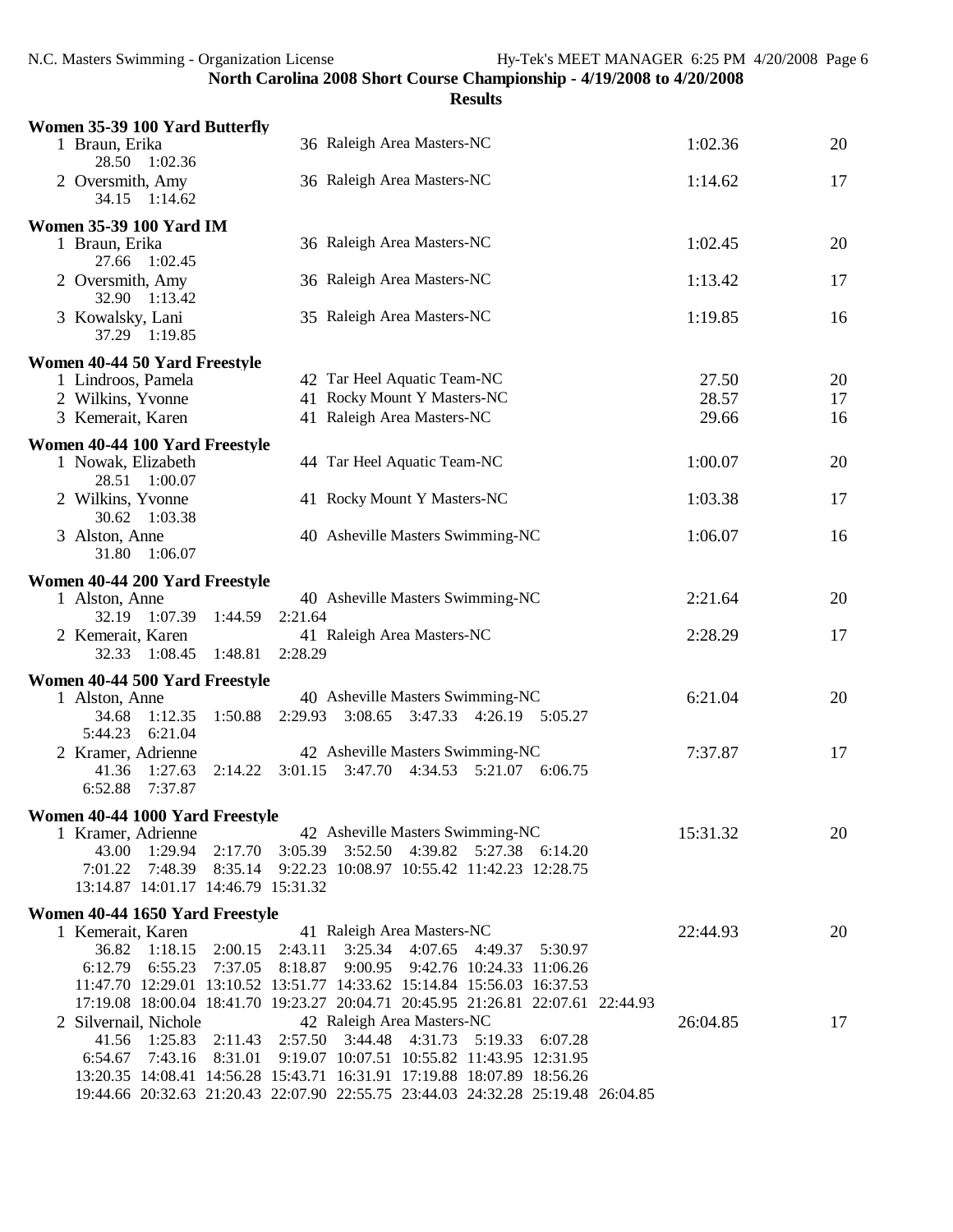| Women 40-44 50 Yard Backstroke                     |         |                                             |         |    |
|----------------------------------------------------|---------|---------------------------------------------|---------|----|
| 1 Alston, Anne                                     |         | 40 Asheville Masters Swimming-NC            | 35.86   | 20 |
| Women 40-44 100 Yard Backstroke                    |         |                                             |         |    |
| 1 Wilkins, Yvonne                                  |         | 41 Rocky Mount Y Masters-NC                 | 1:12.60 | 20 |
| 35.71 1:12.60<br>2 Alston, Anne                    |         | 40 Asheville Masters Swimming-NC            | 1:15.11 | 17 |
| 36.46 1:15.11                                      |         |                                             |         |    |
| 3 Kramer, Adrienne                                 |         | 42 Asheville Masters Swimming-NC            | 1:21.66 | 16 |
| 40.16 1:21.66                                      |         |                                             |         |    |
| Women 40-44 200 Yard Backstroke                    |         |                                             |         |    |
| 1 Wilkins, Yvonne                                  |         | 41 Rocky Mount Y Masters-NC                 | 2:38.88 | 20 |
| 38.00 1:18.38<br>2 Kramer, Adrienne                | 1:59.37 | 2:38.88<br>42 Asheville Masters Swimming-NC | 2:58.36 | 17 |
| 43.44 1:29.77                                      | 2:14.92 | 2:58.36                                     |         |    |
| Women 40-44 50 Yard Breaststroke                   |         |                                             |         |    |
| 1 Lindroos, Pamela                                 |         | 42 Tar Heel Aquatic Team-NC                 | 33.82   | 20 |
| 2 Nowak, Elizabeth                                 |         | 44 Tar Heel Aquatic Team-NC                 | 34.49   | 17 |
| Women 40-44 100 Yard Breaststroke                  |         |                                             |         |    |
| 1 Kemerait, Karen                                  |         | 41 Raleigh Area Masters-NC                  | 1:25.44 | 20 |
| 41.35 1:25.44                                      |         |                                             |         |    |
| Women 40-44 50 Yard Butterfly<br>1 Wilkins, Yvonne |         | 41 Rocky Mount Y Masters-NC                 | 31.39   | 20 |
| 2 Kramer, Adrienne                                 |         | 42 Asheville Masters Swimming-NC            | 36.58   | 17 |
| Women 40-44 100 Yard Butterfly                     |         |                                             |         |    |
| 1 Kramer, Adrienne                                 |         | 42 Asheville Masters Swimming-NC            | 1:25.10 | 20 |
| 40.47 1:25.10                                      |         |                                             |         |    |
| Women 40-44 200 Yard Butterfly                     |         |                                             |         |    |
| 1 Lindroos, Pamela                                 |         | 42 Tar Heel Aquatic Team-NC                 | 2:29.19 | 20 |
| 31.57 1:08.27<br>2 Kramer, Adrienne                | 1:47.43 | 2:29.19<br>42 Asheville Masters Swimming-NC | 3:11.22 | 17 |
| 42.72 1:30.92                                      | 2:20.71 | 3:11.22                                     |         |    |
| <b>Women 40-44 100 Yard IM</b>                     |         |                                             |         |    |
| 1 Nowak, Elizabeth                                 |         | 44 Tar Heel Aquatic Team-NC                 | 1:07.77 | 20 |
| 31.00 1:07.77                                      |         |                                             |         |    |
| 2 Wilkins, Yvonne<br>32.78 1:11.21                 |         | 41 Rocky Mount Y Masters-NC                 | 1:11.21 | 17 |
| 3 Alston, Anne                                     |         | 40 Asheville Masters Swimming-NC            | 1:16.09 | 16 |
| 35.35 1:16.09                                      |         |                                             |         |    |
| 4 Kramer, Adrienne                                 |         | 42 Asheville Masters Swimming-NC            | 1:20.93 | 15 |
| 37.50 1:20.93                                      |         |                                             |         |    |
| <b>Women 40-44 200 Yard IM</b>                     |         |                                             |         |    |
| 1 Wilkins, Yvonne<br>33.84 1:14.31                 | 1:59.50 | 41 Rocky Mount Y Masters-NC<br>2:36.18      | 2:36.18 | 20 |
| 2 Kemerait, Karen                                  |         | 41 Raleigh Area Masters-NC                  | 2:46.20 | 17 |
| 37.73 1:23.55                                      | 2:11.07 | 2:46.20                                     |         |    |
| 3 Kramer, Adrienne                                 |         | 42 Asheville Masters Swimming-NC            | 3:01.09 | 16 |
| 41.99 1:28.63                                      | 2:18.51 | 3:01.09                                     |         |    |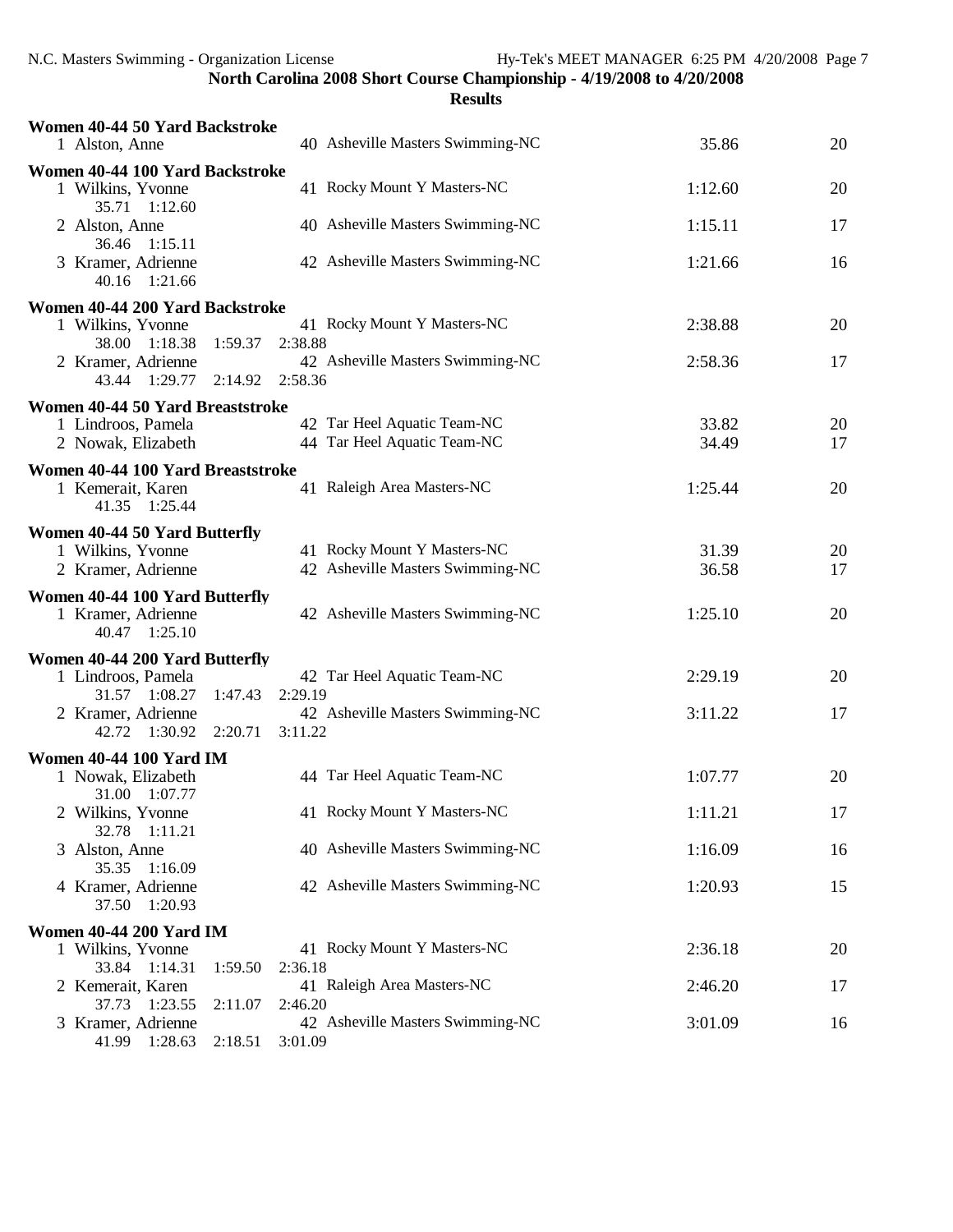|                | <b>Women 40-44 400 Yard IM</b>                   |         |                                                                                                               |          |    |
|----------------|--------------------------------------------------|---------|---------------------------------------------------------------------------------------------------------------|----------|----|
|                | 1 Lindroos, Pamela<br>31.17 1:07.80 1:50.01      |         | 42 Tar Heel Aquatic Team-NC<br>2:30.49 3:15.55 4:01.05 4:39.61<br>5:16.09                                     | 5:16.09  | 20 |
|                | 2 Kramer, Adrienne<br>42.78 1:31.63 2:21.16      |         | 42 Asheville Masters Swimming-NC<br>3:10.78 4:01.43 4:53.66 5:39.74 6:23.74                                   | 6:23.74  | 17 |
|                | Women 45-49 50 Yard Freestyle                    |         |                                                                                                               |          |    |
| 1 Walsh, Sue   |                                                  |         | 46 North Carolina Aquatic Masters-NC                                                                          | 24.31    | 20 |
| 2 Battle, Ruth |                                                  |         | 45 Asheville Masters Swimming-NC                                                                              | 26.63    | 17 |
|                | 3 Rhodes, Kelly                                  |         | 46 Virginia Masters Swim Team-VA                                                                              | 33.14    | 16 |
|                | Women 45-49 100 Yard Freestyle                   |         |                                                                                                               |          |    |
| 1 Walsh, Sue   | 26.06<br>53.68                                   |         | 46 North Carolina Aquatic Masters-NC                                                                          | 53.68    | 20 |
|                | 2 Schindler, Peggy<br>30.12 1:03.19              |         | 47 Asheville Masters Swimming-NC                                                                              | 1:03.19  | 17 |
|                | 3 Rhodes, Kelly<br>36.75 1:19.22                 |         | 46 Virginia Masters Swim Team-VA                                                                              | 1:19.22  | 16 |
|                | Women 45-49 200 Yard Freestyle                   |         |                                                                                                               |          |    |
| 1 Walsh, Sue   |                                                  |         | 46 North Carolina Aquatic Masters-NC                                                                          | 2:04.39  | 20 |
|                | 28.94 1:00.88                                    | 1:32.59 | 2:04.39                                                                                                       |          |    |
|                | 2 Schindler, Peggy                               |         | 47 Asheville Masters Swimming-NC                                                                              | 2:20.54  | 17 |
|                | 31.53 1:06.55 1:43.52 2:20.54                    |         |                                                                                                               |          |    |
|                | 3 Rhodes, Kelly<br>38.16 1:23.38 2:11.29 2:58.17 |         | 46 Virginia Masters Swim Team-VA                                                                              | 2:58.17  | 16 |
|                | Women 45-49 500 Yard Freestyle                   |         |                                                                                                               |          |    |
|                | 1 Schindler, Peggy                               |         | 47 Asheville Masters Swimming-NC                                                                              | 6:44.12  | 20 |
|                | 37.06 1:16.99                                    | 1:58.70 | 2:41.06 3:23.08 4:04.35 4:45.41 5:25.52                                                                       |          |    |
| 2 Battle, Ruth | 6:05.65 6:44.12                                  |         | 45 Asheville Masters Swimming-NC                                                                              | 6:46.32  | 17 |
|                | 36.28 1:16.07                                    |         | 1:57.37 2:38.92 3:19.61 3:59.90 4:40.02 5:19.06                                                               |          |    |
|                | 5:57.16 6:46.32                                  |         |                                                                                                               |          |    |
|                | 3 Rhodes, Kelly                                  |         | 46 Virginia Masters Swim Team-VA                                                                              | 8:05.41  | 16 |
|                |                                                  |         | 40.08 1:26.00 2:17.64 3:07.60 3:58.66 4:47.77 5:37.20 6:26.96                                                 |          |    |
|                | 7:17.12  8:05.41                                 |         |                                                                                                               |          |    |
|                | Women 45-49 1000 Yard Freestyle                  |         |                                                                                                               |          |    |
|                | 1 Schindler, Peggy                               |         | 47 Asheville Masters Swimming-NC                                                                              | 13:15.02 | 20 |
| 5:57.41        | 6:38.36                                          | 7:19.21 | 35.12 1:13.50 1:53.35 2:33.71 3:14.17 3:54.92 4:35.47 5:16.64<br>8:00.07<br>8:40.83 9:21.06 10:00.93 10:40.38 |          |    |
|                | 11:19.50 11:58.46 12:37.63 13:15.02              |         |                                                                                                               |          |    |
|                | Women 45-49 50 Yard Backstroke                   |         |                                                                                                               |          |    |
| 1 Walsh, Sue   |                                                  |         | 46 North Carolina Aquatic Masters-NC                                                                          | 28.56    | 20 |
|                | 2 Wilber, Dara                                   |         | 48 Southern Marlins Racing Team-SC                                                                            | 33.53    | 17 |
| 3 Battle, Ruth |                                                  |         | 45 Asheville Masters Swimming-NC                                                                              | 33.73    | 16 |
|                | Women 45-49 100 Yard Backstroke                  |         |                                                                                                               |          |    |
| 1 Walsh, Sue   |                                                  |         | 46 North Carolina Aquatic Masters-NC                                                                          | 1:02.49  | 20 |
|                | 30.57<br>1:02.49                                 |         |                                                                                                               |          |    |
|                | 2 Schindler, Peggy<br>38.84 1:20.01              |         | 47 Asheville Masters Swimming-NC                                                                              | 1:20.01  | 17 |
|                | Women 45-49 200 Yard Backstroke                  |         |                                                                                                               |          |    |
| 1 Walsh, Sue   |                                                  |         | 46 North Carolina Aquatic Masters-NC                                                                          | 2:17.76  | 20 |
|                | 33.71 1:09.32 1:43.87                            |         | 2:17.76                                                                                                       |          |    |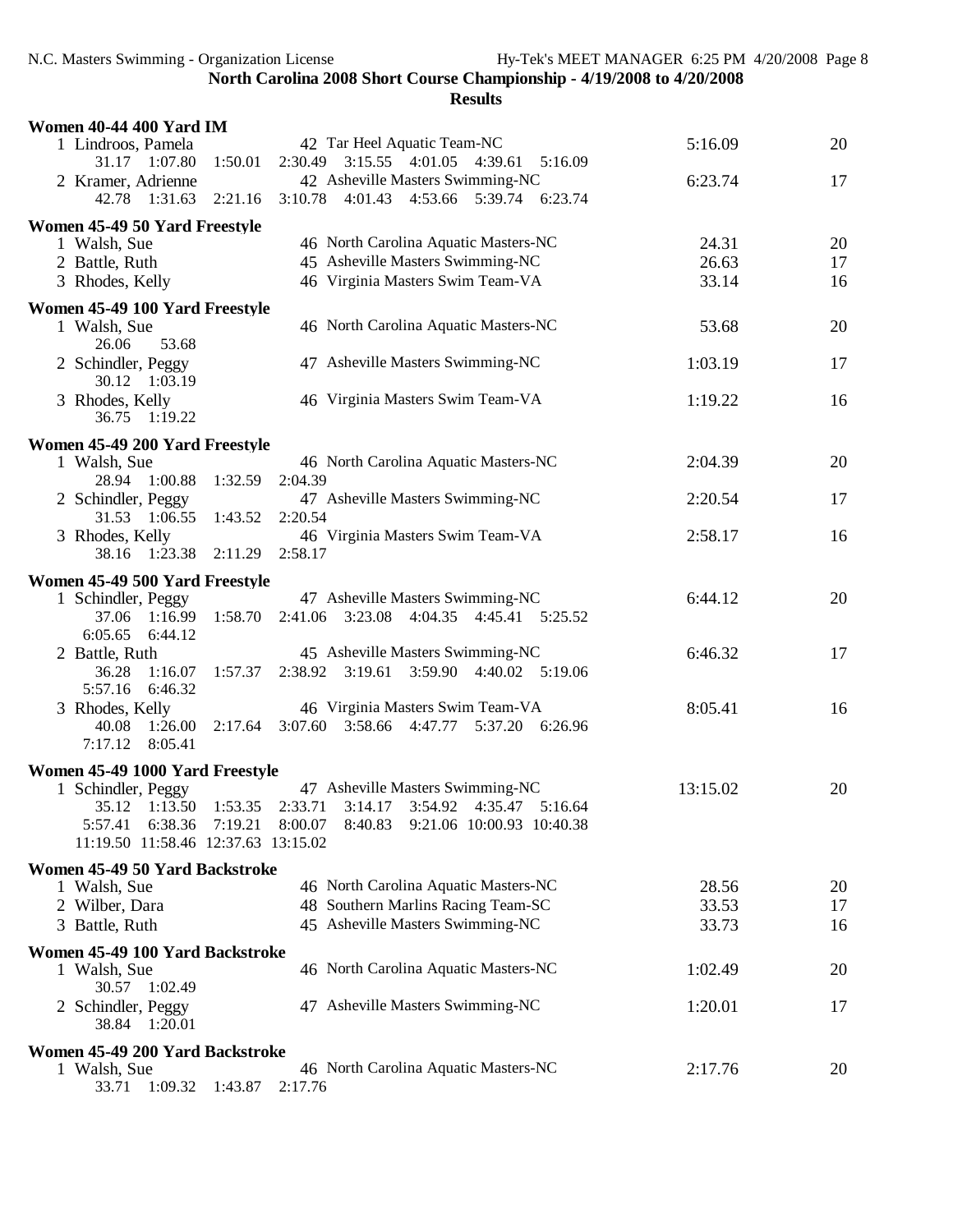| (Women 45-49 200 Yard Backstroke)                   |         |                                            |         |    |
|-----------------------------------------------------|---------|--------------------------------------------|---------|----|
| 2 Schindler, Peggy<br>39.87 1:21.26 2:02.84 2:44.12 |         | 47 Asheville Masters Swimming-NC           | 2:44.12 | 17 |
| Women 45-49 50 Yard Breaststroke                    |         |                                            |         |    |
| 1 Wilber, Dara                                      |         | 48 Southern Marlins Racing Team-SC         | 35.36   | 20 |
| 2 Battle, Ruth                                      |         | 45 Asheville Masters Swimming-NC           | 36.03   | 17 |
| Women 45-49 100 Yard Breaststroke                   |         |                                            |         |    |
| 1 Wilber, Dara<br>35.97 1:15.60                     |         | 48 Southern Marlins Racing Team-SC         | 1:15.60 | 20 |
| Women 45-49 200 Yard Breaststroke                   |         |                                            |         |    |
| 1 Wilber, Dara                                      |         | 48 Southern Marlins Racing Team-SC         | 2:44.06 | 20 |
| 37.73 1:20.28 2:01.61                               |         | 2:44.06                                    |         |    |
| Women 45-49 50 Yard Butterfly                       |         |                                            |         |    |
| 1 Walsh, Sue                                        |         | 46 North Carolina Aquatic Masters-NC       | 27.25   | 20 |
| 2 Battle, Ruth                                      |         | 45 Asheville Masters Swimming-NC           | 29.73   | 17 |
| 3 Schindler, Peggy                                  |         | 47 Asheville Masters Swimming-NC           | 34.56   | 16 |
| <b>Women 45-49 100 Yard IM</b>                      |         |                                            |         |    |
| 1 Walsh, Sue                                        |         | 46 North Carolina Aquatic Masters-NC       | 1:02.60 | 20 |
| 28.41 1:02.60                                       |         |                                            |         |    |
| 2 Wilber, Dara                                      |         | 48 Southern Marlins Racing Team-SC         | 1:09.95 | 17 |
| 33.12 1:09.95                                       |         |                                            |         |    |
| 3 Schindler, Peggy                                  |         | 47 Asheville Masters Swimming-NC           | 1:16.82 | 16 |
| 35.95 1:16.82                                       |         |                                            |         |    |
|                                                     |         |                                            |         |    |
|                                                     |         |                                            |         |    |
| <b>Women 45-49 200 Yard IM</b>                      |         |                                            |         |    |
| 1 Wilber, Dara                                      |         | 48 Southern Marlins Racing Team-SC         | 2:30.54 | 20 |
| 33.52 1:12.55 1:55.71                               |         | 2:30.54                                    |         |    |
| Women 50-54 50 Yard Freestyle                       |         |                                            |         |    |
| 1 Amick, Beverly                                    |         | 53 North Carolina Masters Swimmin-No       | 31.05   | 20 |
| 2 Brown, Jann                                       |         | 53 Virginia Masters Swim Team-VA           | 35.26   | 17 |
| Women 50-54 100 Yard Freestyle                      |         |                                            |         |    |
| 1 Amick, Beverly                                    |         | 53 North Carolina Masters Swimmin-No       | 1:09.09 | 20 |
| 33.06 1:09.09                                       |         |                                            |         |    |
| 2 Wilson, Debbie                                    |         | 54 Asheville Masters Swimming-NC           | 1:10.83 | 17 |
| 34.26 1:10.83                                       |         |                                            |         |    |
| Women 50-54 200 Yard Freestyle                      |         |                                            |         |    |
| 1 Amick, Beverly                                    |         | 53 North Carolina Masters Swimmin-No       | 2:34.25 | 20 |
| 35.44 1:14.35                                       | 1:54.45 | 2:34.25                                    |         |    |
| 2 Brown, Jann                                       |         | 53 Virginia Masters Swim Team-VA           | 3:10.38 | 17 |
| 42.38<br>1:30.51                                    | 2:21.31 | 3:10.38                                    |         |    |
| Women 50-54 500 Yard Freestyle                      |         |                                            |         |    |
| 1 Wilson, Debbie                                    |         | 54 Asheville Masters Swimming-NC           | 6:33.73 | 20 |
| 36.03<br>1:15.19                                    | 1:55.20 | 3:15.65 3:55.54 4:35.78 5:15.54<br>2:35.39 |         |    |
| 6:33.73<br>5:55.24                                  |         |                                            |         |    |
| 2 Brown, Jann                                       |         | 53 Virginia Masters Swim Team-VA           | 8:36.70 | 17 |
| 43.89<br>1:33.43<br>7:47.24 8:36.70                 | 2:25.48 | 3:18.91 4:12.84 5:06.91 6:00.44 6:54.10    |         |    |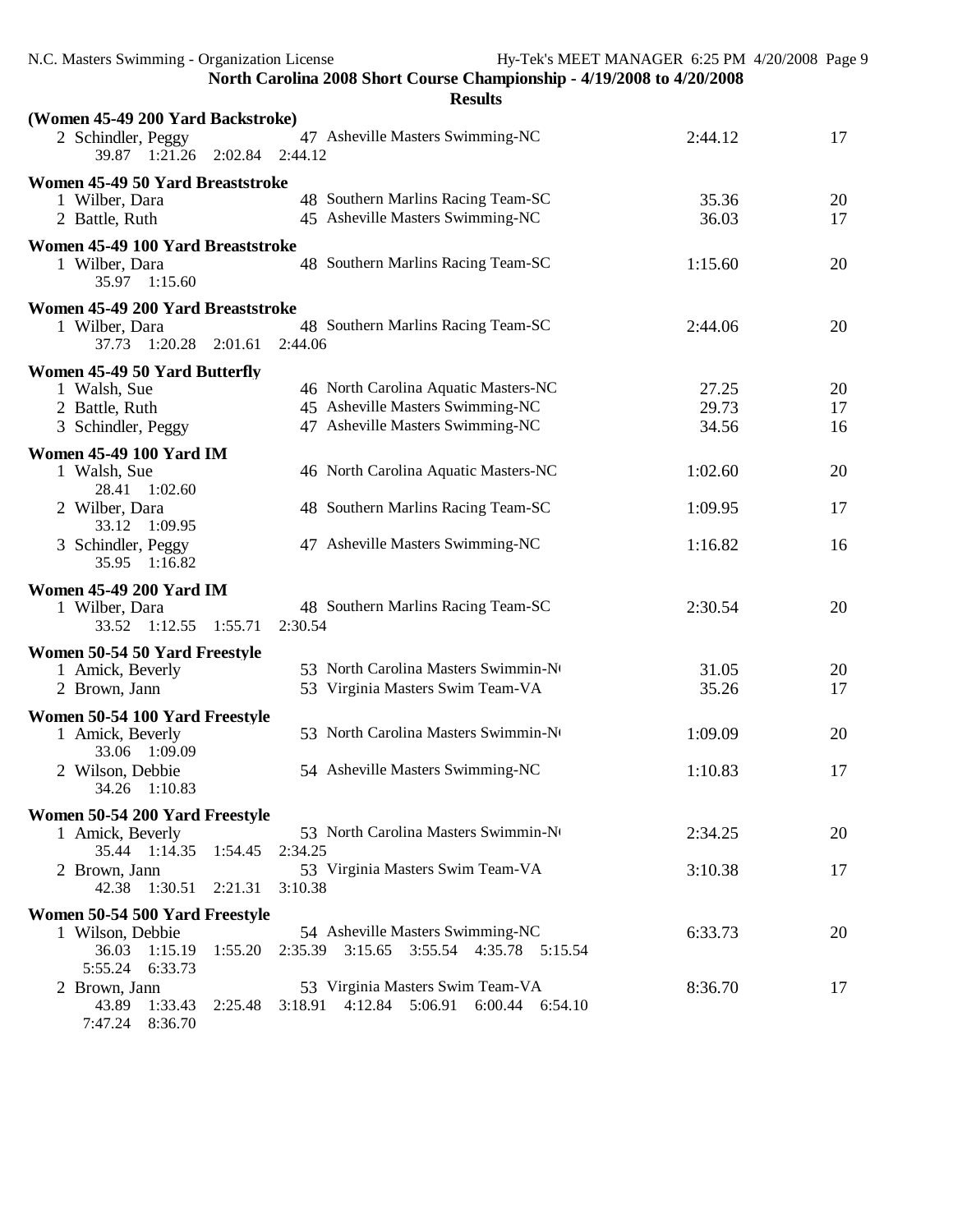| Women 50-54 1650 Yard Freestyle                                                  |                                                                                                                                                                                                                                                                                                             |          |    |
|----------------------------------------------------------------------------------|-------------------------------------------------------------------------------------------------------------------------------------------------------------------------------------------------------------------------------------------------------------------------------------------------------------|----------|----|
| 1 Wilson, Debbie<br>35.30<br>1:13.28<br>1:51.83<br>5:47.34<br>6:26.55<br>7:05.93 | 54 Asheville Masters Swimming-NC<br>3:10.08<br>2:30.69<br>3:49.42<br>4:28.82<br>5:08.15<br>8:24.54<br>7:45.19<br>9:04.15<br>9:43.73 10:23.12<br>11:03.08 11:42.74 12:22.65 13:02.10 13:42.14 14:21.97 15:01.86 15:41.49<br>16:21.07 17:00.62 17:40.32 18:20.08 18:59.94 19:39.18 20:19.25 20:58.79 21:37.00 | 21:37.00 | 20 |
| Women 50-54 100 Yard Backstroke                                                  |                                                                                                                                                                                                                                                                                                             |          |    |
| 1 Amick, Beverly<br>38.94 1:18.77                                                | 53 North Carolina Masters Swimmin-No                                                                                                                                                                                                                                                                        | 1:18.77  | 20 |
| 2 Wilson, Debbie<br>41.96 1:26.00                                                | 54 Asheville Masters Swimming-NC                                                                                                                                                                                                                                                                            | 1:26.00  | 17 |
| Women 50-54 200 Yard Backstroke                                                  |                                                                                                                                                                                                                                                                                                             |          |    |
| 1 Amick, Beverly                                                                 | 53 North Carolina Masters Swimmin-No                                                                                                                                                                                                                                                                        | 2:46.79  | 20 |
| 40.74 1:22.28 2:04.51                                                            | 2:46.79                                                                                                                                                                                                                                                                                                     |          |    |
| 2 Wilson, Debbie                                                                 | 54 Asheville Masters Swimming-NC                                                                                                                                                                                                                                                                            | 2:56.47  | 17 |
| 42.05 1:26.82 2:11.98 2:56.47                                                    |                                                                                                                                                                                                                                                                                                             |          |    |
|                                                                                  |                                                                                                                                                                                                                                                                                                             |          |    |
| Women 50-54 50 Yard Breaststroke<br>1 Brown, Jann                                | 53 Virginia Masters Swim Team-VA                                                                                                                                                                                                                                                                            | 46.97    | 20 |
|                                                                                  |                                                                                                                                                                                                                                                                                                             |          |    |
| Women 50-54 50 Yard Butterfly                                                    |                                                                                                                                                                                                                                                                                                             |          |    |
| 1 Amick, Beverly                                                                 | 53 North Carolina Masters Swimmin-No                                                                                                                                                                                                                                                                        | 34.82    | 20 |
| <b>Women 50-54 100 Yard IM</b>                                                   |                                                                                                                                                                                                                                                                                                             |          |    |
| 1 Wilson, Debbie                                                                 | 54 Asheville Masters Swimming-NC                                                                                                                                                                                                                                                                            | 1:19.72  | 20 |
| 37.96 1:19.72                                                                    |                                                                                                                                                                                                                                                                                                             |          |    |
| 2 Amick, Beverly                                                                 | 53 North Carolina Masters Swimmin-No                                                                                                                                                                                                                                                                        | 1:19.76  | 17 |
| 36.68 1:19.76                                                                    |                                                                                                                                                                                                                                                                                                             |          |    |
| 3 Brown, Jann                                                                    | 53 Virginia Masters Swim Team-VA                                                                                                                                                                                                                                                                            | 1:36.08  | 16 |
| 45.31 1:36.08                                                                    |                                                                                                                                                                                                                                                                                                             |          |    |
|                                                                                  |                                                                                                                                                                                                                                                                                                             |          |    |
| <b>Women 50-54 200 Yard IM</b>                                                   | 53 North Carolina Masters Swimmin-No                                                                                                                                                                                                                                                                        |          |    |
| 1 Amick, Beverly<br>35.71 1:18.70<br>2:08.80                                     | 2:47.84                                                                                                                                                                                                                                                                                                     | 2:47.84  | 20 |
|                                                                                  |                                                                                                                                                                                                                                                                                                             | 2:51.70  |    |
| 2 Wilson, Debbie<br>37.58 1:23.50 2:13.69                                        | 54 Asheville Masters Swimming-NC<br>2:51.70                                                                                                                                                                                                                                                                 |          | 17 |
|                                                                                  |                                                                                                                                                                                                                                                                                                             |          |    |
| Women 55-59 50 Yard Freestyle                                                    |                                                                                                                                                                                                                                                                                                             |          |    |
| 1 Sims, Ann                                                                      | 56 Asheville Masters Swimming-NC                                                                                                                                                                                                                                                                            | 31.29    | 20 |
| 2 Braswell, Barbara                                                              | 56 Raleigh Area Masters-NC                                                                                                                                                                                                                                                                                  | 34.02    | 17 |
| 3 Nygaard, Ellen                                                                 | 56 Virginia Masters Swim Team-VA                                                                                                                                                                                                                                                                            | 37.57    | 16 |
| Women 55-59 100 Yard Freestyle                                                   |                                                                                                                                                                                                                                                                                                             |          |    |
| 1 Sims, Ann                                                                      | 56 Asheville Masters Swimming-NC                                                                                                                                                                                                                                                                            | 1:13.90  | 20 |
| 35.77 1:13.90                                                                    |                                                                                                                                                                                                                                                                                                             |          |    |
| 2 Stetson, Margaret                                                              | 56 Tar Heel Aquatic Team-NC                                                                                                                                                                                                                                                                                 | 1:21.25  | 17 |
| 37.26 1:21.25                                                                    |                                                                                                                                                                                                                                                                                                             |          |    |
| 3 Nygaard, Ellen                                                                 | 56 Virginia Masters Swim Team-VA                                                                                                                                                                                                                                                                            | 1:25.67  | 16 |
| 41.28 1:25.67                                                                    |                                                                                                                                                                                                                                                                                                             |          |    |
|                                                                                  |                                                                                                                                                                                                                                                                                                             |          |    |
| Women 55-59 200 Yard Freestyle<br>1 Sims, Ann                                    | 56 Asheville Masters Swimming-NC                                                                                                                                                                                                                                                                            | 2:27.73  | 20 |
| 34.40<br>1:11.91<br>1:50.30                                                      | 2:27.73                                                                                                                                                                                                                                                                                                     |          |    |
| 2 Braswell, Barbara                                                              | 56 Raleigh Area Masters-NC                                                                                                                                                                                                                                                                                  | 2:55.75  | 17 |
| 37.82<br>1:20.24<br>2:07.33                                                      | 2:55.75                                                                                                                                                                                                                                                                                                     |          |    |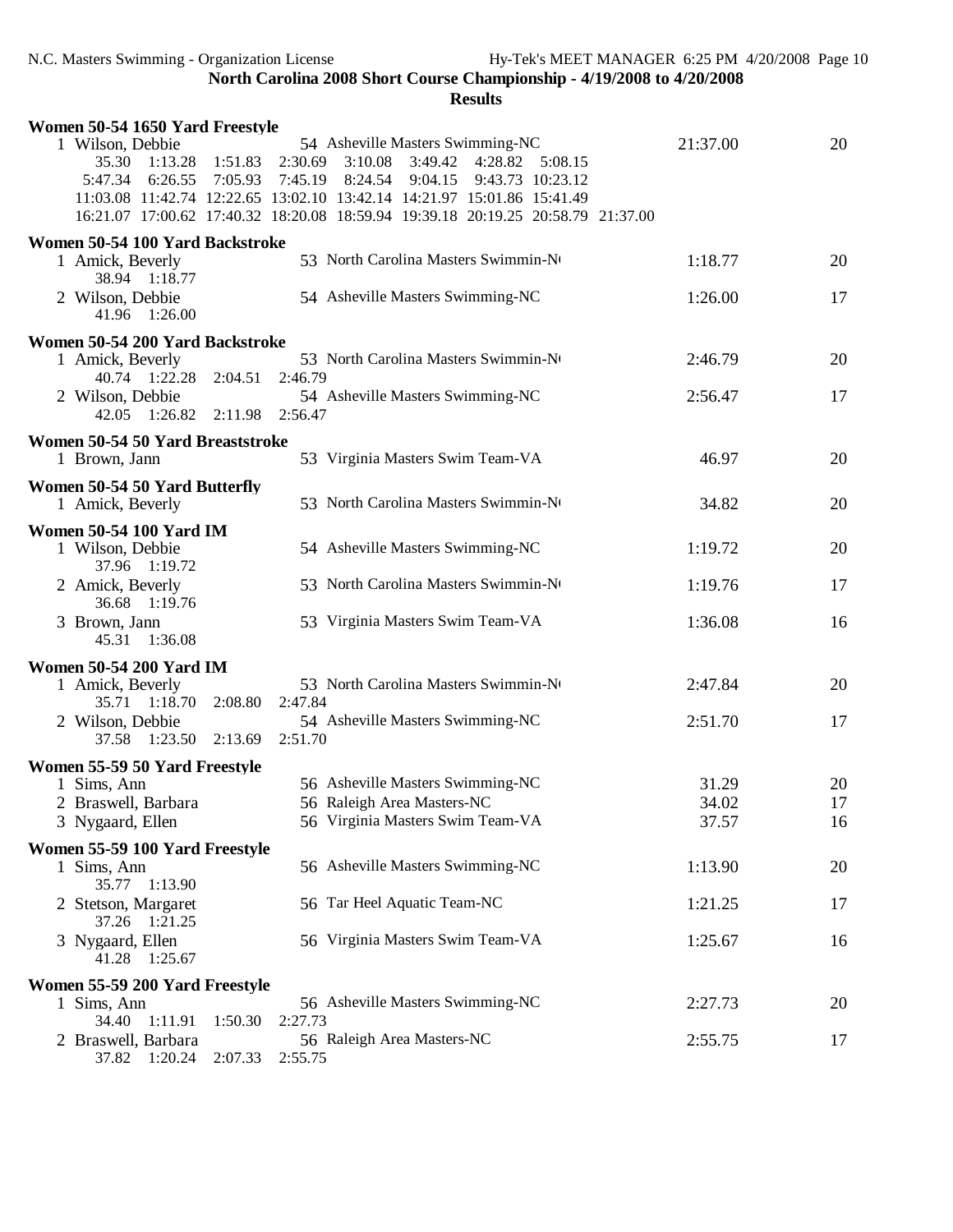**Results (Women 55-59 200 Yard Freestyle)** 3 Nygaard, Ellen 56 Virginia Masters Swim Team-VA 3:11.45 16 41.87 1:30.41 2:21.87 3:11.45 **Women 55-59 500 Yard Freestyle** 1 Sims, Ann 56 Asheville Masters Swimming-NC 6:47.43 20 40.11 1:20.72 2:01.85 2:43.22 3:25.12 4:06.24 4:47.06 5:27.51 6:08.16 6:47.43 2 Rogers, Jennie 55 Asheville Masters Swimming-NC 7:25.55 17<br>41.17 1:26.40 2:11.96 2:57.87 3:43.35 4:28.33 5:13.24 5:58.40 41.17 1:26.40 2:11.96 2:57.87 3:43.35 4:28.33 5:13.24 5:58.40 6:42.99 7:25.55 3 Stetson, Margaret 56 Tar Heel Aquatic Team-NC 8:17.86 16<br>41.38 1:29.74 2:21.29 3:13.25 4:04.69 4:56.14 5:48.75 6:40.67 41.38 1:29.74 2:21.29 3:13.25 4:04.69 4:56.14 5:48.75 6:40.67 7:30.14 8:17.86 **Women 55-59 1000 Yard Freestyle** 1 Sims, Ann 56 Asheville Masters Swimming-NC 13:20.00 20 38.86 1:18.22 1:58.11 2:38.18 3:18.53 3:58.64 4:39.15 5:19.34 5:59.75 6:40.26 7:20.34 8:00.51 8:40.43 9:20.73 10:00.80 10:41.03 11:21.01 12:01.37 12:41.23 13:20.00 2 Rogers, Jennie 55 Asheville Masters Swimming-NC 14:55.40 17 40.59 1:25.33 2:10.49 2:55.92 3:41.09 4:26.06 5:10.99 5:55.60 6:40.14 7:25.31 8:10.77 8:55.70 9:40.67 10:25.66 11:10.93 11:56.81 12:42.67 13:27.83 14:12.75 14:55.40 **Women 55-59 50 Yard Backstroke** 1 Braswell, Barbara 56 Raleigh Area Masters-NC 44.49 20 **Women 55-59 100 Yard Backstroke** 55 Asheville Masters Swimming-NC 1:25.70 20 41.70 1:25.70 2 Nygaard, Ellen 56 Virginia Masters Swim Team-VA 1:41.20 17 49.89 1:41.20 **Women 55-59 200 Yard Backstroke** 1 1 Rogers, 1 Rogers, 1998 Spannig-NC 2:59.92 20 42.76 1:28.22 2:14.46 2:59.92 **Women 55-59 50 Yard Breaststroke** 1 Sims, Ann 56 Asheville Masters Swimming-NC 41.10 20 2 Stetson, Margaret 56 Tar Heel Aquatic Team-NC 43.22 17 **Women 55-59 100 Yard Breaststroke** 56 Asheville Masters Swimming-NC 1:27.80 20 42.45 1:27.80 **Women 55-59 200 Yard Breaststroke** 1 Sims, Ann 56 Asheville Masters Swimming-NC 3:06.36 20 42.74 1:30.06 2:18.43 3:06.36 **Women 55-59 200 Yard Butterfly** 1 Rogers, Jennie 55 Asheville Masters Swimming-NC 4:02.06 20 50.34 1:53.04 2:58.31 4:02.06 **Women 55-59 100 Yard IM**<br>1 Rogers, Jennie 55 Asheville Masters Swimming-NC 1:26.38 20 40.26 1:26.38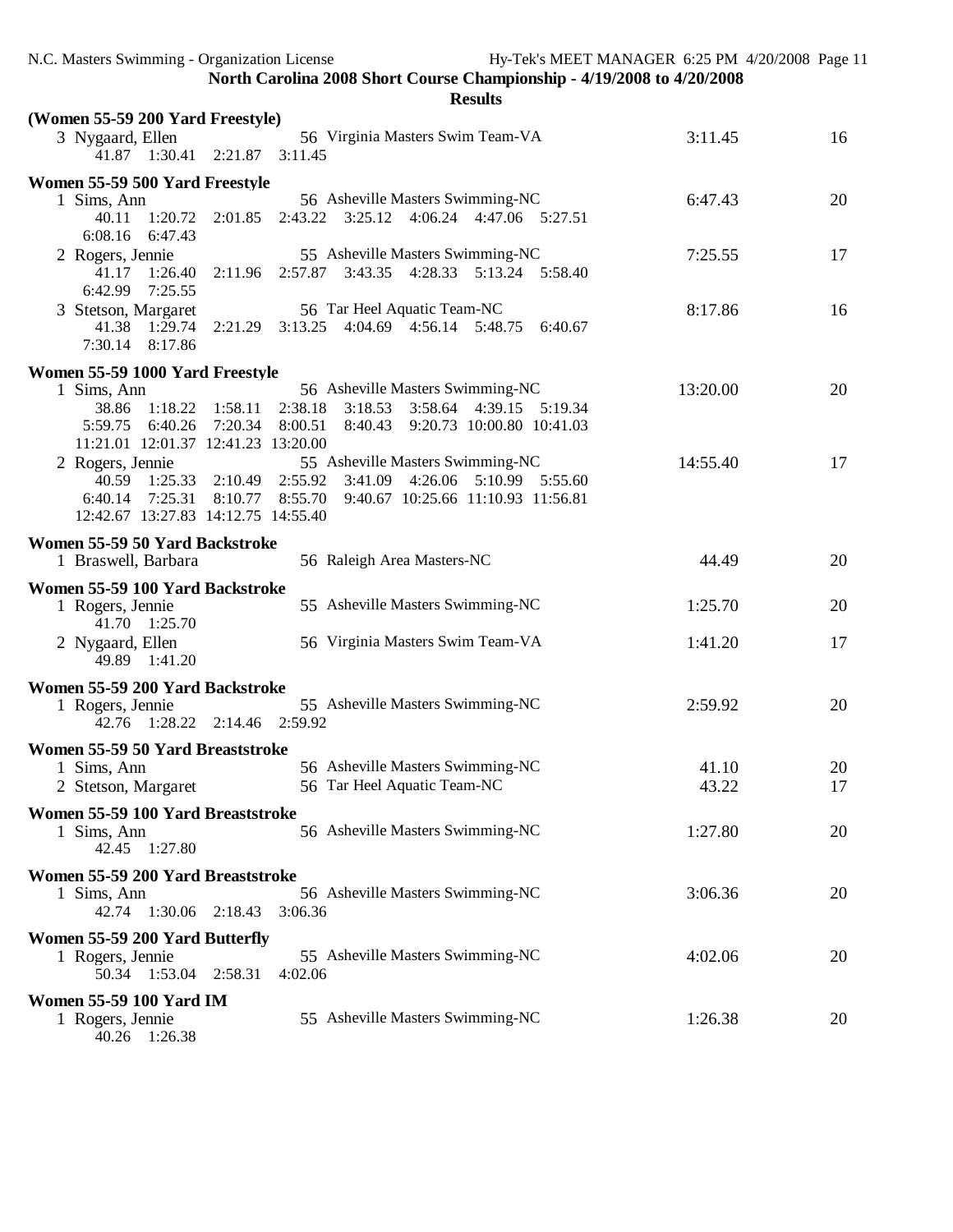**Results (Women 55-59 100 Yard IM)** 2 Stetson, Margaret 56 Tar Heel Aquatic Team-NC 1:33.40 17 45.61 1:33.40 3 Nygaard, Ellen 56 Virginia Masters Swim Team-VA 1:40.69 16 47.52 1:40.69 **Women 55-59 200 Yard IM** 1 Rogers, Jennie 55 Asheville Masters Swimming-NC 3:07.84 20<br>43.53 1:30.98 2:25.51 3:07.84 20 43.53 1:30.98 2:25.51 **Women 55-59 400 Yard IM**<br>1 Rogers, Jennie gers, Jennie 55 Asheville Masters Swimming-NC 6:51.16 20<br>46.31 1:47.20 2:39.49 3:29.31 4:25.56 5:22.35 6:08.38 6:51.16 6:51.16 3:29.31 4:25.56 5:22.35 6:08.38 6:51.16 **Women 60-64 50 Yard Freestyle** 1 Mitchell, Jacob and Music September 20 and 34.97 34.97 20 **Women 60-64 100 Yard Freestyle** 1 Mitchell, Jeannie 61 Lake Lytal Masters-FL 1:17.67 20 36.60 1:17.67 2 Dawson, Rosemary 62 Virginia Masters Swim Team-VA 1:29.78 17 43.28 1:29.78 3 van Meeteren, Greta 61 Twin Rivers YMCA Masters-NC 1:31.42 16 43.47 1:31.42 **Women 60-64 200 Yard Freestyle**<br>1 van Meeteren. Greta  $1$  Twin Rivers YMCA Masters-NC  $3.12.44$   $20$ 43.99 1:32.85 2:22.97 3:12.44 **Women 60-64 1000 Yard Freestyle** 61 Twin Rivers YMCA Masters-NC 17:05.00 20 47.20 1:38.41 2:29.82 3:21.14 4:11.99 5:03.50 5:53.46 6:44.07 7:35.42 8:26.23 9:18.01 10:09.71 11:00.63 11:52.30 12:44.01 13:35.08 14:27.34 15:19.68 16:12.12 17:05.00 **Women 60-64 50 Yard Backstroke** 1 Mitchell, Jeannie 61 Lake Lytal Masters-FL 38.11 20 **Women 60-64 100 Yard Backstroke**  $1:23.11$  20 40.67 1:23.11 **Women 60-64 200 Yard Backstroke** 1 Mitchell, Jeannie 61 Lake Lytal Masters-FL 2:58.77 20 42.63 1:27.72 2:13.91 2:58.77 **Women 60-64 50 Yard Breaststroke** 1 van Meeteren, Greta 61 Twin Rivers YMCA Masters-NC 47.05 20 2 Dawson, Rosemary 62 Virginia Masters Swim Team-VA 53.92 17 **Women 60-64 100 Yard Breaststroke**  $1.44.65$  Twin Rivers YMCA Masters-NC  $1:44.65$  20 50.24 1:44.65 2 Dawson, Rosemary 62 Virginia Masters Swim Team-VA 2:00.28 17 58.52 2:00.28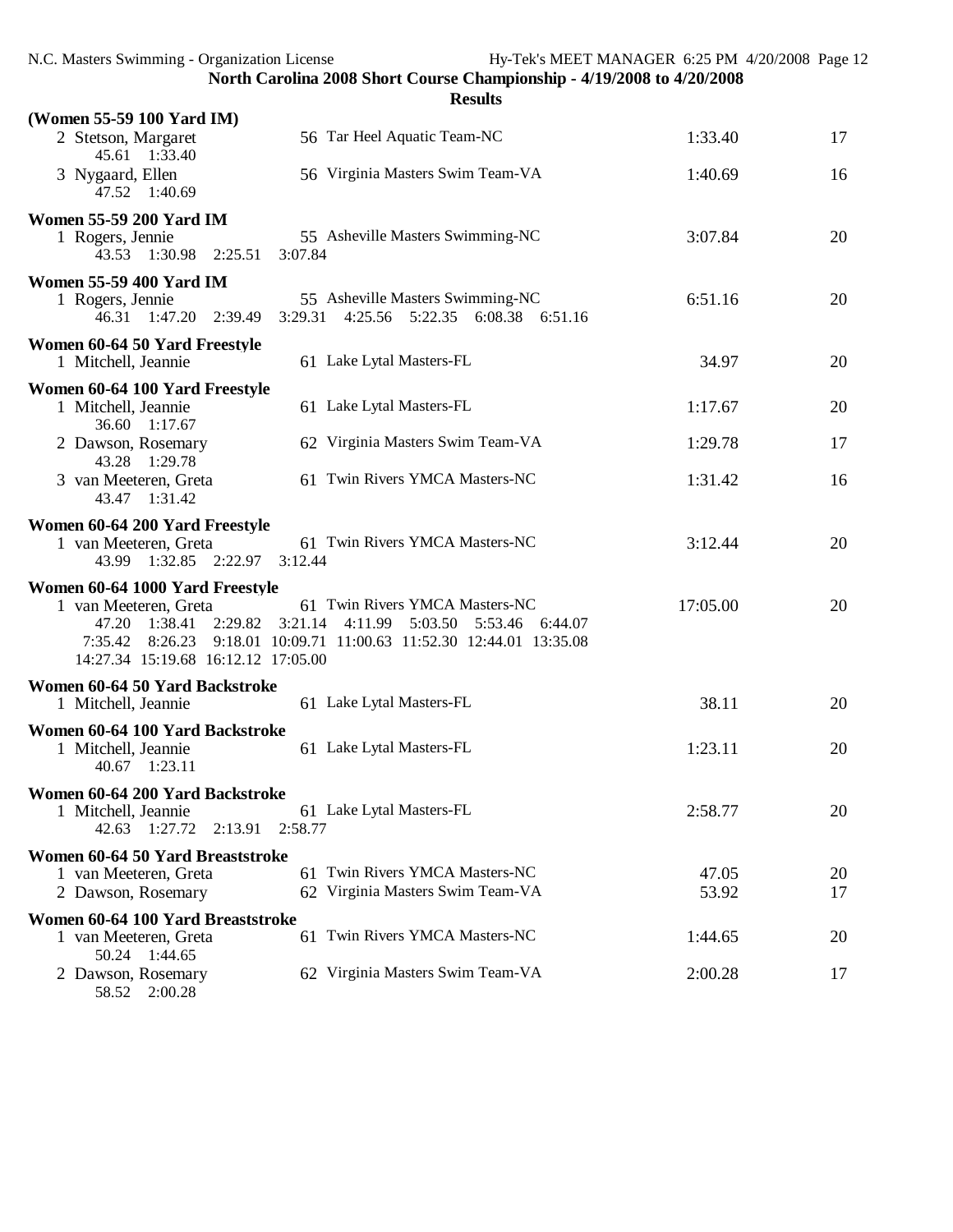| Women 60-64 200 Yard Breaststroke<br>61 Twin Rivers YMCA Masters-NC<br>1 van Meeteren, Greta<br>52.63 1:49.23 2:48.26 3:46.42                                        | 3:46.42        | 20       |
|----------------------------------------------------------------------------------------------------------------------------------------------------------------------|----------------|----------|
| <b>Women 60-64 100 Yard IM</b><br>61 Lake Lytal Masters-FL<br>1 Mitchell, Jeannie<br>42.03 1:30.46                                                                   | 1:30.46        | 20       |
| <b>Women 60-64 200 Yard IM</b><br>62 Virginia Masters Swim Team-VA<br>1 Dawson, Rosemary<br>51.15 1:51.82 2:58.36<br>3:48.95                                         | 3:48.95        | 20       |
| Women 65-69 50 Yard Freestyle<br>67 Raleigh Area Masters-NC<br>1 Blackwell, Ceil<br>66 Virginia Masters Swim Team-VA<br>2 Niles, Dorothy                             | 38.43<br>40.79 | 20<br>17 |
| Women 65-69 100 Yard Freestyle<br>66 Virginia Masters Swim Team-VA<br>1 Niles, Dorothy<br>45.01 1:37.44                                                              | 1:37.44        | 20       |
| Women 65-69 500 Yard Freestyle<br>69 Raleigh Area Masters-NC<br>1 Stroupe, Dawn<br>52.73 1:51.40 2:52.88 3:55.44 4:59.30 6:02.18 7:04.78 8:06.97<br>9:08.48 10:07.43 | 10:07.43       | 20       |
| Women 65-69 50 Yard Backstroke<br>67 Raleigh Area Masters-NC<br>1 Blackwell, Ceil                                                                                    | 44.98          | 20       |
| Women 65-69 100 Yard Backstroke<br>67 Raleigh Area Masters-NC<br>1 Blackwell, Ceil<br>49.71 1:41.82                                                                  | 1:41.82        | 20       |
| Women 65-69 50 Yard Breaststroke<br>66 Virginia Masters Swim Team-VA<br>1 Niles, Dorothy<br>69 Raleigh Area Masters-NC<br>2 Stroupe, Dawn                            | 50.75<br>54.79 | 20<br>17 |
| Women 65-69 100 Yard Breaststroke<br>66 Virginia Masters Swim Team-VA<br>1 Niles, Dorothy<br>52.47 1:52.68                                                           | 1:52.68        | 20       |
| Women 65-69 200 Yard Breaststroke<br>69 Raleigh Area Masters-NC<br>1 Stroupe, Dawn<br>57.82 2:04.36 3:16.20 4:24.57                                                  | 4:24.57        | 20       |
| Women 65-69 100 Yard Butterfly<br>69 Virginia Masters Swim Team-VA<br>1 Griffin, Lucille<br>43.99 1:38.14                                                            | 1:38.14        | 20       |
| Women 65-69 200 Yard Butterfly<br>69 Virginia Masters Swim Team-VA<br>1 Griffin, Lucille<br>50.05 1:46.53<br>2:45.05<br>3:42.13                                      | 3:42.13        | 20       |
| <b>Women 65-69 100 Yard IM</b><br>67 Raleigh Area Masters-NC<br>1 Blackwell, Ceil<br>48.02 1:38.73                                                                   | 1:38.73        | 20       |
| <b>Women 65-69 200 Yard IM</b><br>69 Virginia Masters Swim Team-VA<br>1 Griffin, Lucille<br>46.97 1:45.63<br>2:52.83<br>3:45.06                                      | 3:45.06        | 20       |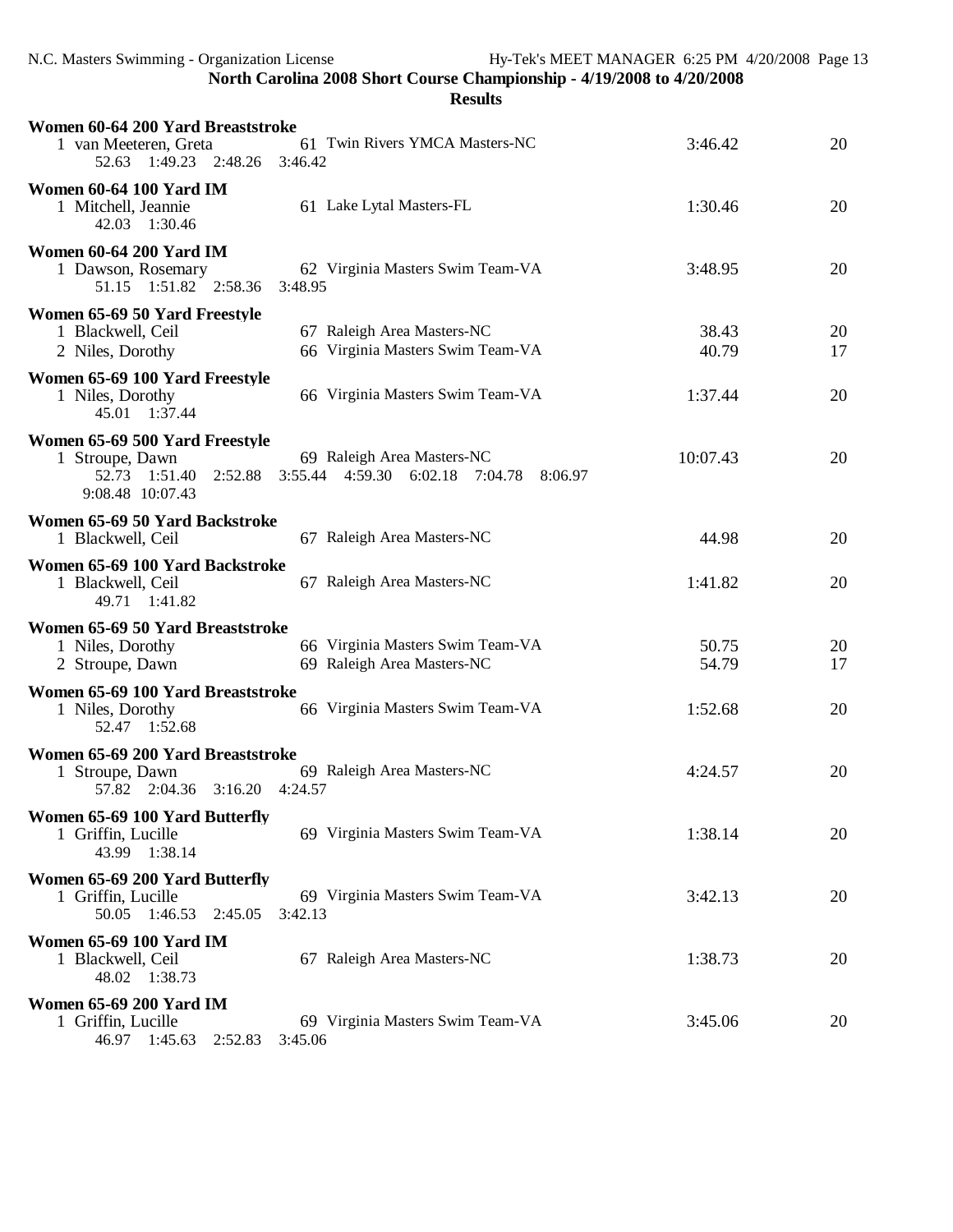| <b>Women 65-69 400 Yard IM</b><br>69 Virginia Masters Swim Team-VA<br>1 Griffin, Lucille<br>47.92 1:43.22 2:42.02 3:38.21 4:46.50 5:56.99 6:51.70 7:43.03                                                                                                                                                                | 7:43.03                       | 20             |
|--------------------------------------------------------------------------------------------------------------------------------------------------------------------------------------------------------------------------------------------------------------------------------------------------------------------------|-------------------------------|----------------|
| Women 75-79 100 Yard Freestyle<br>75 Virginia Masters Swim Team-VA<br>1 Suit, Vera<br>1:03.07 2:10.91                                                                                                                                                                                                                    | 2:10.91                       | 20             |
| Women 75-79 200 Yard Freestyle<br>75 Virginia Masters Swim Team-VA<br>1 Suit, Vera<br>1:04.01 2:14.43 3:24.06<br>4:26.02                                                                                                                                                                                                 | 4:26.02                       | 20             |
| <b>Women 75-79 100 Yard IM</b><br>75 Virginia Masters Swim Team-VA<br>--- Suit, Vera<br>1:09.49<br>DQ                                                                                                                                                                                                                    | DQ                            |                |
| Women 80-84 50 Yard Freestyle<br>80 Charlotte Swim Masters-NC<br>1 Derr, Carolyn                                                                                                                                                                                                                                         | 52.40                         | 20             |
| Women 80-84 100 Yard Freestyle<br>80 Charlotte Swim Masters-NC<br>1 Derr, Carolyn<br>55.45 1:55.11                                                                                                                                                                                                                       | 1:55.11                       | 20             |
| Women 80-84 200 Yard Freestyle<br>80 Charlotte Swim Masters-NC<br>1 Derr, Carolyn<br>1:05.24  2:14.22  3:23.36  4:28.38                                                                                                                                                                                                  | 4:28.38                       | 20             |
| Women 80-84 50 Yard Backstroke<br>80 Charlotte Swim Masters-NC<br>1 Derr, Carolyn                                                                                                                                                                                                                                        | 1:07.68                       | 20             |
| Women 80-84 50 Yard Butterfly<br>80 Charlotte Swim Masters-NC<br>1 Derr, Carolyn                                                                                                                                                                                                                                         | 1:12.32                       | 20             |
| Men 18-24 50 Yard Freestyle<br>23 Rocky Mount Y Masters-NC<br>1 Bain, Bradley<br>19 Raleigh Area Masters-NC<br>2 Gillespie, Tyler<br>23 North Carolina Masters Swimmin-No<br>3 King, Patrick                                                                                                                             | 22.05<br>22.97<br>28.34       | 20<br>17<br>16 |
| Men 18-24 100 Yard Freestyle<br>23 Rocky Mount Y Masters-NC<br>1 Bain, Bradley<br>50.56<br>24.11                                                                                                                                                                                                                         | 50.56                         | 20             |
| Men 18-24 200 Yard Freestyle<br>21 Asheville Masters Swimming-NC<br>1 Kulakov, Taras<br>25.55<br>54.14 1:23.56<br>1:52.57<br>23 Rocky Mount Y Masters-NC<br>2 Bain, Bradley<br>57.25<br>1:28.52<br>1:59.58<br>27.20<br>23 North Carolina Masters Swimmin-No<br>3 King, Patrick<br>1:10.83<br>34.11<br>1:50.18<br>2:28.54 | 1:52.57<br>1:59.58<br>2:28.54 | 20<br>17<br>16 |
| Men 18-24 500 Yard Freestyle<br>21 Asheville Masters Swimming-NC<br>1 Kulakov, Taras<br>28.37 1:00.03<br>2:04.35 2:36.16 3:07.85 3:40.51 4:12.46<br>1:32.21<br>4:43.28  5:12.51                                                                                                                                          | 5:12.51                       | 20             |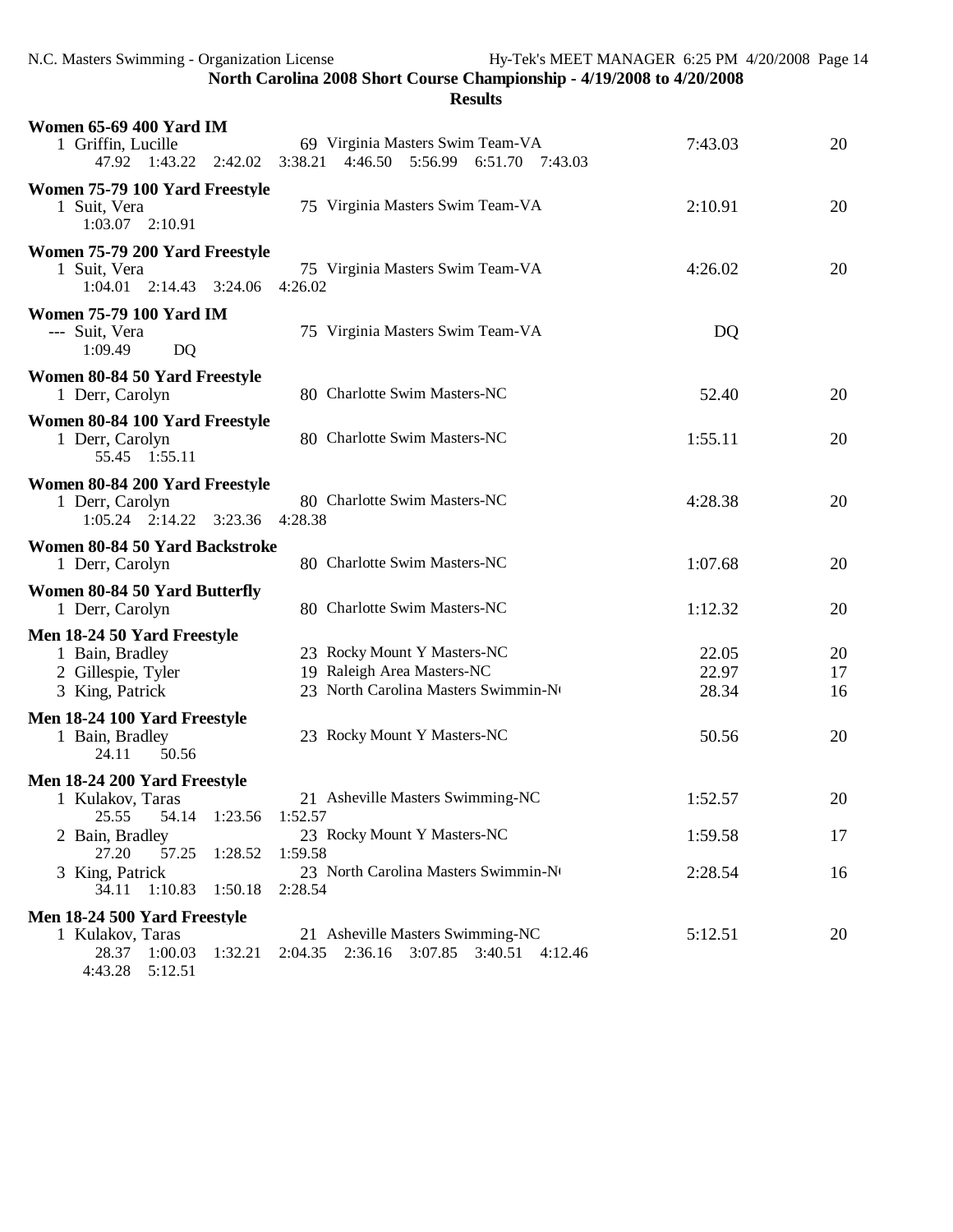| Men 18-24 1650 Yard Freestyle                                                    |                                          |          |    |
|----------------------------------------------------------------------------------|------------------------------------------|----------|----|
| 1 Kulakov, Taras                                                                 | 21 Asheville Masters Swimming-NC         | 18:40.13 | 20 |
| 2:07.15<br>29.13<br>1:01.54<br>1:34.37                                           | 2:40.09<br>3:12.87<br>3:46.40<br>4:19.79 |          |    |
| 4:52.87 5:26.77 6:00.94<br>6:36.64 7:10.75                                       | 7:45.80<br>8:20.49<br>8:55.82            |          |    |
| 9:30.41 10:05.36 10:40.56 11:15.47 11:49.62 12:24.44 12:59.42 13:34.18           |                                          |          |    |
| 14:08.60 14:42.78 15:17.34 15:50.85 16:25.13 16:59.41 17:33.47 18:09.24 18:40.13 |                                          |          |    |
| 2 King, Patrick                                                                  | 23 North Carolina Masters Swimmin-No     | 24:27.91 | 17 |
| 1:58.02<br>2:42.56<br>35.23<br>1:16.00                                           | 4:10.34<br>3:26.47<br>4:54.96<br>5:39.91 |          |    |
| 7:09.99 7:55.68<br>8:39.77<br>6:24.17                                            | 9:25.27 10:10.74 10:54.15 11:38.81       |          |    |
| 12:23.13 13:06.43 13:52.27 14:38.35 15:23.42 16:09.58 16:55.59 17:42.78          |                                          |          |    |
| 18:29.95 19:16.70 20:03.35 20:49.32 21:35.49 22:19.97 23:04.17 23:48.22 24:27.91 |                                          |          |    |
|                                                                                  |                                          |          |    |
| Men 18-24 50 Yard Backstroke                                                     |                                          |          |    |
| 1 King, Patrick                                                                  | 23 North Carolina Masters Swimmin-No     | 36.57    | 20 |
| Men 18-24 50 Yard Breaststroke                                                   |                                          |          |    |
| 1 Bain, Bradley                                                                  | 23 Rocky Mount Y Masters-NC              | 32.18    | 20 |
|                                                                                  |                                          |          |    |
| Men 18-24 50 Yard Butterfly                                                      |                                          |          |    |
| 1 Bain, Bradley                                                                  | 23 Rocky Mount Y Masters-NC              | 24.83    | 20 |
| Men 18-24 100 Yard Butterfly                                                     |                                          |          |    |
| 1 Bain, Bradley                                                                  | 23 Rocky Mount Y Masters-NC              | 57.43    | 20 |
| 26.71<br>57.43                                                                   |                                          |          |    |
|                                                                                  | 23 North Carolina Masters Swimmin-No     | 1:15.79  | 17 |
| 2 King, Patrick<br>33.68 1:15.79                                                 |                                          |          |    |
|                                                                                  |                                          |          |    |
| Men 25-29 50 Yard Freestyle                                                      |                                          |          |    |
| 1 Krayer, Michael                                                                | 25 Raleigh Area Masters-NC               | 21.33    | 20 |
| 2 Caruth, Joseph                                                                 | 26 Durham Area Masters Aquatics-NC       | 26.30    | 17 |
| 3 Eudailey, Joshua                                                               | 25 Durham Area Masters Aquatics-NC       | 29.86    | 16 |
| 4 Bedard, Daniel                                                                 | 27 Durham Area Masters Aquatics-NC       | 34.68    | 15 |
|                                                                                  |                                          |          |    |
| Men 25-29 100 Yard Freestyle                                                     |                                          |          |    |
| 1 Krayer, Michael                                                                | 25 Raleigh Area Masters-NC               | 47.73    | 20 |
| 23.04<br>47.73                                                                   |                                          |          |    |
| 2 Caruth, Joseph                                                                 | 26 Durham Area Masters Aquatics-NC       | 58.57    | 17 |
| 58.57<br>28.15                                                                   |                                          |          |    |
| 3 Eudailey, Joshua                                                               | 25 Durham Area Masters Aquatics-NC       | 1:07.98  | 16 |
| 31.86 1:07.98                                                                    |                                          |          |    |
| Men 25-29 200 Yard Freestyle                                                     |                                          |          |    |
| 1 Krayer, Michael                                                                | 25 Raleigh Area Masters-NC               | 1:49.67  | 20 |
| 25.30<br>53.41<br>1:21.45<br>1:49.67                                             |                                          |          |    |
| 2 Eudailey, Joshua                                                               | 25 Durham Area Masters Aquatics-NC       | 2:38.19  | 17 |
|                                                                                  |                                          |          |    |
|                                                                                  |                                          |          |    |
| 2:38.19<br>1:14.59 1:57.34<br>2:39.67                                            |                                          |          |    |
| 3 Bedard, Daniel                                                                 | 27 Durham Area Masters Aquatics-NC       | 3:26.64  | 16 |
| 40.57<br>1:35.56<br>2:33.12<br>3:26.64                                           |                                          |          |    |
| Men 25-29 500 Yard Freestyle                                                     |                                          |          |    |
| 1 Eudailey, Joshua                                                               | 25 Durham Area Masters Aquatics-NC       | 7:06.92  | 20 |
| 34.82<br>1:14.01<br>1:56.65                                                      | 2:41.26 3:24.15 4:09.87 4:52.95 5:39.35  |          |    |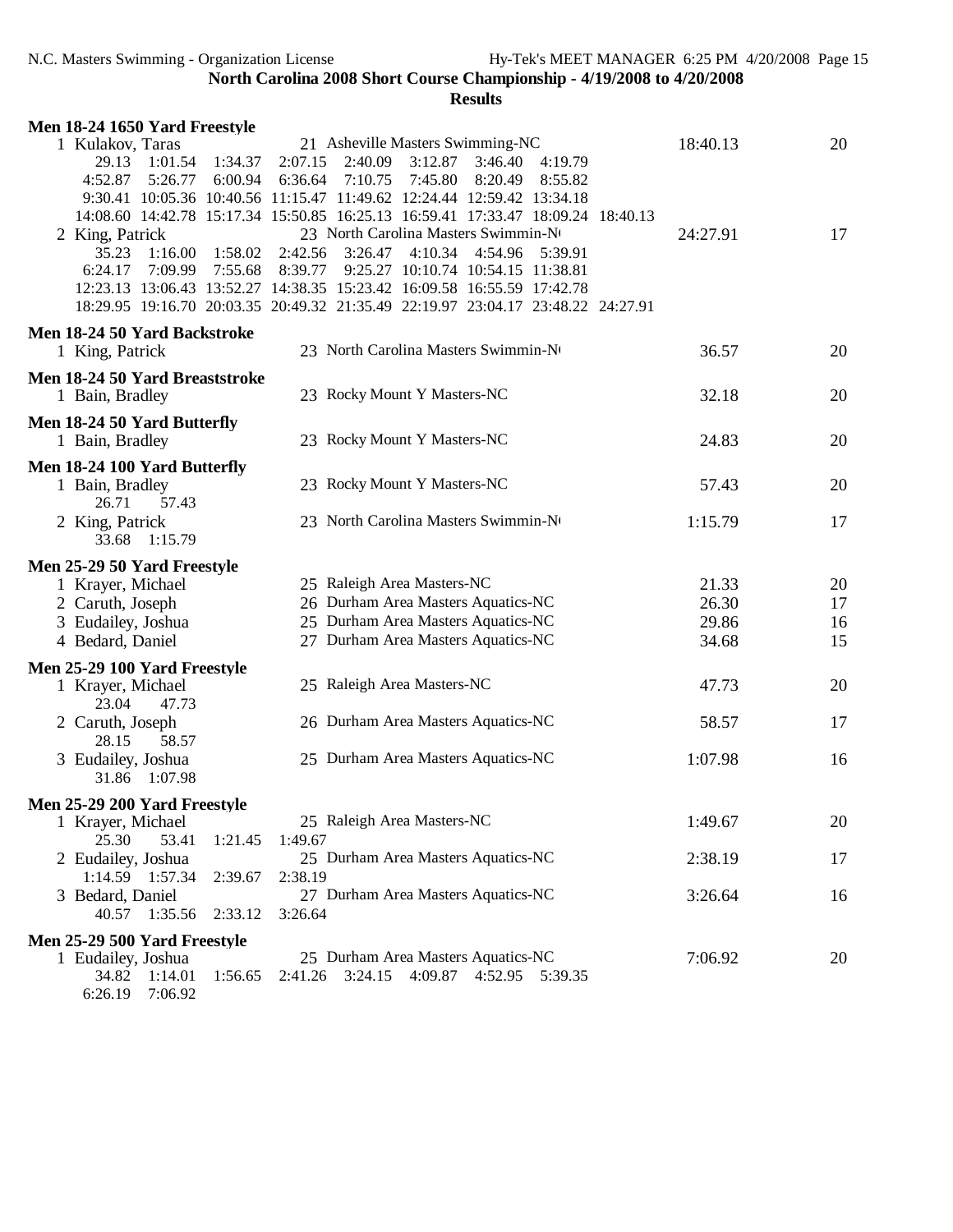| 25 Durham Area Masters Aquatics-NC<br>20<br>1 Eudailey, Joshua<br>14:55.68<br>1:19.53<br>2:02.72<br>3:32.94 4:19.56 5:05.52<br>38.45<br>2:46.75<br>5:51.55<br>7:24.71<br>9:41.36 10:28.70 11:15.20 12:00.88<br>6:37.49<br>8:11.88<br>8:56.28<br>12:46.08 13:32.47 14:17.78 14:55.68<br>27 Durham Area Masters Aquatics-NC<br>20:22.28<br>2 Bedard, Daniel<br>17<br>1:37.16 2:34.07<br>4:32.61<br>5:35.21<br>6:40.76<br>44.20<br>7:43.31<br>9:51.72 10:55.85 12:00.73 13:05.07 14:11.31 15:14.94<br>17:24.99 18:28.28 19:28.88 20:22.28<br>Men 25-29 50 Yard Backstroke<br>25 Durham Area Masters Aquatics-NC<br>39.22<br>1 Eudailey, Joshua<br>20<br>Men 25-29 100 Yard Backstroke<br>25 Raleigh Area Masters-NC<br>56.59<br>20<br>1 Krayer, Michael<br>27.85<br>56.59<br>Men 25-29 50 Yard Breaststroke<br>25 Durham Area Masters Aquatics-NC<br>1 Eudailey, Joshua<br>41.72<br>20<br><b>Men 25-29 100 Yard IM</b><br>26 Durham Area Masters Aquatics-NC<br>1 Caruth, Joseph<br>1:10.83<br>20<br>32.59 1:10.83<br>25 Durham Area Masters Aquatics-NC<br>1:19.01<br>17<br>2 Eudailey, Joshua<br>38.42 1:19.01<br>30 North Carolina Masters Swimmin-No<br>22.51<br>20<br>1 Hardin, Scott<br>24.29<br>2 Queen, Nathan<br>33 Unattached<br>17<br>33 Durham Area Masters Aquatics-NC<br>3 Parr, Derek<br>16<br>24.60<br>Men 30-34 100 Yard Freestyle<br>33 Unattached<br>54.37<br>20<br>1 Queen, Nathan<br>26.87<br>54.37<br>2 Parr, Derek<br>33 Durham Area Masters Aquatics-NC<br>55.10<br>17<br>55.10<br>26.42<br>31 Raleigh Area Masters-NC<br>1 Haberman, Brandon<br>2:05.25<br>20<br>28.93 1:01.00 1:33.89<br>2:05.25<br>2 Parr, Derek<br>33 Durham Area Masters Aquatics-NC<br>2:05.82<br>17<br>1:00.80 1:34.24<br>28.13<br>2:05.82<br>Men 30-34 500 Yard Freestyle<br>33 Durham Area Masters Aquatics-NC<br>20<br>1 Parr, Derek<br>5:49.34<br>2:15.73  2:52.05  3:28.52  4:04.19  4:41.63<br>30.22<br>1:04.37<br>1:39.81<br>5:16.20<br>5:49.34<br>2 Su, Billy<br>34 Raleigh Area Masters-NC<br>5:50.86<br>17<br>31.45<br>2:16.76 2:52.42 3:27.82 4:03.49<br>1:06.02<br>4:39.14<br>1:41.28<br>5:15.20<br>5:50.86<br>32 Raleigh Area Masters-NC<br>6:32.69<br>3 Large, Ed<br>16<br>31.49<br>1:07.39<br>2:24.33 3:03.81 3:44.31 4:25.68<br>1:45.40<br>5:07.90 | Men 25-29 1000 Yard Freestyle |  |  |
|----------------------------------------------------------------------------------------------------------------------------------------------------------------------------------------------------------------------------------------------------------------------------------------------------------------------------------------------------------------------------------------------------------------------------------------------------------------------------------------------------------------------------------------------------------------------------------------------------------------------------------------------------------------------------------------------------------------------------------------------------------------------------------------------------------------------------------------------------------------------------------------------------------------------------------------------------------------------------------------------------------------------------------------------------------------------------------------------------------------------------------------------------------------------------------------------------------------------------------------------------------------------------------------------------------------------------------------------------------------------------------------------------------------------------------------------------------------------------------------------------------------------------------------------------------------------------------------------------------------------------------------------------------------------------------------------------------------------------------------------------------------------------------------------------------------------------------------------------------------------------------------------------------------------------------------------------------------------------------------------------------------------------------------------------------------------------------------------------------------------------------------------------------------------------------------------------------------------------------------------------------------|-------------------------------|--|--|
|                                                                                                                                                                                                                                                                                                                                                                                                                                                                                                                                                                                                                                                                                                                                                                                                                                                                                                                                                                                                                                                                                                                                                                                                                                                                                                                                                                                                                                                                                                                                                                                                                                                                                                                                                                                                                                                                                                                                                                                                                                                                                                                                                                                                                                                                |                               |  |  |
|                                                                                                                                                                                                                                                                                                                                                                                                                                                                                                                                                                                                                                                                                                                                                                                                                                                                                                                                                                                                                                                                                                                                                                                                                                                                                                                                                                                                                                                                                                                                                                                                                                                                                                                                                                                                                                                                                                                                                                                                                                                                                                                                                                                                                                                                |                               |  |  |
|                                                                                                                                                                                                                                                                                                                                                                                                                                                                                                                                                                                                                                                                                                                                                                                                                                                                                                                                                                                                                                                                                                                                                                                                                                                                                                                                                                                                                                                                                                                                                                                                                                                                                                                                                                                                                                                                                                                                                                                                                                                                                                                                                                                                                                                                |                               |  |  |
|                                                                                                                                                                                                                                                                                                                                                                                                                                                                                                                                                                                                                                                                                                                                                                                                                                                                                                                                                                                                                                                                                                                                                                                                                                                                                                                                                                                                                                                                                                                                                                                                                                                                                                                                                                                                                                                                                                                                                                                                                                                                                                                                                                                                                                                                |                               |  |  |
|                                                                                                                                                                                                                                                                                                                                                                                                                                                                                                                                                                                                                                                                                                                                                                                                                                                                                                                                                                                                                                                                                                                                                                                                                                                                                                                                                                                                                                                                                                                                                                                                                                                                                                                                                                                                                                                                                                                                                                                                                                                                                                                                                                                                                                                                |                               |  |  |
|                                                                                                                                                                                                                                                                                                                                                                                                                                                                                                                                                                                                                                                                                                                                                                                                                                                                                                                                                                                                                                                                                                                                                                                                                                                                                                                                                                                                                                                                                                                                                                                                                                                                                                                                                                                                                                                                                                                                                                                                                                                                                                                                                                                                                                                                |                               |  |  |
|                                                                                                                                                                                                                                                                                                                                                                                                                                                                                                                                                                                                                                                                                                                                                                                                                                                                                                                                                                                                                                                                                                                                                                                                                                                                                                                                                                                                                                                                                                                                                                                                                                                                                                                                                                                                                                                                                                                                                                                                                                                                                                                                                                                                                                                                |                               |  |  |
|                                                                                                                                                                                                                                                                                                                                                                                                                                                                                                                                                                                                                                                                                                                                                                                                                                                                                                                                                                                                                                                                                                                                                                                                                                                                                                                                                                                                                                                                                                                                                                                                                                                                                                                                                                                                                                                                                                                                                                                                                                                                                                                                                                                                                                                                |                               |  |  |
|                                                                                                                                                                                                                                                                                                                                                                                                                                                                                                                                                                                                                                                                                                                                                                                                                                                                                                                                                                                                                                                                                                                                                                                                                                                                                                                                                                                                                                                                                                                                                                                                                                                                                                                                                                                                                                                                                                                                                                                                                                                                                                                                                                                                                                                                |                               |  |  |
|                                                                                                                                                                                                                                                                                                                                                                                                                                                                                                                                                                                                                                                                                                                                                                                                                                                                                                                                                                                                                                                                                                                                                                                                                                                                                                                                                                                                                                                                                                                                                                                                                                                                                                                                                                                                                                                                                                                                                                                                                                                                                                                                                                                                                                                                |                               |  |  |
|                                                                                                                                                                                                                                                                                                                                                                                                                                                                                                                                                                                                                                                                                                                                                                                                                                                                                                                                                                                                                                                                                                                                                                                                                                                                                                                                                                                                                                                                                                                                                                                                                                                                                                                                                                                                                                                                                                                                                                                                                                                                                                                                                                                                                                                                |                               |  |  |
|                                                                                                                                                                                                                                                                                                                                                                                                                                                                                                                                                                                                                                                                                                                                                                                                                                                                                                                                                                                                                                                                                                                                                                                                                                                                                                                                                                                                                                                                                                                                                                                                                                                                                                                                                                                                                                                                                                                                                                                                                                                                                                                                                                                                                                                                |                               |  |  |
|                                                                                                                                                                                                                                                                                                                                                                                                                                                                                                                                                                                                                                                                                                                                                                                                                                                                                                                                                                                                                                                                                                                                                                                                                                                                                                                                                                                                                                                                                                                                                                                                                                                                                                                                                                                                                                                                                                                                                                                                                                                                                                                                                                                                                                                                |                               |  |  |
|                                                                                                                                                                                                                                                                                                                                                                                                                                                                                                                                                                                                                                                                                                                                                                                                                                                                                                                                                                                                                                                                                                                                                                                                                                                                                                                                                                                                                                                                                                                                                                                                                                                                                                                                                                                                                                                                                                                                                                                                                                                                                                                                                                                                                                                                |                               |  |  |
|                                                                                                                                                                                                                                                                                                                                                                                                                                                                                                                                                                                                                                                                                                                                                                                                                                                                                                                                                                                                                                                                                                                                                                                                                                                                                                                                                                                                                                                                                                                                                                                                                                                                                                                                                                                                                                                                                                                                                                                                                                                                                                                                                                                                                                                                |                               |  |  |
|                                                                                                                                                                                                                                                                                                                                                                                                                                                                                                                                                                                                                                                                                                                                                                                                                                                                                                                                                                                                                                                                                                                                                                                                                                                                                                                                                                                                                                                                                                                                                                                                                                                                                                                                                                                                                                                                                                                                                                                                                                                                                                                                                                                                                                                                |                               |  |  |
|                                                                                                                                                                                                                                                                                                                                                                                                                                                                                                                                                                                                                                                                                                                                                                                                                                                                                                                                                                                                                                                                                                                                                                                                                                                                                                                                                                                                                                                                                                                                                                                                                                                                                                                                                                                                                                                                                                                                                                                                                                                                                                                                                                                                                                                                |                               |  |  |
|                                                                                                                                                                                                                                                                                                                                                                                                                                                                                                                                                                                                                                                                                                                                                                                                                                                                                                                                                                                                                                                                                                                                                                                                                                                                                                                                                                                                                                                                                                                                                                                                                                                                                                                                                                                                                                                                                                                                                                                                                                                                                                                                                                                                                                                                |                               |  |  |
|                                                                                                                                                                                                                                                                                                                                                                                                                                                                                                                                                                                                                                                                                                                                                                                                                                                                                                                                                                                                                                                                                                                                                                                                                                                                                                                                                                                                                                                                                                                                                                                                                                                                                                                                                                                                                                                                                                                                                                                                                                                                                                                                                                                                                                                                |                               |  |  |
|                                                                                                                                                                                                                                                                                                                                                                                                                                                                                                                                                                                                                                                                                                                                                                                                                                                                                                                                                                                                                                                                                                                                                                                                                                                                                                                                                                                                                                                                                                                                                                                                                                                                                                                                                                                                                                                                                                                                                                                                                                                                                                                                                                                                                                                                |                               |  |  |
|                                                                                                                                                                                                                                                                                                                                                                                                                                                                                                                                                                                                                                                                                                                                                                                                                                                                                                                                                                                                                                                                                                                                                                                                                                                                                                                                                                                                                                                                                                                                                                                                                                                                                                                                                                                                                                                                                                                                                                                                                                                                                                                                                                                                                                                                |                               |  |  |
|                                                                                                                                                                                                                                                                                                                                                                                                                                                                                                                                                                                                                                                                                                                                                                                                                                                                                                                                                                                                                                                                                                                                                                                                                                                                                                                                                                                                                                                                                                                                                                                                                                                                                                                                                                                                                                                                                                                                                                                                                                                                                                                                                                                                                                                                |                               |  |  |
|                                                                                                                                                                                                                                                                                                                                                                                                                                                                                                                                                                                                                                                                                                                                                                                                                                                                                                                                                                                                                                                                                                                                                                                                                                                                                                                                                                                                                                                                                                                                                                                                                                                                                                                                                                                                                                                                                                                                                                                                                                                                                                                                                                                                                                                                | Men 30-34 50 Yard Freestyle   |  |  |
|                                                                                                                                                                                                                                                                                                                                                                                                                                                                                                                                                                                                                                                                                                                                                                                                                                                                                                                                                                                                                                                                                                                                                                                                                                                                                                                                                                                                                                                                                                                                                                                                                                                                                                                                                                                                                                                                                                                                                                                                                                                                                                                                                                                                                                                                |                               |  |  |
|                                                                                                                                                                                                                                                                                                                                                                                                                                                                                                                                                                                                                                                                                                                                                                                                                                                                                                                                                                                                                                                                                                                                                                                                                                                                                                                                                                                                                                                                                                                                                                                                                                                                                                                                                                                                                                                                                                                                                                                                                                                                                                                                                                                                                                                                |                               |  |  |
|                                                                                                                                                                                                                                                                                                                                                                                                                                                                                                                                                                                                                                                                                                                                                                                                                                                                                                                                                                                                                                                                                                                                                                                                                                                                                                                                                                                                                                                                                                                                                                                                                                                                                                                                                                                                                                                                                                                                                                                                                                                                                                                                                                                                                                                                |                               |  |  |
|                                                                                                                                                                                                                                                                                                                                                                                                                                                                                                                                                                                                                                                                                                                                                                                                                                                                                                                                                                                                                                                                                                                                                                                                                                                                                                                                                                                                                                                                                                                                                                                                                                                                                                                                                                                                                                                                                                                                                                                                                                                                                                                                                                                                                                                                |                               |  |  |
|                                                                                                                                                                                                                                                                                                                                                                                                                                                                                                                                                                                                                                                                                                                                                                                                                                                                                                                                                                                                                                                                                                                                                                                                                                                                                                                                                                                                                                                                                                                                                                                                                                                                                                                                                                                                                                                                                                                                                                                                                                                                                                                                                                                                                                                                |                               |  |  |
|                                                                                                                                                                                                                                                                                                                                                                                                                                                                                                                                                                                                                                                                                                                                                                                                                                                                                                                                                                                                                                                                                                                                                                                                                                                                                                                                                                                                                                                                                                                                                                                                                                                                                                                                                                                                                                                                                                                                                                                                                                                                                                                                                                                                                                                                |                               |  |  |
|                                                                                                                                                                                                                                                                                                                                                                                                                                                                                                                                                                                                                                                                                                                                                                                                                                                                                                                                                                                                                                                                                                                                                                                                                                                                                                                                                                                                                                                                                                                                                                                                                                                                                                                                                                                                                                                                                                                                                                                                                                                                                                                                                                                                                                                                |                               |  |  |
|                                                                                                                                                                                                                                                                                                                                                                                                                                                                                                                                                                                                                                                                                                                                                                                                                                                                                                                                                                                                                                                                                                                                                                                                                                                                                                                                                                                                                                                                                                                                                                                                                                                                                                                                                                                                                                                                                                                                                                                                                                                                                                                                                                                                                                                                |                               |  |  |
|                                                                                                                                                                                                                                                                                                                                                                                                                                                                                                                                                                                                                                                                                                                                                                                                                                                                                                                                                                                                                                                                                                                                                                                                                                                                                                                                                                                                                                                                                                                                                                                                                                                                                                                                                                                                                                                                                                                                                                                                                                                                                                                                                                                                                                                                |                               |  |  |
|                                                                                                                                                                                                                                                                                                                                                                                                                                                                                                                                                                                                                                                                                                                                                                                                                                                                                                                                                                                                                                                                                                                                                                                                                                                                                                                                                                                                                                                                                                                                                                                                                                                                                                                                                                                                                                                                                                                                                                                                                                                                                                                                                                                                                                                                | Men 30-34 200 Yard Freestyle  |  |  |
|                                                                                                                                                                                                                                                                                                                                                                                                                                                                                                                                                                                                                                                                                                                                                                                                                                                                                                                                                                                                                                                                                                                                                                                                                                                                                                                                                                                                                                                                                                                                                                                                                                                                                                                                                                                                                                                                                                                                                                                                                                                                                                                                                                                                                                                                |                               |  |  |
|                                                                                                                                                                                                                                                                                                                                                                                                                                                                                                                                                                                                                                                                                                                                                                                                                                                                                                                                                                                                                                                                                                                                                                                                                                                                                                                                                                                                                                                                                                                                                                                                                                                                                                                                                                                                                                                                                                                                                                                                                                                                                                                                                                                                                                                                |                               |  |  |
|                                                                                                                                                                                                                                                                                                                                                                                                                                                                                                                                                                                                                                                                                                                                                                                                                                                                                                                                                                                                                                                                                                                                                                                                                                                                                                                                                                                                                                                                                                                                                                                                                                                                                                                                                                                                                                                                                                                                                                                                                                                                                                                                                                                                                                                                |                               |  |  |
|                                                                                                                                                                                                                                                                                                                                                                                                                                                                                                                                                                                                                                                                                                                                                                                                                                                                                                                                                                                                                                                                                                                                                                                                                                                                                                                                                                                                                                                                                                                                                                                                                                                                                                                                                                                                                                                                                                                                                                                                                                                                                                                                                                                                                                                                |                               |  |  |
|                                                                                                                                                                                                                                                                                                                                                                                                                                                                                                                                                                                                                                                                                                                                                                                                                                                                                                                                                                                                                                                                                                                                                                                                                                                                                                                                                                                                                                                                                                                                                                                                                                                                                                                                                                                                                                                                                                                                                                                                                                                                                                                                                                                                                                                                |                               |  |  |
|                                                                                                                                                                                                                                                                                                                                                                                                                                                                                                                                                                                                                                                                                                                                                                                                                                                                                                                                                                                                                                                                                                                                                                                                                                                                                                                                                                                                                                                                                                                                                                                                                                                                                                                                                                                                                                                                                                                                                                                                                                                                                                                                                                                                                                                                |                               |  |  |
|                                                                                                                                                                                                                                                                                                                                                                                                                                                                                                                                                                                                                                                                                                                                                                                                                                                                                                                                                                                                                                                                                                                                                                                                                                                                                                                                                                                                                                                                                                                                                                                                                                                                                                                                                                                                                                                                                                                                                                                                                                                                                                                                                                                                                                                                |                               |  |  |
|                                                                                                                                                                                                                                                                                                                                                                                                                                                                                                                                                                                                                                                                                                                                                                                                                                                                                                                                                                                                                                                                                                                                                                                                                                                                                                                                                                                                                                                                                                                                                                                                                                                                                                                                                                                                                                                                                                                                                                                                                                                                                                                                                                                                                                                                |                               |  |  |
|                                                                                                                                                                                                                                                                                                                                                                                                                                                                                                                                                                                                                                                                                                                                                                                                                                                                                                                                                                                                                                                                                                                                                                                                                                                                                                                                                                                                                                                                                                                                                                                                                                                                                                                                                                                                                                                                                                                                                                                                                                                                                                                                                                                                                                                                |                               |  |  |
|                                                                                                                                                                                                                                                                                                                                                                                                                                                                                                                                                                                                                                                                                                                                                                                                                                                                                                                                                                                                                                                                                                                                                                                                                                                                                                                                                                                                                                                                                                                                                                                                                                                                                                                                                                                                                                                                                                                                                                                                                                                                                                                                                                                                                                                                |                               |  |  |
|                                                                                                                                                                                                                                                                                                                                                                                                                                                                                                                                                                                                                                                                                                                                                                                                                                                                                                                                                                                                                                                                                                                                                                                                                                                                                                                                                                                                                                                                                                                                                                                                                                                                                                                                                                                                                                                                                                                                                                                                                                                                                                                                                                                                                                                                |                               |  |  |
|                                                                                                                                                                                                                                                                                                                                                                                                                                                                                                                                                                                                                                                                                                                                                                                                                                                                                                                                                                                                                                                                                                                                                                                                                                                                                                                                                                                                                                                                                                                                                                                                                                                                                                                                                                                                                                                                                                                                                                                                                                                                                                                                                                                                                                                                |                               |  |  |
|                                                                                                                                                                                                                                                                                                                                                                                                                                                                                                                                                                                                                                                                                                                                                                                                                                                                                                                                                                                                                                                                                                                                                                                                                                                                                                                                                                                                                                                                                                                                                                                                                                                                                                                                                                                                                                                                                                                                                                                                                                                                                                                                                                                                                                                                |                               |  |  |
|                                                                                                                                                                                                                                                                                                                                                                                                                                                                                                                                                                                                                                                                                                                                                                                                                                                                                                                                                                                                                                                                                                                                                                                                                                                                                                                                                                                                                                                                                                                                                                                                                                                                                                                                                                                                                                                                                                                                                                                                                                                                                                                                                                                                                                                                | 5:51.04 6:32.69               |  |  |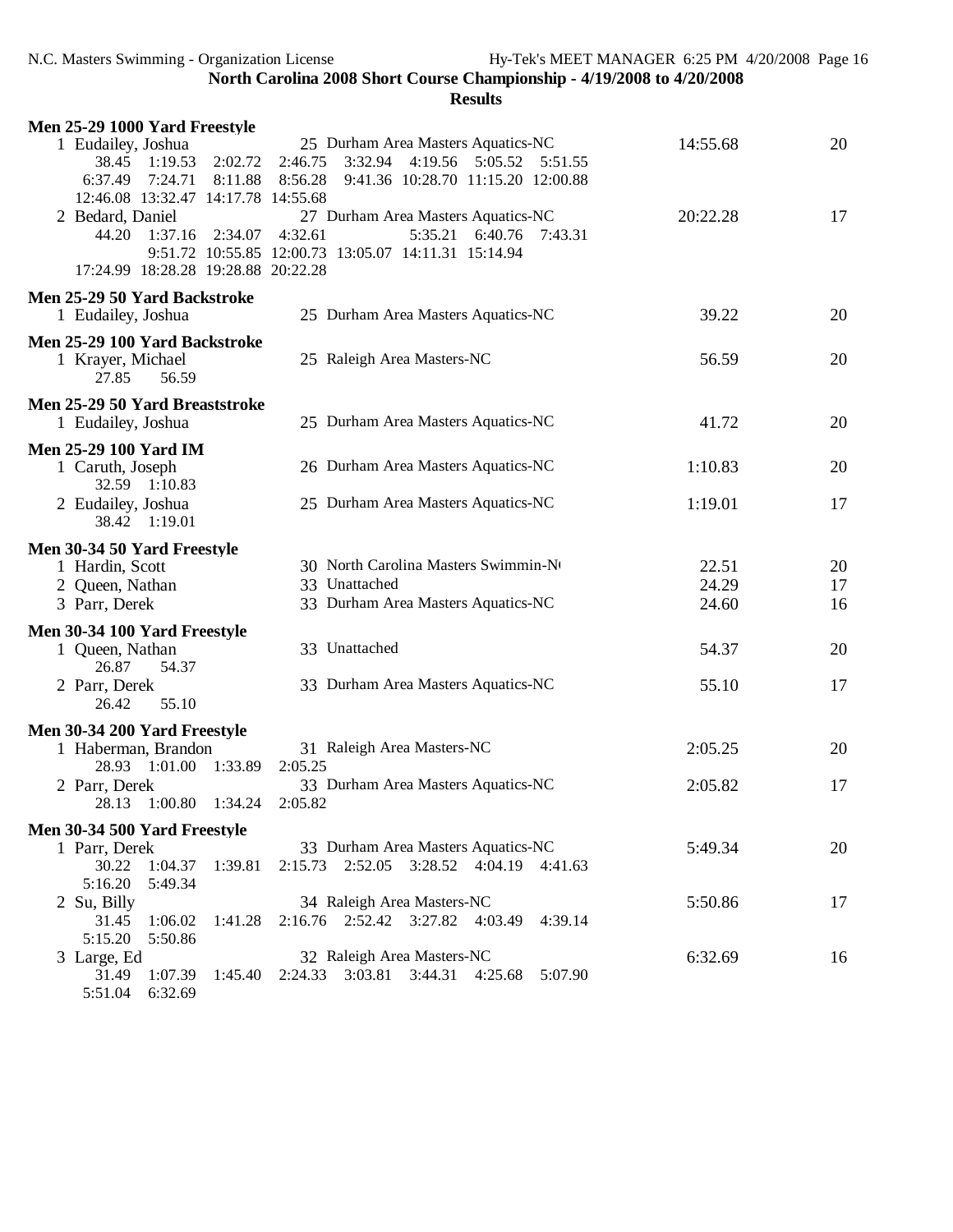| Men 30-34 1000 Yard Freestyle                                                                                                                                               |          |    |
|-----------------------------------------------------------------------------------------------------------------------------------------------------------------------------|----------|----|
| 34 Raleigh Area Masters-NC<br>1 Su, Billy                                                                                                                                   | 11:55.02 | 20 |
| 1:07.89<br>2:19.60<br>2:55.07<br>3:31.00<br>32.78<br>1:43.67<br>4:06.78<br>4:42.26                                                                                          |          |    |
| 7:04.14<br>7:39.83<br>5:18.03<br>5:53.53<br>6:28.80<br>8:16.05<br>8:52.40<br>9:28.83                                                                                        |          |    |
| 10:05.58 10:42.44 11:18.86 11:55.02                                                                                                                                         |          |    |
| 33 Durham Area Masters Aquatics-NC<br>2 Parr, Derek                                                                                                                         | 12:06.70 | 17 |
| 2:19.88<br>2:57.04<br>$3:33.35$ $4:10.12$<br>30.72<br>1:06.66<br>1:43.29<br>4:47.06<br>6:01.30<br>7:14.88<br>7:51.49<br>8:27.83<br>5:24.37<br>6:37.78<br>9:04.37<br>9:40.94 |          |    |
| 10:18.17 10:55.86 11:33.42 12:06.70                                                                                                                                         |          |    |
|                                                                                                                                                                             |          |    |
| Men 30-34 1650 Yard Freestyle                                                                                                                                               |          |    |
| 33 Raleigh Area Masters-NC<br>1 Garcia, Ricardo                                                                                                                             | 22:48.83 | 20 |
| 34.54 1:12.57<br>2:33.32<br>3:14.48<br>3:55.81<br>1:52.47<br>4:37.18<br>5:18.48                                                                                             |          |    |
| 6:00.47 6:41.57<br>7:23.19<br>8:05.07<br>8:47.46<br>9:29.59 10:11.55 10:53.65<br>11:35.56 12:17.94 13:00.49 13:42.78 14:25.25 15:07.20 15:49.34 16:31.51                    |          |    |
| 17:13.52 17:56.31 18:38.78 19:21.23 20:03.23 20:45.91 21:28.07 22:09.84 22:48.83                                                                                            |          |    |
|                                                                                                                                                                             |          |    |
| Men 30-34 50 Yard Backstroke                                                                                                                                                |          |    |
| 33 Unattached<br>1 Queen, Nathan                                                                                                                                            | 28.85    | 20 |
| Men 30-34 100 Yard Backstroke                                                                                                                                               |          |    |
| 33 Unattached<br>1 Queen, Nathan                                                                                                                                            | 1:05.43  | 20 |
| 32.69 1:05.43                                                                                                                                                               |          |    |
| Men 30-34 200 Yard Backstroke                                                                                                                                               |          |    |
| 34 Raleigh Area Masters-NC<br>1 Su, Billy                                                                                                                                   | 2:32.29  | 20 |
| 37.46<br>$1:16.12$ $1:55.41$<br>2:32.29                                                                                                                                     |          |    |
| Men 30-34 50 Yard Breaststroke                                                                                                                                              |          |    |
| 33 Durham Area Masters Aquatics-NC<br>1 Parr, Derek                                                                                                                         | 31.74    | 20 |
|                                                                                                                                                                             |          |    |
| Men 30-34 100 Yard Breaststroke<br>30 North Carolina Masters Swimmin-No<br>1 Hardin, Scott                                                                                  | 1:06.56  | 20 |
| 30.68 1:06.56                                                                                                                                                               |          |    |
|                                                                                                                                                                             |          |    |
| Men 30-34 50 Yard Butterfly<br>33 Unattached                                                                                                                                |          |    |
| 1 Queen, Nathan                                                                                                                                                             | 27.20    | 20 |
| Men 30-34 100 Yard Butterfly                                                                                                                                                |          |    |
| 33 Unattached<br>1 Queen, Nathan                                                                                                                                            | 58.05    | 20 |
| 27.62<br>58.05                                                                                                                                                              |          |    |
| 31 Raleigh Area Masters-NC<br>2 Haberman, Brandon                                                                                                                           | 1:03.22  | 17 |
| 28.71<br>1:03.22                                                                                                                                                            |          |    |
| <b>Men 30-34 100 Yard IM</b>                                                                                                                                                |          |    |
| 33 Unattached<br>1 Queen, Nathan                                                                                                                                            | 1:00.04  | 20 |
| 27.76 1:00.04                                                                                                                                                               |          |    |
| Men 30-34 200 Yard IM                                                                                                                                                       |          |    |
| 33 Unattached<br>1 Queen, Nathan                                                                                                                                            | 2:16.45  | 20 |
| 29.11<br>1:05.01<br>1:45.17<br>2:16.45                                                                                                                                      |          |    |
| <b>Men 30-34 400 Yard IM</b>                                                                                                                                                |          |    |
| 33 Unattached<br>1 Queen, Nathan                                                                                                                                            | 5:01.73  | 20 |
| 3:09.76<br>31.63 1:07.38<br>1:47.34<br>2:26.26<br>3:53.27<br>4:28.25<br>5:01.73                                                                                             |          |    |
| 2 Haberman, Brandon<br>31 Raleigh Area Masters-NC                                                                                                                           | 5:10.40  | 17 |
| 32.93 1:10.57<br>1:51.33<br>2:31.74 3:15.73 3:59.90 4:35.89<br>5:10.40                                                                                                      |          |    |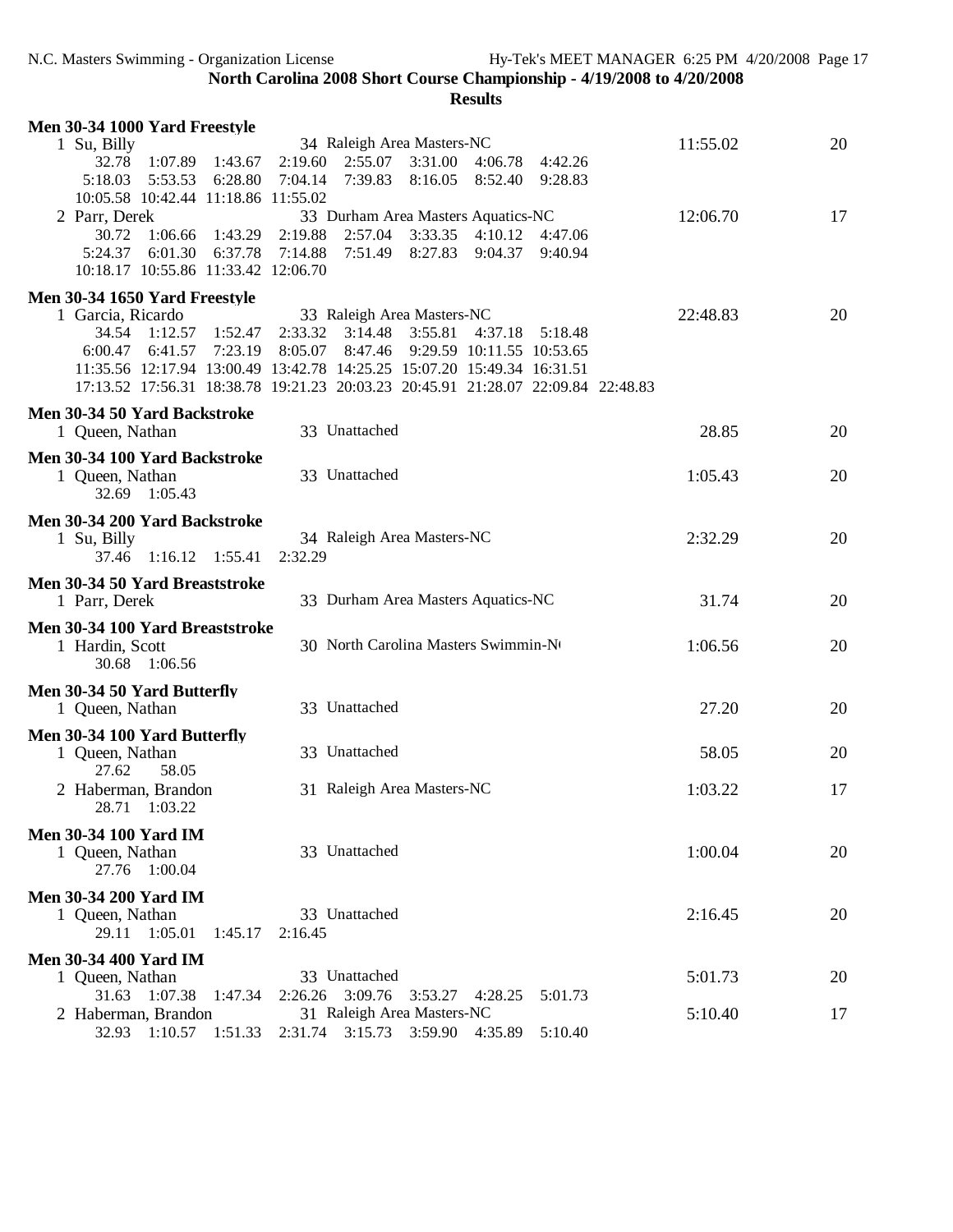| Men 35-39 50 Yard Freestyle                    |                                                                                  |          |    |
|------------------------------------------------|----------------------------------------------------------------------------------|----------|----|
| 1 Butcher, Rob                                 | 35 North Carolina Masters Swimmin-No                                             | 22.26    | 20 |
| 2 Sprenger, Kurt                               | 38 Shenandoah Marlins Aquatic Clu-V/                                             | 23.33    | 17 |
| 3 Pletcher, Todd                               | 38 North Carolina Masters Swimmin-No                                             | 23.35    | 16 |
| 4 Anderson, Morten                             | 37 MAC Masters-NC                                                                | 23.67    | 15 |
| 5 White, Kirk                                  | 38 Tar Heel Aquatic Team-NC                                                      | 25.94    | 14 |
|                                                |                                                                                  |          |    |
| Men 35-39 100 Yard Freestyle                   |                                                                                  |          |    |
| 1 Pletcher, Todd                               | 38 North Carolina Masters Swimmin-No                                             | 50.73    | 20 |
| 50.73<br>24.05                                 |                                                                                  |          |    |
| Men 35-39 200 Yard Freestyle                   |                                                                                  |          |    |
| 1 Butcher, Rob                                 | 35 North Carolina Masters Swimmin-No                                             | 1:55.80  | 20 |
| 25.38<br>53.82 1:23.86                         | 1:55.80                                                                          |          |    |
| 2 Pletcher, Todd                               | 38 North Carolina Masters Swimmin-Nt                                             | 1:59.54  | 17 |
| 24.22<br>50.88 1:26.91                         | 1:59.54                                                                          |          |    |
| Men 35-39 500 Yard Freestyle                   |                                                                                  |          |    |
| 1 Cook, Matthew                                | 38 Asheville Masters Swimming-NC                                                 | 5:45.82  | 20 |
| 31.82 1:05.89 1:41.41                          | 2:17.37 2:53.12 3:29.15 4:04.10 4:38.70                                          |          |    |
| 5:12.51    5:45.82                             |                                                                                  |          |    |
|                                                |                                                                                  |          |    |
| Men 35-39 1650 Yard Freestyle<br>1 White, Kirk | 38 Tar Heel Aquatic Team-NC                                                      | 22:28.63 | 20 |
| 33.50<br>$1:11.37$ $1:50.04$                   | 2:29.44<br>3:09.87<br>3:50.33<br>4:29.94<br>5:10.83                              |          |    |
| 6:31.77 7:12.63<br>5:50.57                     | 7:54.33<br>8:35.50<br>9:15.98<br>9:57.12 10:38.18                                |          |    |
|                                                | 11:19.50 12:01.04 12:42.85 13:24.77 14:06.77 14:48.65 15:30.51 16:12.45          |          |    |
|                                                | 16:54.52 17:36.43 18:18.56 19:00.93 19:42.97 20:25.29 21:07.09 21:48.62 22:28.63 |          |    |
| 2 Lewis, Grant                                 | 37 Raleigh Area Masters-NC                                                       | 25:22.11 | 17 |
|                                                | 39.17 1:23.05 2:09.52 2:56.31 3:43.33 4:30.40 5:17.69 6:05.05                    |          |    |
|                                                | 6:51.49 7:37.88 8:24.60 9:11.46 9:58.18 10:44.57 11:30.87 12:17.05               |          |    |
|                                                | 13:03.52 13:49.83 14:35.65 15:21.88 16:08.13 16:54.47 17:41.49 18:28.12          |          |    |
|                                                | 19:14.19 20:00.57 20:46.68 21:33.04 22:19.94 23:05.78 23:51.89 24:37.87 25:22.11 |          |    |
|                                                |                                                                                  |          |    |
| Men 35-39 100 Yard Backstroke                  | 38 North Carolina Masters Swimmin-No                                             | 58.63    | 20 |
| 1 Pletcher, Todd<br>28.27<br>58.63             |                                                                                  |          |    |
|                                                | 37 MAC Masters-NC                                                                |          |    |
| 2 Anderson, Morten<br>29.53 1:00.39            |                                                                                  | 1:00.39  | 17 |
|                                                |                                                                                  |          |    |
| Men 35-39 200 Yard Backstroke                  |                                                                                  |          |    |
| 1 Sprenger, Kurt                               | 38 Shenandoah Marlins Aquatic Clu-V/                                             | 2:01.92  | 20 |
| 28.29<br>58.58<br>1:29.91                      | 2:01.92                                                                          |          |    |
| Men 35-39 50 Yard Breaststroke                 |                                                                                  |          |    |
| 1 Cook, Matthew                                | 38 Asheville Masters Swimming-NC                                                 | 31.46    | 20 |
| Men 35-39 100 Yard Breaststroke                |                                                                                  |          |    |
| 1 Butcher, Rob                                 | 35 North Carolina Masters Swimmin-No                                             | 1:00.49  | 20 |
| 28.59 1:00.49                                  |                                                                                  |          |    |
|                                                |                                                                                  |          |    |
| Men 35-39 50 Yard Butterfly                    |                                                                                  |          |    |
| 1 Cook, Matthew                                | 38 Asheville Masters Swimming-NC                                                 | 26.73    | 20 |
| 2 White, Kirk                                  | 38 Tar Heel Aquatic Team-NC                                                      | 27.25    | 17 |
| Men 35-39 100 Yard Butterfly                   |                                                                                  |          |    |
| 1 Anderson, Morten                             | 37 MAC Masters-NC                                                                | 54.78    | 20 |
| 25.93<br>54.78                                 |                                                                                  |          |    |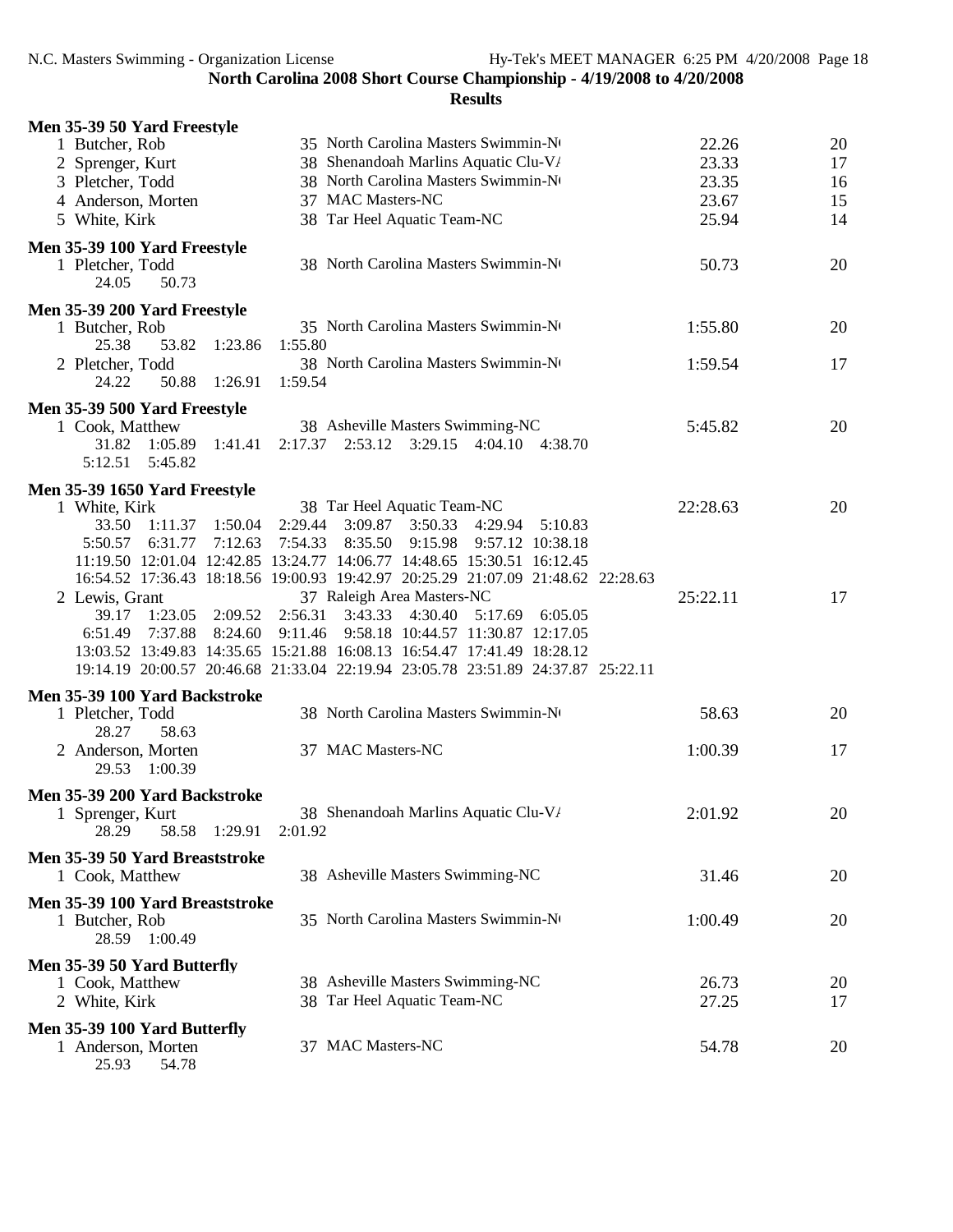| (Men 35-39 100 Yard Butterfly)                                              |                                                                                |         |          |
|-----------------------------------------------------------------------------|--------------------------------------------------------------------------------|---------|----------|
| 2 Cook, Matthew<br>26.62<br>57.61                                           | 38 Asheville Masters Swimming-NC                                               | 57.61   | 17       |
| Men 35-39 200 Yard Butterfly                                                |                                                                                |         |          |
| 1 Anderson, Morten<br>1:31.47<br>27.19<br>58.49                             | 37 MAC Masters-NC<br>2:05.84                                                   | 2:05.84 | 20       |
| 2 Cook, Matthew<br>$1:05.57$ $1:44.18$<br>30.71                             | 38 Asheville Masters Swimming-NC<br>2:23.66                                    | 2:23.66 | 17       |
| Men 35-39 100 Yard IM                                                       |                                                                                |         |          |
| 1 Anderson, Morten<br>26.60<br>57.84                                        | 37 MAC Masters-NC                                                              | 57.84   | 20       |
| 2 Cook, Matthew<br>27.64 1:00.20                                            | 38 Asheville Masters Swimming-NC                                               | 1:00.20 | 17       |
|                                                                             |                                                                                |         |          |
| <b>Men 35-39 200 Yard IM</b><br>1 Cook, Matthew<br>28.66 1:02.20<br>1:41.60 | 38 Asheville Masters Swimming-NC<br>2:13.24                                    | 2:13.24 | 20       |
| Men 35-39 400 Yard IM                                                       |                                                                                |         |          |
| 1 Anderson, Morten<br>28.92 1:01.83<br>1:38.77                              | 37 MAC Masters-NC<br>2:15.65 2:54.55 3:33.95<br>4:05.24<br>4:35.58             | 4:35.58 | 20       |
| 2 Cook, Matthew<br>1:47.96<br>32.50 1:09.85                                 | 38 Asheville Masters Swimming-NC<br>2:25.90 3:08.20 3:50.51 4:24.37<br>4:56.61 | 4:56.61 | 17       |
| Men 40-44 50 Yard Freestyle                                                 |                                                                                |         |          |
| 1 Stewart, Henry                                                            | 44 Raleigh Area Masters-NC                                                     | 22.93   | 20       |
| 2 Fritsch, Daniel                                                           | 43 Tar Heel Aquatic Team-NC                                                    | 24.09   | 17       |
| 3 Barker, Tim                                                               | 43 Unattached                                                                  | 24.67   | 16       |
|                                                                             | 43 Tar Heel Aquatic Team-NC                                                    | 25.32   |          |
| 4 DeWitt, Martin<br>5 Beck, Thomas                                          | 43 Unattached                                                                  | 26.27   | 15<br>14 |
|                                                                             |                                                                                |         |          |
| Men 40-44 100 Yard Freestyle                                                |                                                                                |         |          |
| 1 Stewart, Henry<br>24.34<br>50.41                                          | 44 Raleigh Area Masters-NC                                                     | 50.41   | 20       |
| 2 Goldman, Brian<br>52.70<br>25.47                                          | 43 Raleigh Area Masters-NC                                                     | 52.70   | 17       |
| 3 Barker, Tim<br>56.71<br>27.12                                             | 43 Unattached                                                                  | 56.71   | 16       |
| 4 Beck, Thomas<br>28.17<br>59.73                                            | 43 Unattached                                                                  | 59.73   | 15       |
| Men 40-44 200 Yard Freestyle                                                |                                                                                |         |          |
| 1 Slocum, Christopher<br>57.04<br>27.19<br>1:28.36                          | 42 Tar Heel Aquatic Team-NC<br>1:59.17                                         | 1:59.17 | 20       |
| 2 Sherry, Tom                                                               | 40 Asheville Masters Swimming-NC                                               | 2:03.83 | 17       |
| 28.13<br>59.46<br>1:31.88                                                   | 2:03.83                                                                        |         |          |
| Men 40-44 500 Yard Freestyle                                                |                                                                                |         |          |
| 1 Fuller, Scott                                                             | 42 Raleigh Area Masters-NC                                                     | 6:37.23 | 20       |
| 25.51<br>53.23<br>1:21.97<br>5:09.74 6:37.23                                | 2:09.85 3:03.98 3:43.48<br>1:51.27<br>4:31.91                                  |         |          |
| Men 40-44 50 Yard Backstroke                                                |                                                                                |         |          |
| 1 Stewart, Henry                                                            | 44 Raleigh Area Masters-NC                                                     | 27.30   | 20       |
| 2 Fritsch, Daniel                                                           | 43 Tar Heel Aquatic Team-NC                                                    | 27.96   | 17       |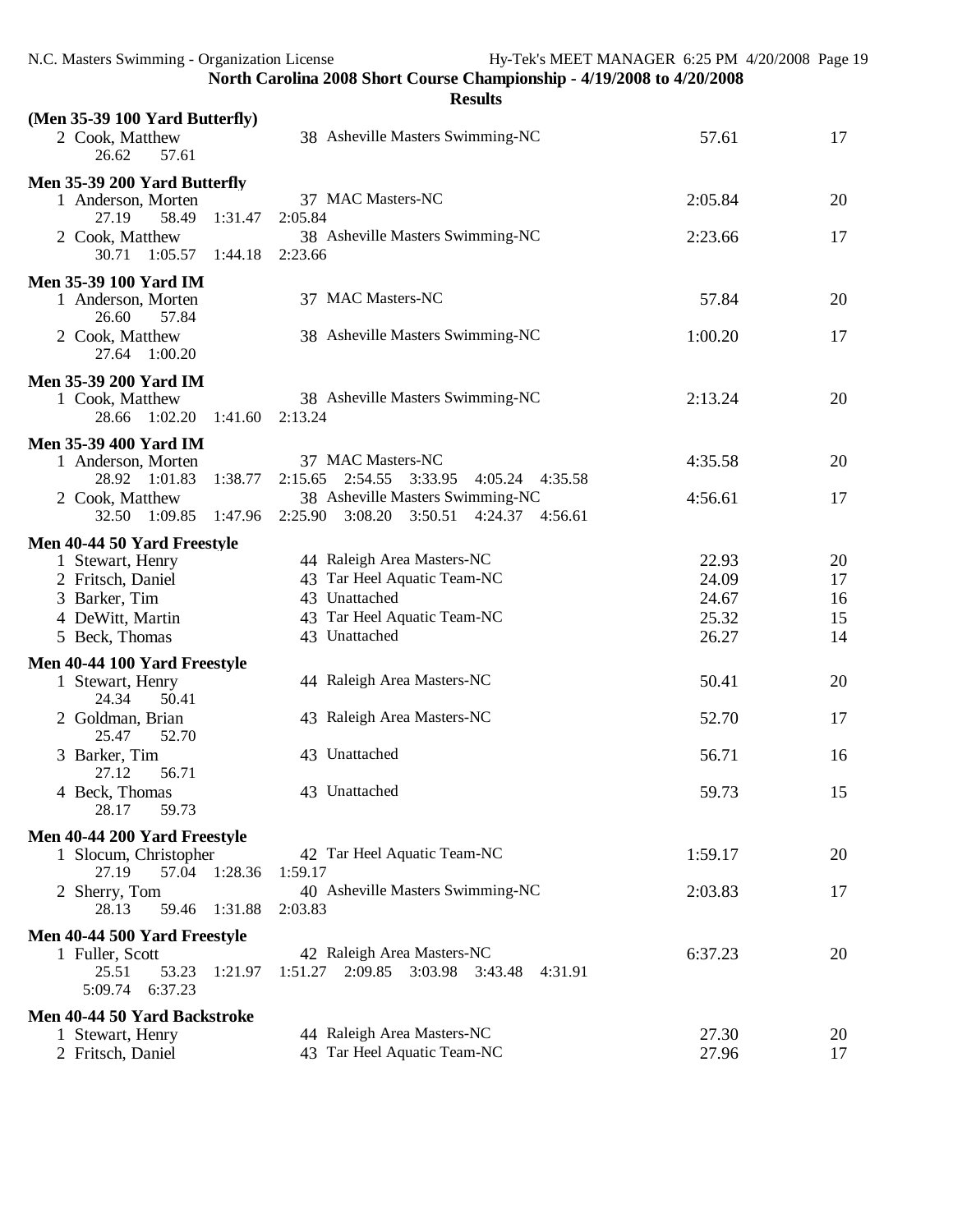| (Men 40-44 50 Yard Backstroke)                                                     |                                              |                |          |
|------------------------------------------------------------------------------------|----------------------------------------------|----------------|----------|
| 3 DeWitt, Martin<br>4 Barker, Tim                                                  | 43 Tar Heel Aquatic Team-NC<br>43 Unattached | 30.52<br>30.63 | 16<br>15 |
|                                                                                    |                                              |                |          |
| Men 40-44 100 Yard Backstroke<br>1 Sherry, Tom<br>32.69 1:05.83                    | 40 Asheville Masters Swimming-NC             | 1:05.83        | 20       |
| 2 Barker, Tim<br>1:09.37<br>33.56                                                  | 43 Unattached                                | 1:09.37        | 17       |
|                                                                                    |                                              |                |          |
| Men 40-44 200 Yard Backstroke<br>1 Slocum, Christopher<br>31.13 1:04.29<br>1:38.52 | 42 Tar Heel Aquatic Team-NC<br>2:12.83       | 2:12.83        | 20       |
| 2 DeWitt, Martin<br>1:47.12<br>32.68 1:09.36                                       | 43 Tar Heel Aquatic Team-NC<br>2:25.20       | 2:25.20        | 17       |
| Men 40-44 50 Yard Breaststroke                                                     |                                              |                |          |
| 1 Stewart, Henry                                                                   | 44 Raleigh Area Masters-NC                   | 31.65          | 20       |
| 2 Goldman, Brian                                                                   | 43 Raleigh Area Masters-NC                   | 31.79          | 17       |
| 3 Fritsch, Daniel                                                                  | 43 Tar Heel Aquatic Team-NC                  | 32.30          | 16       |
|                                                                                    |                                              |                |          |
| Men 40-44 50 Yard Butterfly<br>1 Sherry, Tom                                       | 40 Asheville Masters Swimming-NC             | 26.87          | 20       |
| 2 Fritsch, Daniel                                                                  | 43 Tar Heel Aquatic Team-NC                  | 27.71          | 17       |
| 3 Barker, Tim                                                                      | 43 Unattached                                | 29.02          | 16       |
| 4 Beck, Thomas                                                                     | 43 Unattached                                | 29.63          | 15       |
|                                                                                    |                                              |                |          |
| Men 40-44 100 Yard Butterfly                                                       |                                              |                |          |
| 1 Stewart, Henry<br>25.94<br>55.30                                                 | 44 Raleigh Area Masters-NC                   | 55.30          | 20       |
| 2 Fritsch, Daniel<br>27.77<br>58.89                                                | 43 Tar Heel Aquatic Team-NC                  | 58.89          | 17       |
| 3 Sherry, Tom<br>27.73 1:00.55                                                     | 40 Asheville Masters Swimming-NC             | 1:00.55        | 16       |
| 4 Barker, Tim<br>1:03.94<br>28.28                                                  | 43 Unattached                                | 1:03.94        | 15       |
| Men 40-44 200 Yard Butterfly                                                       |                                              |                |          |
| 1 Sherry, Tom                                                                      | 40 Asheville Masters Swimming-NC             | 2:19.23        | 20       |
| $1:06.14$ $1:41.07$<br>30.89                                                       | 2:19.23                                      |                |          |
| <b>Men 40-44 100 Yard IM</b>                                                       |                                              |                |          |
| 1 Stewart, Henry<br>26.11<br>58.93                                                 | 44 Raleigh Area Masters-NC                   | 58.93          | 20       |
| 2 Fritsch, Daniel<br>27.86 1:00.14                                                 | 43 Tar Heel Aquatic Team-NC                  | 1:00.14        | 17       |
| 3 Goldman, Brian<br>30.26 1:02.29                                                  | 43 Raleigh Area Masters-NC                   | 1:02.29        | 16       |
| 4 Barker, Tim<br>29.58<br>1:05.53                                                  | 43 Unattached                                | 1:05.53        | 15       |
| 5 Beck, Thomas<br>32.24<br>1:08.61                                                 | 43 Unattached                                | 1:08.61        | 14       |
| --- Sherry, Tom<br>29.31<br>DQ                                                     | 40 Asheville Masters Swimming-NC             | DQ             |          |
|                                                                                    |                                              |                |          |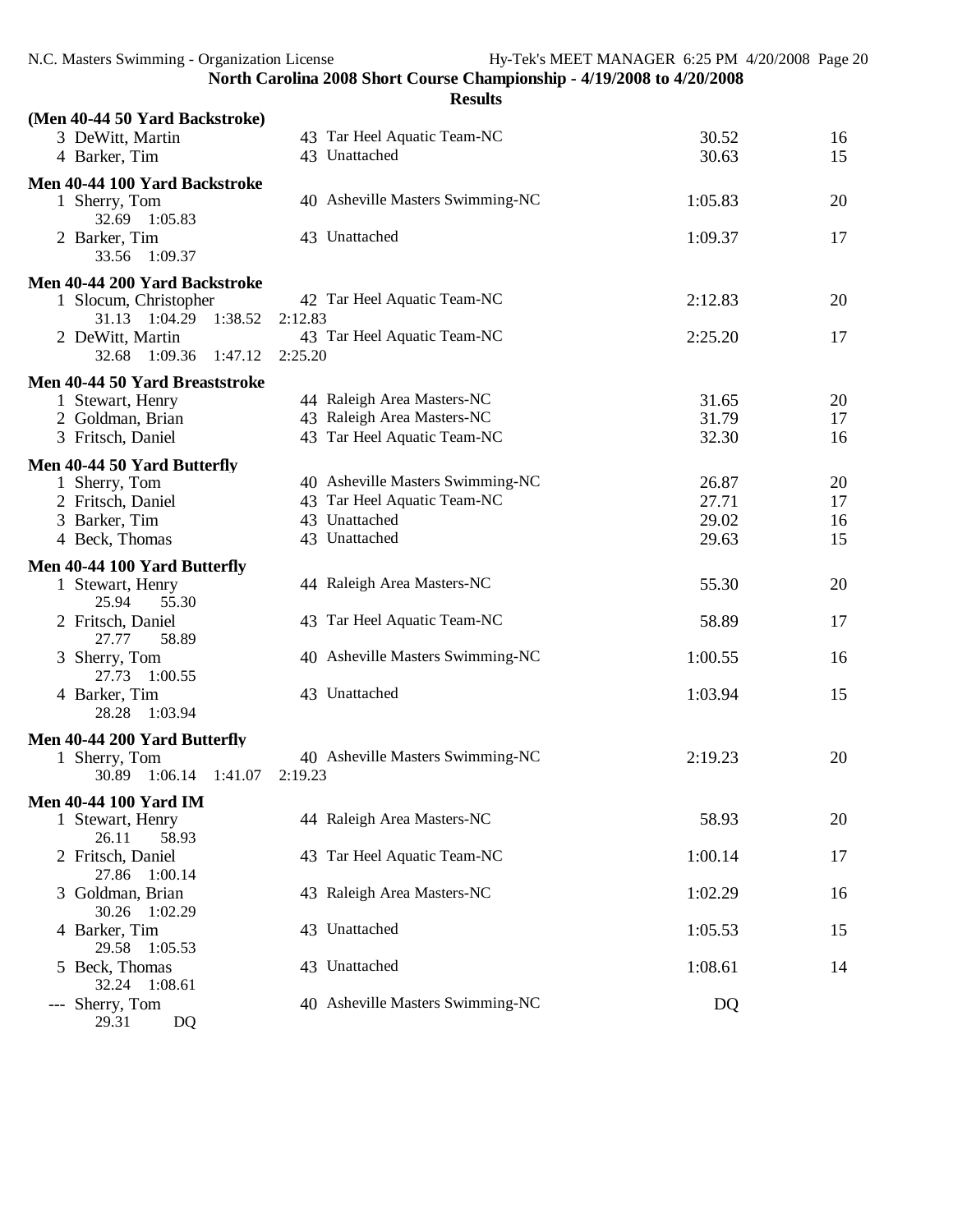**Results**

| <b>Men 40-44 200 Yard IM</b>            |         |                                                                       |                                      |         |         |                |          |
|-----------------------------------------|---------|-----------------------------------------------------------------------|--------------------------------------|---------|---------|----------------|----------|
| 1 Barker, Tim                           |         | 43 Unattached                                                         |                                      |         |         | 2:27.40        | 20       |
| 28.87 1:05.60                           | 1:51.95 | 2:27.40                                                               |                                      |         |         |                |          |
| 2 Beck, Thomas<br>31.31 1:09.42 1:59.36 |         | 43 Unattached<br>2:35.14                                              |                                      |         |         | 2:35.14        | 17       |
|                                         |         |                                                                       |                                      |         |         |                |          |
| Men 45-49 50 Yard Freestyle             |         |                                                                       |                                      |         |         |                |          |
| 1 Smith, Jeff                           |         | 45 MAC Masters-NC<br>46 MAC Masters-NC                                |                                      |         |         | 24.47<br>26.28 | 20<br>17 |
| 2 Dickerman, Dwight                     |         |                                                                       | 48 Asheville Masters Swimming-NC     |         |         | 28.00          |          |
| 3 Weller, Jeff                          |         | 47 MAC Masters-NC                                                     |                                      |         |         | 29.55          | 16<br>15 |
| 4 White, Jay<br>5 Roerden, Jeffrey      |         |                                                                       | 46 Raleigh Area Masters-NC           |         |         | 30.30          | 14       |
|                                         |         |                                                                       |                                      |         |         |                |          |
| Men 45-49 100 Yard Freestyle            |         |                                                                       |                                      |         |         |                |          |
| 1 Smith, Jeff                           |         | 45 MAC Masters-NC                                                     |                                      |         |         | 52.87          | 20       |
| 25.64<br>52.87                          |         |                                                                       | 49 Charlotte Swim Masters-NC         |         |         |                |          |
| 2 Phillips, John<br>54.39<br>26.65      |         |                                                                       |                                      |         |         | 54.39          | 17       |
| 3 Doyle, Mark                           |         |                                                                       | 48 Twin Rivers YMCA Masters-NC       |         |         | 57.73          | 16       |
| 27.83<br>57.73                          |         |                                                                       |                                      |         |         |                |          |
| 4 Dickerman, Dwight                     |         | 46 MAC Masters-NC                                                     |                                      |         |         | 1:02.80        | 15       |
| 26.77 1:02.80                           |         |                                                                       |                                      |         |         |                |          |
| 5 White, Jay                            |         | 47 MAC Masters-NC                                                     |                                      |         |         | 1:07.53        | 14       |
| 6 Holshouser, Jay<br>33.70 1:11.01      |         |                                                                       | 46 Raleigh Area Masters-NC           |         |         | 1:11.01        | 13       |
|                                         |         |                                                                       |                                      |         |         |                |          |
| Men 45-49 200 Yard Freestyle            |         |                                                                       |                                      |         |         |                |          |
| 1 Hollett, Peter<br>27.38<br>56.23      | 1:26.17 | 1:56.05                                                               | 48 North Carolina Masters Swimmin-No |         |         | 1:56.05        | 20       |
| 2 Phillips, John                        |         |                                                                       | 49 Charlotte Swim Masters-NC         |         |         | 2:04.15        | 17       |
| 28.72 1:00.55                           | 1:32.74 | 2:04.15                                                               |                                      |         |         |                |          |
| *3 Weller, Jeff                         |         |                                                                       | 48 Asheville Masters Swimming-NC     |         |         | 2:18.94        | 15.50    |
| 1:07.60<br>32.31                        | 1:43.59 | 2:18.94                                                               |                                      |         |         |                |          |
| *3 Hartley, Larry                       |         |                                                                       | 48 Asheville Masters Swimming-NC     |         |         | 2:18.94        | 15.50    |
| 31.45 1:07.36                           | 1:44.33 | 2:18.94                                                               |                                      |         |         |                |          |
| 5 Roerden, Jeffrey                      |         |                                                                       | 46 Raleigh Area Masters-NC           |         |         | 2:36.93        | 14       |
| 35.73 1:14.76 1:56.34                   |         | 2:36.93                                                               |                                      |         |         |                |          |
| Men 45-49 500 Yard Freestyle            |         |                                                                       |                                      |         |         |                |          |
| 1 Hartley, Larry                        |         |                                                                       | 48 Asheville Masters Swimming-NC     |         |         | 6:08.63        | 20       |
| 33.69                                   |         | $1:11.41$ $1:50.65$ $2:29.85$ $3:08.16$ $3:46.32$ $4:24.18$ $5:02.04$ |                                      |         |         |                |          |
| 6:08.63<br>5:37.40                      |         |                                                                       |                                      |         |         |                |          |
| 2 Weller, Jeff                          |         |                                                                       | 48 Asheville Masters Swimming-NC     |         |         | 6:32.04        | 17       |
| 36.00<br>1:15.80<br>6:32.04<br>5:53.83  | 1:56.49 | 2:37.40 3:17.69 3:57.26 4:36.13 5:14.70                               |                                      |         |         |                |          |
| 3 Adamson, Kenet                        |         |                                                                       | 49 Asheville Masters Swimming-NC     |         |         | 7:04.25        | 16       |
| 37.95<br>1:20.26                        | 2:04.06 | 2:47.30 3:31.55 4:15.24 4:58.80 5:41.88                               |                                      |         |         |                |          |
| 6:23.79<br>7:04.25                      |         |                                                                       |                                      |         |         |                |          |
| Men 45-49 1000 Yard Freestyle           |         |                                                                       |                                      |         |         |                |          |
| 1 Hollett, Peter                        |         |                                                                       | 48 North Carolina Masters Swimmin-No |         |         | 10:58.55       | 20       |
| 30.21<br>1:02.88                        | 1:36.16 | 2:10.00<br>2:43.39                                                    | 3:16.62                              | 3:49.72 | 4:22.82 |                |          |
| 5:29.03<br>4:55.88                      | 6:02.21 | 6:35.01<br>7:08.04                                                    | 7:40.90                              | 8:13.89 | 8:46.77 |                |          |

9:19.77 9:52.81 10:26.26 10:58.55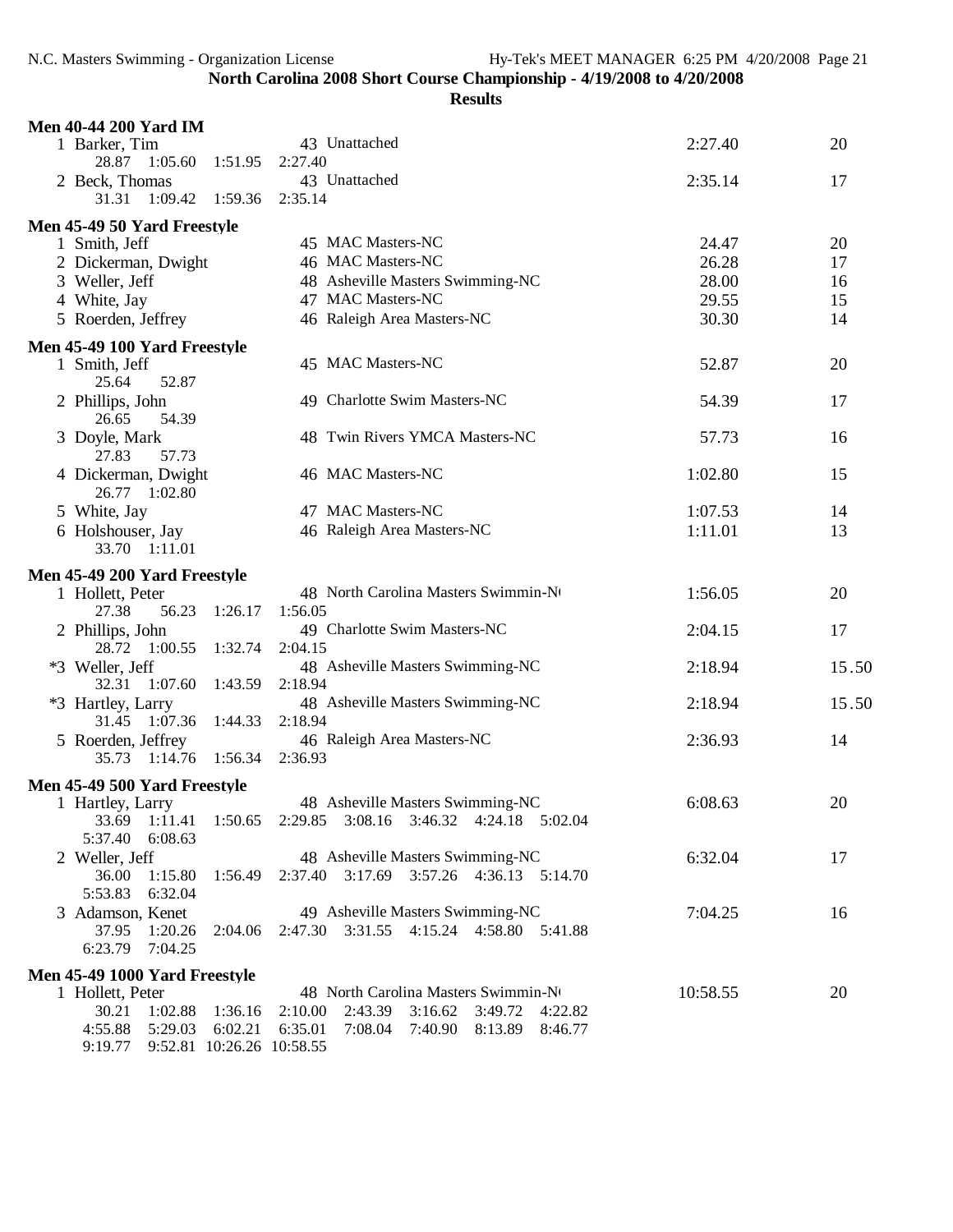| (Men 45-49 1000 Yard Freestyle)                                                  |         |         |                                                    |                 |         |                                    |          |          |
|----------------------------------------------------------------------------------|---------|---------|----------------------------------------------------|-----------------|---------|------------------------------------|----------|----------|
| 2 Holshouser, Jay                                                                |         |         | 46 Raleigh Area Masters-NC                         |                 |         |                                    | 14:48.76 | 17       |
| 37.34 1:18.08                                                                    | 2:00.11 | 2:43.53 | 3:27.69 4:12.31                                    |                 | 4:57.53 | 5:43.40                            |          |          |
| $6:29.02$ $7:14.46$                                                              | 8:00.04 | 8:45.47 |                                                    |                 |         | 9:31.70 10:16.56 11:01.61 11:47.16 |          |          |
| 12:33.02 13:18.47 14:03.80 14:48.76                                              |         |         |                                                    |                 |         |                                    |          |          |
| Men 45-49 1650 Yard Freestyle                                                    |         |         |                                                    |                 |         |                                    |          |          |
| 1 Turner, Ted                                                                    |         |         | 47 Shenandoah Marlins Aquatic Clu-V/               |                 |         |                                    | 20:01.67 | 20       |
| 33.15<br>1:08.78                                                                 | 1:44.64 | 2:20.99 | 2:57.64                                            | 3:34.09 4:10.75 |         | 4:47.61                            |          |          |
| 5:24.40<br>6:00.88                                                               | 6:37.43 | 7:13.89 | 7:50.33                                            | 8:27.00         | 9:03.63 | 9:40.18                            |          |          |
| 10:16.57 10:53.03 11:29.59 12:06.22 12:42.64 13:19.14 13:55.62 14:32.35          |         |         |                                                    |                 |         |                                    |          |          |
| 15:08.66 15:45.12 16:21.95 16:58.72 17:35.62 18:12.48 18:49.56 19:26.26 20:01.67 |         |         |                                                    |                 |         |                                    |          |          |
| 2 Hartley, Larry                                                                 |         |         | 48 Asheville Masters Swimming-NC                   |                 |         |                                    | 20:14.95 | 17       |
| 1:07.91<br>32.47                                                                 |         |         | 1:44.79 2:21.89 2:59.49 3:36.24 4:13.23 4:50.34    |                 |         |                                    |          |          |
| 5:27.65<br>6:03.80 6:40.92                                                       |         |         | 7:17.89 7:54.66                                    | 8:31.79 9:09.15 |         | 9:46.15                            |          |          |
| 10:23.02 10:59.96 11:36.77 12:13.27 12:50.99 13:28.26 14:05.24 14:42.45          |         |         |                                                    |                 |         |                                    |          |          |
| 15:19.53 15:57.53 16:34.89 17:12.49 17:49.57 18:27.13 19:04.77 19:41.47 20:14.95 |         |         |                                                    |                 |         |                                    |          |          |
| 3 Roerden, Jeffrey                                                               |         |         | 46 Raleigh Area Masters-NC                         |                 |         |                                    | 24:09.04 | 16       |
| 39.08<br>1:19.41                                                                 |         |         | 2:00.96 2:43.27 3:26.64 4:10.78                    |                 | 4:55.31 | 5:40.01                            |          |          |
| 6:24.82 7:09.53                                                                  |         |         | 7:54.07 8:38.90 9:24.05 10:08.37 10:53.45 11:38.34 |                 |         |                                    |          |          |
| 12:22.81 13:07.10 13:51.83 14:36.56 15:20.61 16:04.97 16:49.60 17:33.98          |         |         |                                                    |                 |         |                                    |          |          |
| 18:18.45 19:03.06 19:47.67 20:32.35 21:16.91 22:01.60 22:44.68 23:28.32 24:09.04 |         |         |                                                    |                 |         |                                    |          |          |
|                                                                                  |         |         |                                                    |                 |         |                                    |          |          |
| Men 45-49 50 Yard Backstroke                                                     |         |         | 45 MAC Masters-NC                                  |                 |         |                                    | 28.11    |          |
| 1 Smith, Jeff                                                                    |         |         | 48 Twin Rivers YMCA Masters-NC                     |                 |         |                                    | 30.46    | 20<br>17 |
| 2 Doyle, Mark                                                                    |         |         | 47 MAC Masters-NC                                  |                 |         |                                    |          |          |
| 3 White, Jay                                                                     |         |         |                                                    |                 |         |                                    | 34.26    | 16       |
| 4 Dickerman, Dwight                                                              |         |         | 46 MAC Masters-NC                                  |                 |         |                                    | 34.95    | 15       |
| 5 Weller, Jeff                                                                   |         |         | 48 Asheville Masters Swimming-NC                   |                 |         |                                    | 39.21    | 14       |
| 6 Adamson, Kenet                                                                 |         |         | 49 Asheville Masters Swimming-NC                   |                 |         |                                    | 39.29    | 13       |
| Men 45-49 100 Yard Backstroke                                                    |         |         |                                                    |                 |         |                                    |          |          |
| 1 Smith, Jeff                                                                    |         |         | 45 MAC Masters-NC                                  |                 |         |                                    | 1:02.76  | 20       |
| 31.12 1:02.76                                                                    |         |         |                                                    |                 |         |                                    |          |          |
| 2 Doyle, Mark                                                                    |         |         | 48 Twin Rivers YMCA Masters-NC                     |                 |         |                                    | 1:03.73  | 17       |
| 31.74 1:03.73                                                                    |         |         |                                                    |                 |         |                                    |          |          |
| 3 Hartley, Larry                                                                 |         |         | 48 Asheville Masters Swimming-NC                   |                 |         |                                    | 1:14.49  | 16       |
| 36.55 1:14.49                                                                    |         |         |                                                    |                 |         |                                    |          |          |
| Men 45-49 200 Yard Backstroke                                                    |         |         |                                                    |                 |         |                                    |          |          |
| 1 Doyle, Mark                                                                    |         |         | 48 Twin Rivers YMCA Masters-NC                     |                 |         |                                    | 2:19.00  | 20       |
| 34.30  1:09.54  1:44.81                                                          |         | 2:19.00 |                                                    |                 |         |                                    |          |          |
| 2 Hartley, Larry                                                                 |         |         | 48 Asheville Masters Swimming-NC                   |                 |         |                                    | 2:40.73  | 17       |
| 36.18 1:17.49 2:00.57                                                            |         | 2:40.73 |                                                    |                 |         |                                    |          |          |
| Men 45-49 50 Yard Breaststroke                                                   |         |         |                                                    |                 |         |                                    |          |          |
| 1 Smith, Jeff                                                                    |         |         | 45 MAC Masters-NC                                  |                 |         |                                    | 32.01    | 20       |
| 2 Weller, Jeff                                                                   |         |         | 48 Asheville Masters Swimming-NC                   |                 |         |                                    | 34.03    | 17       |
|                                                                                  |         |         |                                                    |                 |         |                                    |          |          |
| 3 Holshouser, Jay                                                                |         |         | 46 Raleigh Area Masters-NC                         |                 |         |                                    | 35.72    | 16       |
| 4 Adamson, Kenet                                                                 |         |         | 49 Asheville Masters Swimming-NC                   |                 |         |                                    | 35.75    | 15       |
| 5 White, Jay                                                                     |         |         | 47 MAC Masters-NC                                  |                 |         |                                    | 38.01    | 14       |
| Men 45-49 100 Yard Breaststroke                                                  |         |         |                                                    |                 |         |                                    |          |          |
| 1 Smith, Jeff                                                                    |         |         | 45 MAC Masters-NC                                  |                 |         |                                    | 1:10.76  | 20       |
| 33.87 1:10.76                                                                    |         |         |                                                    |                 |         |                                    |          |          |
| 2 Weller, Jeff                                                                   |         |         | 48 Asheville Masters Swimming-NC                   |                 |         |                                    | 1:17.43  | 17       |
| 35.77 1:17.43                                                                    |         |         |                                                    |                 |         |                                    |          |          |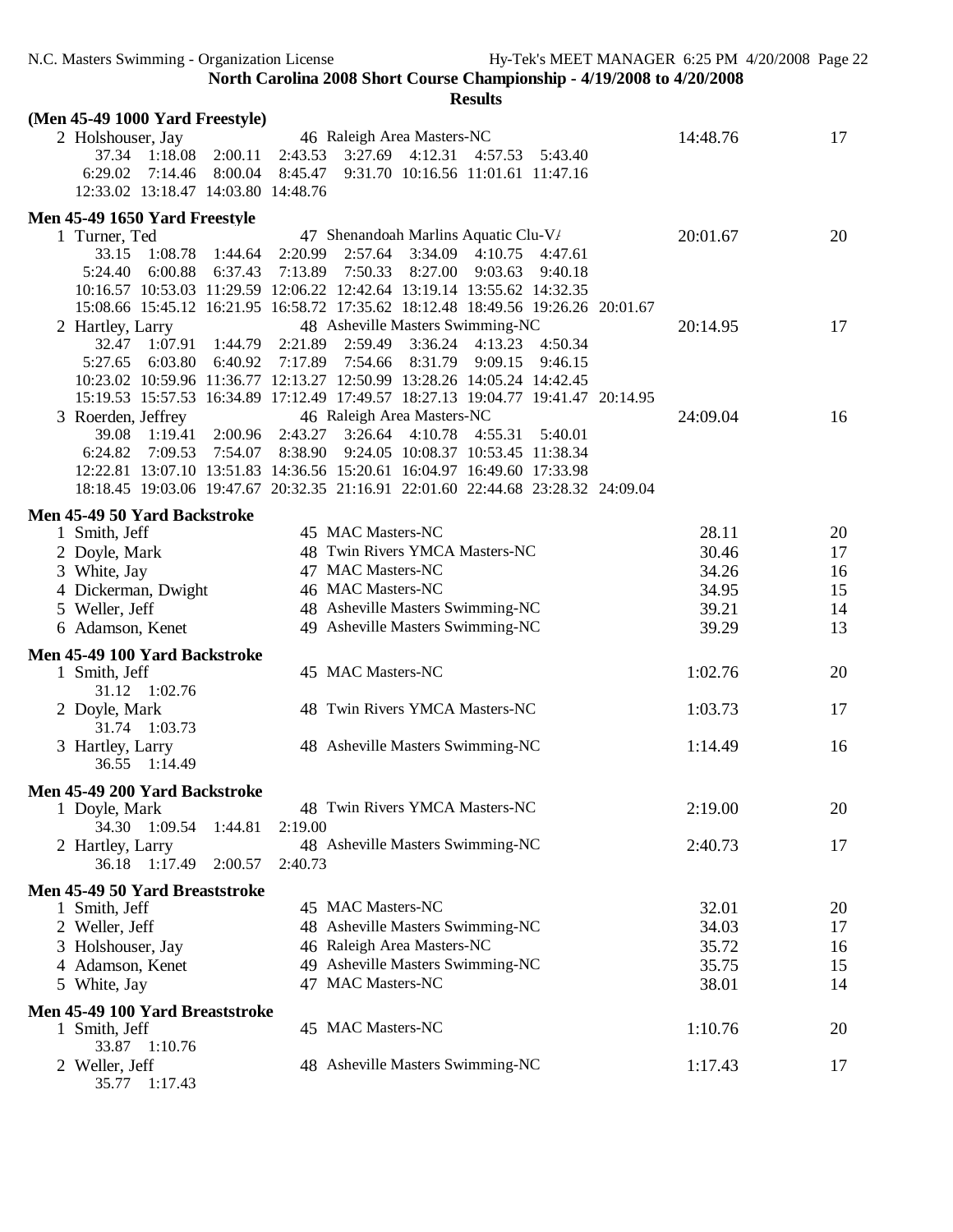|                                                                    |                 | <b>Results</b>                                |         |    |
|--------------------------------------------------------------------|-----------------|-----------------------------------------------|---------|----|
| (Men 45-49 100 Yard Breaststroke)                                  |                 |                                               |         |    |
| 3 Adamson, Kenet<br>37.42 1:19.78                                  |                 | 49 Asheville Masters Swimming-NC              | 1:19.78 | 16 |
| Men 45-49 200 Yard Breaststroke                                    |                 |                                               |         |    |
| 1 Weller, Jeff<br>38.67 1:22.05                                    | 2:06.21         | 48 Asheville Masters Swimming-NC<br>2:51.51   | 2:51.51 | 20 |
| 2 Adamson, Kenet<br>39.37 1:25.01                                  | 2:11.44 2:55.08 | 49 Asheville Masters Swimming-NC              | 2:55.08 | 17 |
| 3 Hartley, Larry<br>40.66 1:27.87 2:13.26                          |                 | 48 Asheville Masters Swimming-NC<br>2:56.60   | 2:56.60 | 16 |
|                                                                    |                 |                                               |         |    |
| Men 45-49 50 Yard Butterfly                                        |                 |                                               |         |    |
| 1 Phillips, John                                                   |                 | 49 Charlotte Swim Masters-NC                  | 26.95   | 20 |
| 2 Smith, Jeff                                                      |                 | 45 MAC Masters-NC                             | 28.50   | 17 |
| 3 Dickerman, Dwight                                                |                 | 46 MAC Masters-NC                             | 29.69   | 16 |
|                                                                    |                 |                                               |         |    |
| Men 45-49 100 Yard Butterfly<br>1 Phillips, John<br>27.90<br>58.57 |                 | 49 Charlotte Swim Masters-NC                  | 58.57   | 20 |
| 2 Smith, Jeff<br>29.44 1:01.66                                     |                 | 45 MAC Masters-NC                             | 1:01.66 | 17 |
|                                                                    |                 |                                               |         |    |
| Men 45-49 200 Yard Butterfly                                       |                 |                                               |         |    |
| 1 Hartley, Larry                                                   |                 | 48 Asheville Masters Swimming-NC              | 2:52.23 | 20 |
| 38.26 1:22.46 2:10.48                                              |                 | 2:52.23                                       |         |    |
| <b>Men 45-49 100 Yard IM</b>                                       |                 |                                               |         |    |
| 1 Smith, Jeff                                                      |                 | 45 MAC Masters-NC                             | 1:00.43 | 20 |
|                                                                    |                 |                                               |         |    |
| 28.51 1:00.43                                                      |                 |                                               |         |    |
| 2 Phillips, John                                                   |                 | 49 Charlotte Swim Masters-NC                  | 1:03.48 | 17 |
| 29.46 1:03.48                                                      |                 |                                               |         |    |
| 3 Doyle, Mark                                                      |                 | 48 Twin Rivers YMCA Masters-NC                | 1:06.87 | 16 |
| 30.43<br>1:06.87                                                   |                 |                                               |         |    |
| 4 Dickerman, Dwight                                                |                 | 46 MAC Masters-NC                             | 1:07.14 | 15 |
| 30.98<br>1:07.14                                                   |                 |                                               |         |    |
| 5 Hartley, Larry                                                   |                 | 48 Asheville Masters Swimming-NC              | 1:10.63 | 14 |
| 32.83 1:10.63                                                      |                 |                                               |         |    |
| 6 Weller, Jeff                                                     |                 | 48 Asheville Masters Swimming-NC              | 1:14.30 | 13 |
| 1:14.30<br>36.43                                                   |                 |                                               |         |    |
| 7 White, Jay                                                       |                 | 47 MAC Masters-NC                             | 1:14.73 | 12 |
| 34.57 1:14.73                                                      |                 |                                               |         |    |
| 8 Adamson, Kenet                                                   |                 | 49 Asheville Masters Swimming-NC              | 1:18.71 | 11 |
| 37.61 1:18.71                                                      |                 |                                               |         |    |
|                                                                    |                 |                                               |         |    |
| <b>Men 45-49 200 Yard IM</b>                                       |                 |                                               |         |    |
| 1 Smith, Jeff                                                      |                 | 45 MAC Masters-NC                             | 2:16.46 | 20 |
| 29.39 1:05.01                                                      | 1:44.96         | 2:16.46                                       |         |    |
| 2 Hartley, Larry                                                   |                 | 48 Asheville Masters Swimming-NC              | 2:38.56 | 17 |
| 33.41 1:17.41                                                      | 2:04.48         | 2:38.56                                       |         |    |
|                                                                    |                 |                                               |         |    |
| <b>Men 45-49 400 Yard IM</b>                                       |                 |                                               |         |    |
| 1 Turner, Ted                                                      |                 | 47 Shenandoah Marlins Aquatic Clu-V/          | 5:18.92 | 20 |
| 33.35 1:12.76                                                      | 1:55.33         | 4:11.86 4:46.62 5:18.92<br>2:36.35<br>3:24.12 |         |    |
| 2 Hartley, Larry                                                   |                 | 48 Asheville Masters Swimming-NC              | 5:39.49 | 17 |
| 35.44 1:16.80                                                      | 2:05.65         | 2:51.52<br>3:40.22<br>4:26.97 5:04.24 5:39.49 |         |    |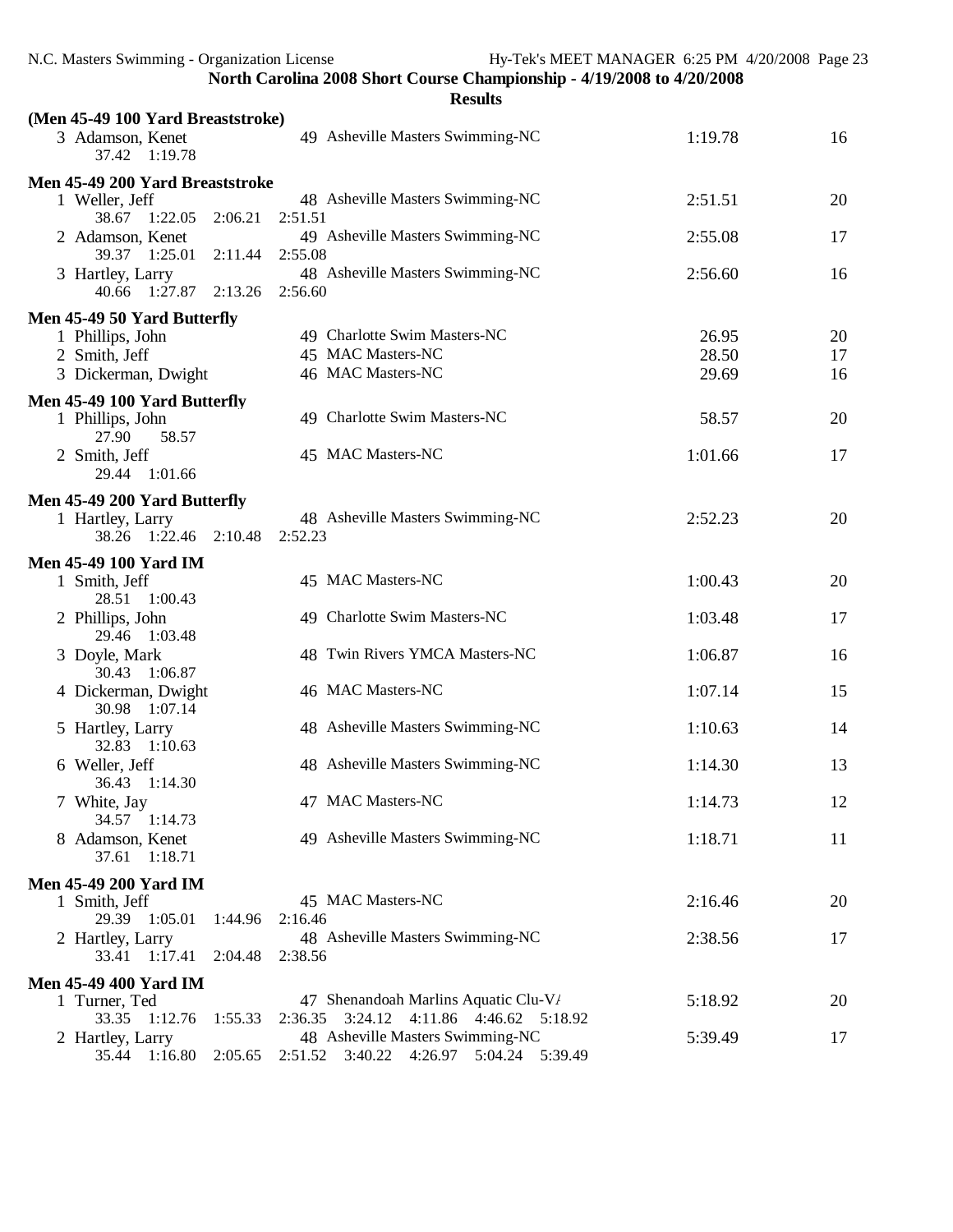| Men 50-54 50 Yard Freestyle               |                                                                                  |          |    |
|-------------------------------------------|----------------------------------------------------------------------------------|----------|----|
| 1 Washburn, Jonathan                      | 50 Cape Fear Aquatic Club-NC                                                     | 25.32    | 20 |
| 2 Miller, Philip                          | 54 Raleigh Area Masters-NC                                                       | 25.47    | 17 |
| 3 Wolfe, Bill                             | 50 Asheville Masters Swimming-NC                                                 | 29.14    | 16 |
|                                           |                                                                                  |          |    |
| Men 50-54 100 Yard Freestyle              |                                                                                  |          |    |
| 1 Slater, Doug                            | 50 Rocky Mount Y Masters-NC                                                      | 53.52    | 20 |
| 53.52<br>25.62                            |                                                                                  |          |    |
| 2 Washburn, Jonathan                      | 50 Cape Fear Aquatic Club-NC                                                     | 55.21    | 17 |
| 55.21<br>27.08                            |                                                                                  |          |    |
| 3 Miller, Philip                          | 54 Raleigh Area Masters-NC                                                       | 58.06    | 16 |
| 58.06<br>27.76                            |                                                                                  |          |    |
| Men 50-54 500 Yard Freestyle              |                                                                                  |          |    |
| 1 Slater, Doug                            | 50 Rocky Mount Y Masters-NC                                                      | 5:53.50  | 20 |
| 1:05.99<br>31.11<br>1:42.17               | 2:19.13 2:55.44 3:31.98 4:08.06 4:43.86                                          |          |    |
| 5:19.30<br>5:53.50                        |                                                                                  |          |    |
| 2 McKee, David                            | 54 Tar Heel Aquatic Team-NC                                                      | 7:38.05  | 17 |
| 37.83<br>1:21.19<br>2:07.17               | 2:53.60 3:40.62 4:29.10 5:17.10<br>6:05.27                                       |          |    |
| 6:52.86<br>7:38.05                        |                                                                                  |          |    |
| 3 Wolfe, Bill                             | 50 Asheville Masters Swimming-NC                                                 | 7:43.41  | 16 |
| 39.19<br>1:24.73<br>2:12.93               | 3:02.01 3:50.35 4:38.34 5:25.78 6:13.46                                          |          |    |
| 7:00.70 7:43.41                           |                                                                                  |          |    |
|                                           |                                                                                  |          |    |
| Men 50-54 1000 Yard Freestyle             |                                                                                  |          |    |
| 1 McKee, David                            | 54 Tar Heel Aquatic Team-NC                                                      | 15:11.40 | 20 |
| 39.60 1:24.09<br>2:09.89                  | 2:55.69<br>3:41.44 4:28.04 5:14.34<br>6:00.88                                    |          |    |
| 6:46.56<br>7:32.50                        | 8:17.62 9:02.66<br>9:49.29 10:35.62 11:21.47 12:08.16                            |          |    |
| 12:54.15 13:40.84 14:27.24 15:11.40       |                                                                                  |          |    |
| 2 Wolfe, Bill                             | 50 Asheville Masters Swimming-NC                                                 | 15:17.10 | 17 |
| 40.74  1:25.53  2:11.07  2:56.85  3:41.98 | 4:27.89 5:13.85 6:00.85                                                          |          |    |
| 6:47.37<br>7:34.65<br>8:22.01             | 9:09.50<br>9:57.29 10:44.96 11:31.48 12:18.76                                    |          |    |
| 13:05.01 13:50.62 14:35.76 15:17.10       |                                                                                  |          |    |
| 3 Smith, Mark                             | 52 Durham Area Masters Aquatics-NC                                               | 18:15.71 | 16 |
| 46.47 1:39.33 2:33.82                     | 3:29.30<br>4:24.72<br>5:20.01 6:15.29 7:10.54                                    |          |    |
| 8:06.99                                   | 9:02.26 9:57.41 10:53.22 11:49.89 12:45.72 13:40.88 14:36.82                     |          |    |
| 15:32.48 16:28.26 17:22.48 18:15.71       |                                                                                  |          |    |
| Men 50-54 1650 Yard Freestyle             |                                                                                  |          |    |
| 1 Narter, Erdem                           | 51 North Carolina Aquatic Masters-NC                                             | 27:26.88 | 20 |
| 1:29.12<br>43.33                          | 3:52.77 4:43.26 5:32.79<br>6:22.08<br>2:16.76 3:03.76                            |          |    |
| 7:12.18<br>8:02.48<br>8:52.05             | 9:42.22 10:33.10 11:23.78 12:15.79 13:06.68                                      |          |    |
|                                           | 13:56.67 14:47.69 15:40.01 16:30.51 17:21.31 18:13.11 19:04.74 19:56.01          |          |    |
|                                           | 20:46.01 21:37.36 22:27.70 23:17.71 24:09.15 24:59.98 25:50.16 26:40.03 27:26.88 |          |    |
|                                           |                                                                                  |          |    |
| Men 50-54 50 Yard Backstroke              |                                                                                  |          |    |
| 1 Miller, Philip                          | 54 Raleigh Area Masters-NC                                                       | 32.06    | 20 |
| Men 50-54 100 Yard Backstroke             |                                                                                  |          |    |
| 1 Miller, Philip                          | 54 Raleigh Area Masters-NC                                                       | 1:18.90  | 20 |
| 38.66 1:18.90                             |                                                                                  |          |    |
|                                           |                                                                                  |          |    |
| Men 50-54 50 Yard Breaststroke            |                                                                                  |          |    |
| 1 Washburn, Jonathan                      | 50 Cape Fear Aquatic Club-NC                                                     | 32.09    | 20 |
| 2 Wolfe, Bill                             | 50 Asheville Masters Swimming-NC                                                 | 35.49    | 17 |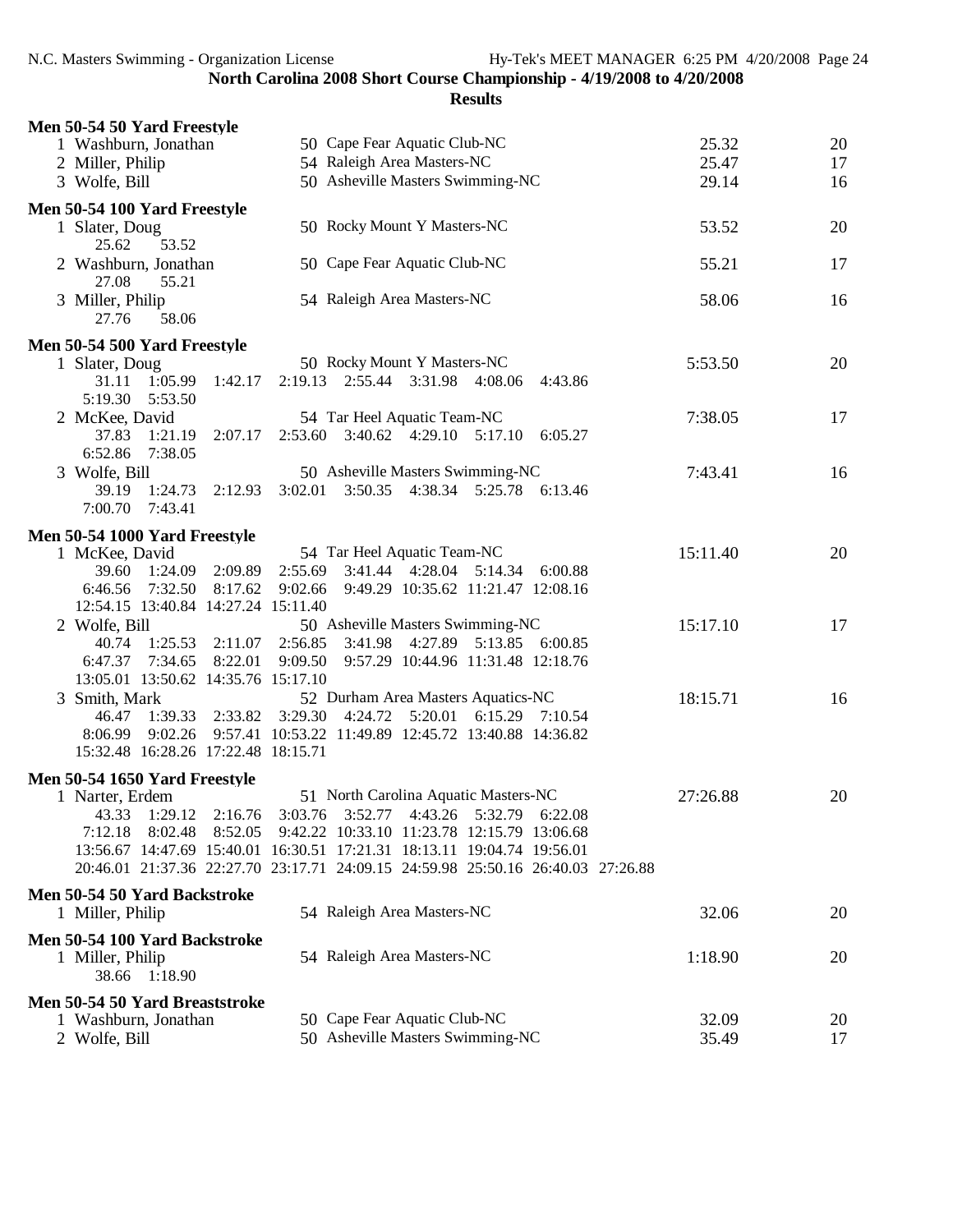| Men 50-54 100 Yard Breaststroke        |                                               |         |    |
|----------------------------------------|-----------------------------------------------|---------|----|
| 1 Washburn, Jonathan<br>33.52 1:10.16  | 50 Cape Fear Aquatic Club-NC                  | 1:10.16 | 20 |
| 2 Wolfe, Bill<br>38.93 1:21.04         | 50 Asheville Masters Swimming-NC              | 1:21.04 | 17 |
| Men 50-54 200 Yard Breaststroke        |                                               |         |    |
| 1 Wolfe, Bill<br>40.09 1:25.67 2:13.99 | 50 Asheville Masters Swimming-NC<br>3:00.66   | 3:00.66 | 20 |
| Men 50-54 50 Yard Butterfly            |                                               |         |    |
| 1 Washburn, Jonathan                   | 50 Cape Fear Aquatic Club-NC                  | 28.29   | 20 |
| 2 Miller, Philip                       | 54 Raleigh Area Masters-NC                    | 29.15   | 17 |
|                                        | 50 Asheville Masters Swimming-NC              |         |    |
| 3 Wolfe, Bill                          |                                               | 30.80   | 16 |
| <b>Men 50-54 100 Yard IM</b>           |                                               |         |    |
| 1 Slater, Doug<br>28.01 1:01.80        | 50 Rocky Mount Y Masters-NC                   | 1:01.80 | 20 |
| 2 Washburn, Jonathan<br>29.28 1:02.83  | 50 Cape Fear Aquatic Club-NC                  | 1:02.83 | 17 |
|                                        |                                               |         |    |
| <b>Men 50-54 200 Yard IM</b>           |                                               |         |    |
| 1 Washburn, Jonathan                   | 50 Cape Fear Aquatic Club-NC                  | 2:19.36 | 20 |
| 30.91 1:07.47 1:47.85 2:19.36          |                                               |         |    |
| 2 Miller, Philip                       | 54 Raleigh Area Masters-NC                    | 2:49.85 | 17 |
| 31.99 1:12.90 2:11.97                  | 2:49.85                                       |         |    |
| Men 55-59 50 Yard Freestyle            |                                               |         |    |
| 1 Glass, Ernie                         | 58 Charlotte Swim Masters-NC                  | 24.84   | 20 |
|                                        |                                               |         |    |
| 2 Schmitz, Bob                         | 55 Tar Heel Aquatic Team-NC                   | 25.13   | 17 |
| 3 Teare, Ron                           | 56 North Carolina Masters Swimmin-Nt          | 32.21   | 16 |
| Men 55-59 100 Yard Freestyle           |                                               |         |    |
| 1 Glass, Ernie                         | 58 Charlotte Swim Masters-NC                  | 56.00   | 20 |
| 26.67<br>56.00                         |                                               |         |    |
| 2 Coxhead, George                      | 55 Charlotte Swim Masters-NC                  | 56.47   | 17 |
| 27.28<br>56.47                         |                                               |         |    |
| 3 Schmitz, Bob                         | 55 Tar Heel Aquatic Team-NC                   | 59.09   | 16 |
| 27.46<br>59.09                         |                                               |         |    |
| 4 Van Der Horst, Charles               | 56 Tar Heel Aquatic Team-NC                   | 1:03.16 | 15 |
| 30.55 1:03.16                          |                                               |         |    |
| 5 Manuel, John                         | 57 Tar Heel Aquatic Team-NC                   | 1:13.42 | 14 |
| 33.90 1:13.42                          |                                               |         |    |
|                                        |                                               |         |    |
| Men 55-59 200 Yard Freestyle           |                                               |         |    |
| 1 Schmitz, Bob                         | 55 Tar Heel Aquatic Team-NC                   | 2:04.49 | 20 |
| 1:32.41<br>28.76 1:00.06               | 2:04.49                                       |         |    |
| 2 Coxhead, George                      | 55 Charlotte Swim Masters-NC                  | 2:04.77 | 17 |
| 29.99 1:01.25<br>1:33.17               | 2:04.77                                       |         |    |
| 3 Glass, Ernie                         | 58 Charlotte Swim Masters-NC                  | 2:07.84 | 16 |
| 1:02.33<br>29.54<br>1:35.26            | 2:07.84                                       |         |    |
| Men 55-59 500 Yard Freestyle           |                                               |         |    |
| 1 Glass, Ernie                         | 58 Charlotte Swim Masters-NC                  | 5:58.46 | 20 |
| 31.65<br>1:06.74<br>1:42.66            | 2:19.92<br>2:56.89 3:33.79 4:11.20<br>4:47.73 |         |    |
|                                        |                                               |         |    |
|                                        |                                               |         |    |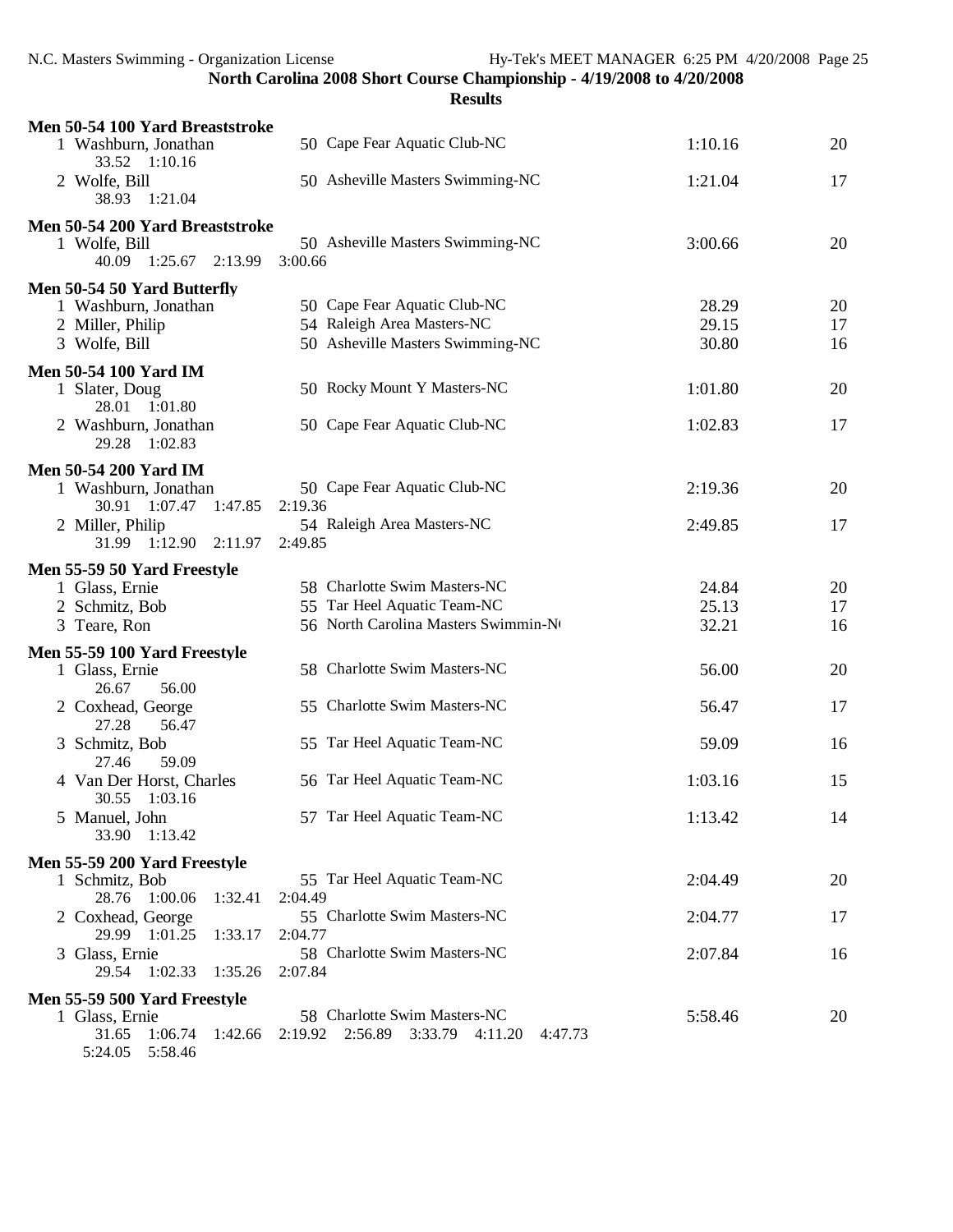| Men 55-59 1650 Yard Freestyle                                                                                                                                                                                                                                                                                                                                                                       |                |          |
|-----------------------------------------------------------------------------------------------------------------------------------------------------------------------------------------------------------------------------------------------------------------------------------------------------------------------------------------------------------------------------------------------------|----------------|----------|
| 56 Tar Heel Aquatic Team-NC<br>1 Van Der Horst, Charles<br>2:31.71<br>$3:12.47$ $3:52.92$<br>34.30<br>1:11.82<br>1:51.13<br>4:33.62<br>5:13.68<br>6:35.00<br>7:15.63<br>8:37.20<br>9:17.87<br>9:58.85 10:39.78<br>5:53.73<br>7:56.67<br>11:21.21 12:02.70 12:43.74 13:25.51 14:06.60 14:48.00 15:30.22 16:11.87<br>16:53.78 17:33.98 18:14.56 18:55.69 19:36.40 20:18.25 20:59.84 21:40.89 22:21.74 | 22:21.74       | 20       |
| 58 Raleigh Area Masters-NC<br>2 Lysaght, Chuck<br>2:38.79 3:20.47<br>4:02.56<br>36.16<br>1:15.90<br>1:57.40<br>4:44.29<br>5:27.12<br>6:09.25<br>6:50.96<br>8:16.17<br>8:58.27<br>9:40.91 10:23.24 11:05.09<br>7:33.46<br>11:47.84 12:30.89 13:13.96 13:56.39 14:39.26 15:22.64 16:05.70 16:48.34<br>17:30.55 18:13.18 18:56.23 19:39.29 20:22.21 21:04.80 21:48.02 22:29.98 23:11.48                | 23:11.48       | 17       |
| Men 55-59 50 Yard Backstroke<br>56 North Carolina Masters Swimmin-No<br>1 Teare, Ron                                                                                                                                                                                                                                                                                                                | 34.02          | 20       |
| Men 55-59 100 Yard Backstroke<br>56 North Carolina Masters Swimmin-No<br>1 Teare, Ron<br>35.52 1:15.68                                                                                                                                                                                                                                                                                              | 1:15.68        | 20       |
| Men 55-59 200 Yard Backstroke<br>56 North Carolina Masters Swimmin-No<br>1 Teare, Ron<br>$1:28.95$ $2:16.50$<br>3:05.03<br>43.41                                                                                                                                                                                                                                                                    | 3:05.03        | 20       |
| Men 55-59 50 Yard Breaststroke<br>55 Tar Heel Aquatic Team-NC<br>1 Schmitz, Bob<br>57 Tar Heel Aquatic Team-NC<br>2 Manuel, John                                                                                                                                                                                                                                                                    | 31.55<br>36.56 | 20<br>17 |
| Men 55-59 100 Yard Breaststroke<br>55 Tar Heel Aquatic Team-NC<br>1 Schmitz, Bob<br>1:09.65<br>32.73                                                                                                                                                                                                                                                                                                | 1:09.65        | 20       |
| Men 55-59 200 Yard Breaststroke<br>55 Tar Heel Aquatic Team-NC<br>1 Schmitz, Bob<br>33.47 1:12.02 1:52.45<br>2:31.62                                                                                                                                                                                                                                                                                | 2:31.62        | 20       |
| Men 55-59 50 Yard Butterfly                                                                                                                                                                                                                                                                                                                                                                         |                |          |
| 58 Charlotte Swim Masters-NC<br>1 Glass, Ernie                                                                                                                                                                                                                                                                                                                                                      | 28.38          | 20       |
| 55 Charlotte Swim Masters-NC<br>2 Coxhead, George                                                                                                                                                                                                                                                                                                                                                   | 28.52          | 17       |
| 56 Tar Heel Aquatic Team-NC<br>3 Van Der Horst, Charles                                                                                                                                                                                                                                                                                                                                             | 30.22          | 16       |
| Men 55-59 100 Yard Butterfly<br>58 Raleigh Area Masters-NC<br>1 Lysaght, Chuck<br>40.67 1:30.97                                                                                                                                                                                                                                                                                                     | 1:30.97        | 20       |
| Men 55-59 200 Yard Butterfly<br>58 Raleigh Area Masters-NC<br>1 Lysaght, Chuck<br>$1:34.99$ $2:32.10$<br>44.01<br>3:33.35                                                                                                                                                                                                                                                                           | 3:33.35        | 20       |
| <b>Men 55-59 100 Yard IM</b><br>56 Tar Heel Aquatic Team-NC<br>1 Van Der Horst, Charles<br>34.58<br>1:14.07                                                                                                                                                                                                                                                                                         | 1:14.07        | 20       |
| 58 Raleigh Area Masters-NC<br>2 Lysaght, Chuck<br>1:25.66<br>42.66                                                                                                                                                                                                                                                                                                                                  | 1:25.66        | 17       |
| <b>Men 55-59 400 Yard IM</b>                                                                                                                                                                                                                                                                                                                                                                        |                |          |
| 58 Raleigh Area Masters-NC<br>1 Lysaght, Chuck<br>3:25.36 4:18.29 5:10.95<br>44.25 1:34.66<br>5:51.40<br>6:31.57<br>2:30.29                                                                                                                                                                                                                                                                         | 6:31.57        | 20       |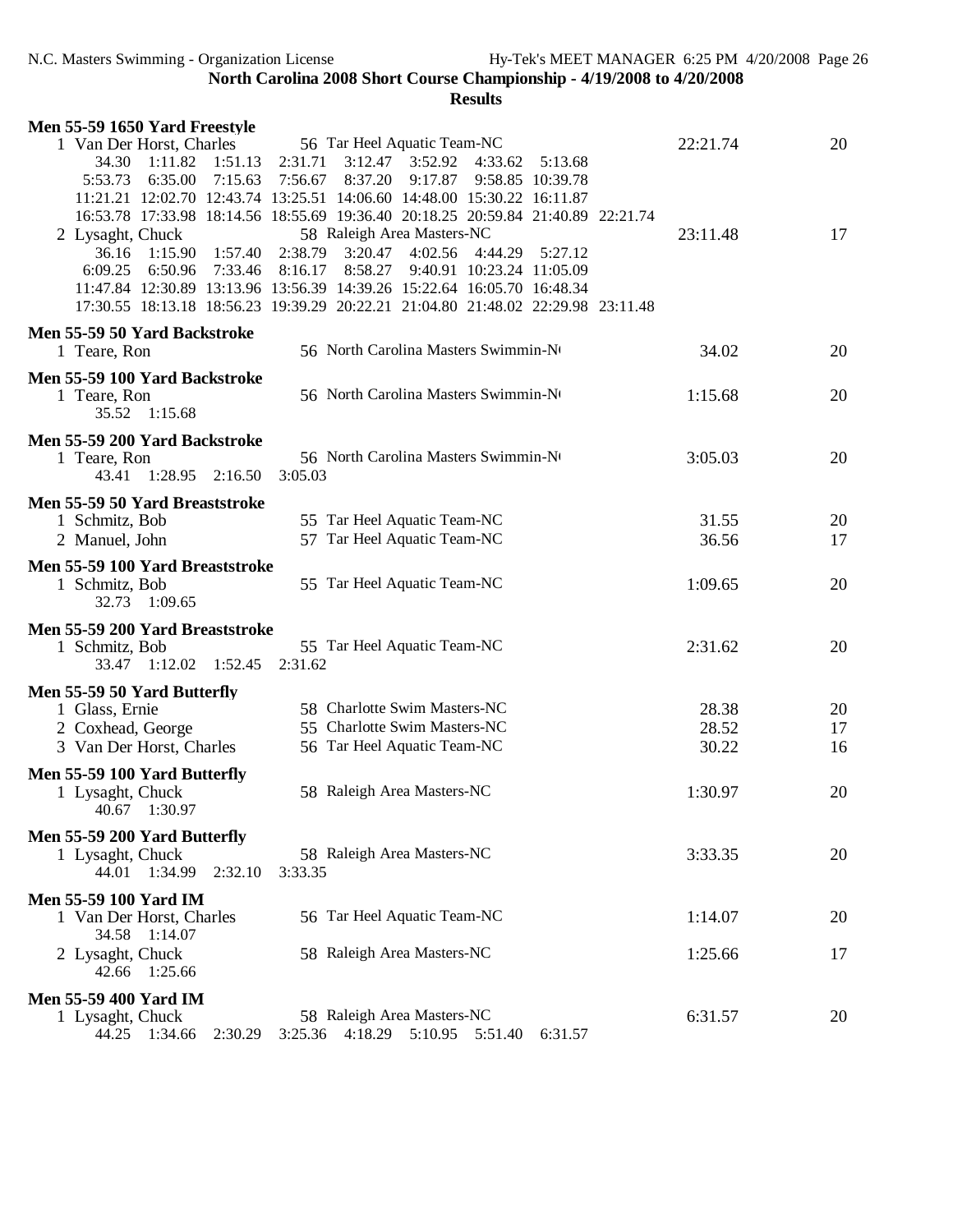N.C. Masters Swimming - Organization License Hy-Tek's MEET MANAGER 6:25 PM 4/20/2008 Page 27<br>North Carolina 2008 Short Course Championship - 4/19/2008 to 4/20/2008 **North Carolina 2008 Short Course Championship - 4/19/2008 to 4/20/2008**

| arolina 2008 Short Course Championship - 4/19/2008 to |  |
|-------------------------------------------------------|--|
| <b>Results</b>                                        |  |
|                                                       |  |

| Men 60-64 50 Yard Freestyle     |                                           |         |    |
|---------------------------------|-------------------------------------------|---------|----|
| 1 McGrain, Peter                | 63 Raleigh Area Masters-NC                | 27.74   | 20 |
| 2 Richelson, Andrew             | 60 Triad Masters Swimming-NC              | 27.97   | 17 |
| 3 White, Bernie                 | 64 Charlotte Swim Masters-NC              | 28.13   | 16 |
|                                 |                                           |         |    |
| Men 60-64 100 Yard Freestyle    | 64 Charlotte Swim Masters-NC              |         |    |
| 1 White, Bernie                 |                                           | 1:06.16 | 20 |
| 31.43 1:06.16                   |                                           |         |    |
| Men 60-64 200 Yard Freestyle    |                                           |         |    |
| 1 White, Bernie                 | 64 Charlotte Swim Masters-NC              | 2:42.35 | 20 |
| 38.44 1:20.41 2:42.22           | 2:42.35                                   |         |    |
| Men 60-64 50 Yard Backstroke    |                                           |         |    |
| 1 McGrain, Peter                | 63 Raleigh Area Masters-NC                | 33.96   | 20 |
| Men 60-64 200 Yard Backstroke   |                                           |         |    |
| 1 McGrain, Peter                | 63 Raleigh Area Masters-NC                | 2:54.10 | 20 |
| 43.04 1:28.17 2:13.16           | 2:54.10                                   |         |    |
|                                 |                                           |         |    |
| Men 60-64 50 Yard Breaststroke  |                                           |         |    |
| 1 van Meeteren, Hans            | 64 Twin Rivers YMCA Masters-NC            | 43.47   | 20 |
| Men 60-64 100 Yard Breaststroke |                                           |         |    |
| 1 van Meeteren, Hans            | 64 Twin Rivers YMCA Masters-NC            | 1:35.04 | 20 |
| 46.12 1:35.04                   |                                           |         |    |
| Men 60-64 200 Yard Breaststroke |                                           |         |    |
| 1 van Meeteren, Hans            | 64 Twin Rivers YMCA Masters-NC            | 3:26.07 | 20 |
| 1:41.23 2:34.99<br>48.58        | 3:26.07                                   |         |    |
|                                 |                                           |         |    |
| Men 60-64 50 Yard Butterfly     | 64 Charlotte Swim Masters-NC              |         |    |
| 1 White, Bernie                 |                                           | 30.67   | 20 |
| Men 60-64 100 Yard Butterfly    |                                           |         |    |
| 1 White, Bernie                 | 64 Charlotte Swim Masters-NC              | 1:14.27 | 20 |
| 35.61 1:14.27                   |                                           |         |    |
| 2 Richelson, Andrew             | 60 Triad Masters Swimming-NC              | 1:14.43 | 17 |
| 33.62 1:14.43                   |                                           |         |    |
| <b>Men 60-64 100 Yard IM</b>    |                                           |         |    |
| 1 van Meeteren, Hans            | 64 Twin Rivers YMCA Masters-NC            | 1:31.52 | 20 |
| 45.52 1:31.52                   |                                           |         |    |
| Men 60-64 200 Yard IM           |                                           |         |    |
| 1 McGrain, Peter                | 63 Raleigh Area Masters-NC                | 2:53.47 | 20 |
| 36.67 1:24.03<br>2:16.96        | 2:53.47                                   |         |    |
| 2 van Meeteren, Hans            | 64 Twin Rivers YMCA Masters-NC            | 3:25.84 | 17 |
| 48.16 1:43.79 2:38.08           | 3:25.84                                   |         |    |
|                                 |                                           |         |    |
| <b>Men 60-64 400 Yard IM</b>    |                                           |         |    |
| 1 van Meeteren, Hans            | 64 Twin Rivers YMCA Masters-NC<br>7:28.78 | 7:28.78 | 20 |
| 50.99 1:45.93 2:45.49           | 3:48.92 4:45.73 5:43.96 6:38.63           |         |    |
| Men 65-69 50 Yard Freestyle     |                                           |         |    |
| 1 Fletcher, Doug                | 65 Raleigh Area Masters-NC                | 37.42   | 20 |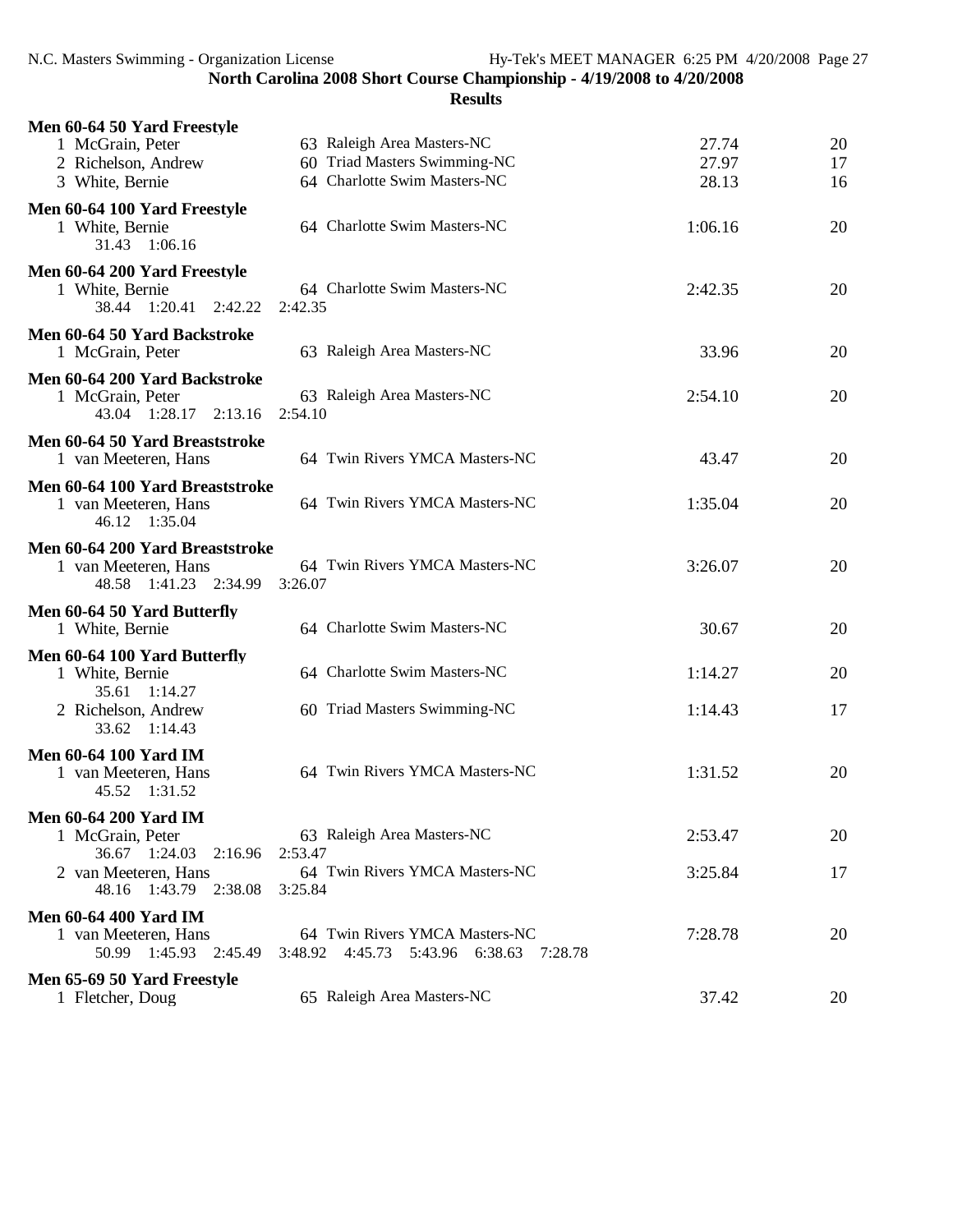| Men 65-69 100 Yard Freestyle<br>1 Gadol, Lou<br>34.43 1:15.42                                                       | 66 Charlotte Swim Masters-NC                                                                                                                     | 1:15.42  | 20 |
|---------------------------------------------------------------------------------------------------------------------|--------------------------------------------------------------------------------------------------------------------------------------------------|----------|----|
| Men 65-69 200 Yard Freestyle<br>1 Fletcher, Doug<br>41.21 1:28.33 2:18.59                                           | 65 Raleigh Area Masters-NC<br>3:07.47                                                                                                            | 3:07.47  | 20 |
| Men 65-69 500 Yard Freestyle<br>1 Fletcher, Doug<br>41.58 1:32.41 2:22.65<br>7:39.52 8:28.78                        | 65 Raleigh Area Masters-NC<br>3:15.44 4:07.80 5:00.65 5:53.35<br>6:46.28                                                                         | 8:28.78  | 20 |
| Men 65-69 1000 Yard Freestyle<br>1 Brundage, Warner<br>35.28 1:14.13 1:54.05<br>11:47.24 12:31.45 13:15.66 13:58.62 | 65 Virginia Masters Swim Team-VA<br>2:34.76 3:15.40 3:56.32 4:37.86 5:19.42<br>6:01.57 6:43.57 7:26.14 8:09.40 8:52.07 9:35.28 10:18.85 11:03.28 | 13:58.62 | 20 |
| 2 Fletcher, Doug<br>42.82 1:30.04 2:18.94 3:08.59 3:59.77 4:50.91<br>14:20.03 15:10.12 16:01.10 16:49.82            | 65 Raleigh Area Masters-NC<br>5:42.61 6:33.81<br>7:26.05 8:17.65 9:09.28 10:03.20 10:53.32 11:45.07 12:36.93 13:27.39                            | 16:49.82 | 17 |
| Men 65-69 50 Yard Breaststroke                                                                                      |                                                                                                                                                  |          |    |
| 1 Brundage, Warner                                                                                                  | 65 Virginia Masters Swim Team-VA                                                                                                                 | 38.03    | 20 |
| 2 Gadol, Lou                                                                                                        | 66 Charlotte Swim Masters-NC                                                                                                                     | 38.83    | 17 |
| 3 Fletcher, Doug                                                                                                    | 65 Raleigh Area Masters-NC                                                                                                                       | 42.20    | 16 |
| Men 65-69 100 Yard Breaststroke                                                                                     |                                                                                                                                                  |          |    |
| 1 Brundage, Warner<br>37.98 1:21.89                                                                                 | 65 Virginia Masters Swim Team-VA                                                                                                                 | 1:21.89  | 20 |
| 2 Fletcher, Doug<br>44.13 1:33.03                                                                                   | 65 Raleigh Area Masters-NC                                                                                                                       | 1:33.03  | 17 |
| Men 65-69 200 Yard Breaststroke                                                                                     |                                                                                                                                                  |          |    |
| 1 Brundage, Warner<br>40.27 1:25.57<br>2:12.30                                                                      | 65 Virginia Masters Swim Team-VA<br>2:59.73                                                                                                      | 2:59.73  | 20 |
| 2 Fletcher, Doug<br>45.43 1:36.22 2:28.91                                                                           | 65 Raleigh Area Masters-NC<br>3:22.22                                                                                                            | 3:22.22  | 17 |
| 3 Gadol, Lou<br>43.65 1:37.18 2:32.25                                                                               | 66 Charlotte Swim Masters-NC<br>3:22.76                                                                                                          | 3:22.76  | 16 |
| Men 65-69 50 Yard Butterfly                                                                                         |                                                                                                                                                  |          |    |
| 1 Gadol, Lou                                                                                                        | 66 Charlotte Swim Masters-NC                                                                                                                     | 34.02    | 20 |
| <b>Men 65-69 100 Yard IM</b><br>1 Brundage, Warner<br>35.60 1:16.06                                                 | 65 Virginia Masters Swim Team-VA                                                                                                                 | 1:16.06  | 20 |
| 2 Gadol, Lou<br>37.21<br>1:22.54                                                                                    | 66 Charlotte Swim Masters-NC                                                                                                                     | 1:22.54  | 17 |
| 3 Fletcher, Doug<br>46.03 1:31.66                                                                                   | 65 Raleigh Area Masters-NC                                                                                                                       | 1:31.66  | 16 |
| Men 70-74 50 Yard Freestyle<br>1 Clark, Jerry                                                                       | 70 Charlotte Swim Masters-NC                                                                                                                     | 27.67    | 20 |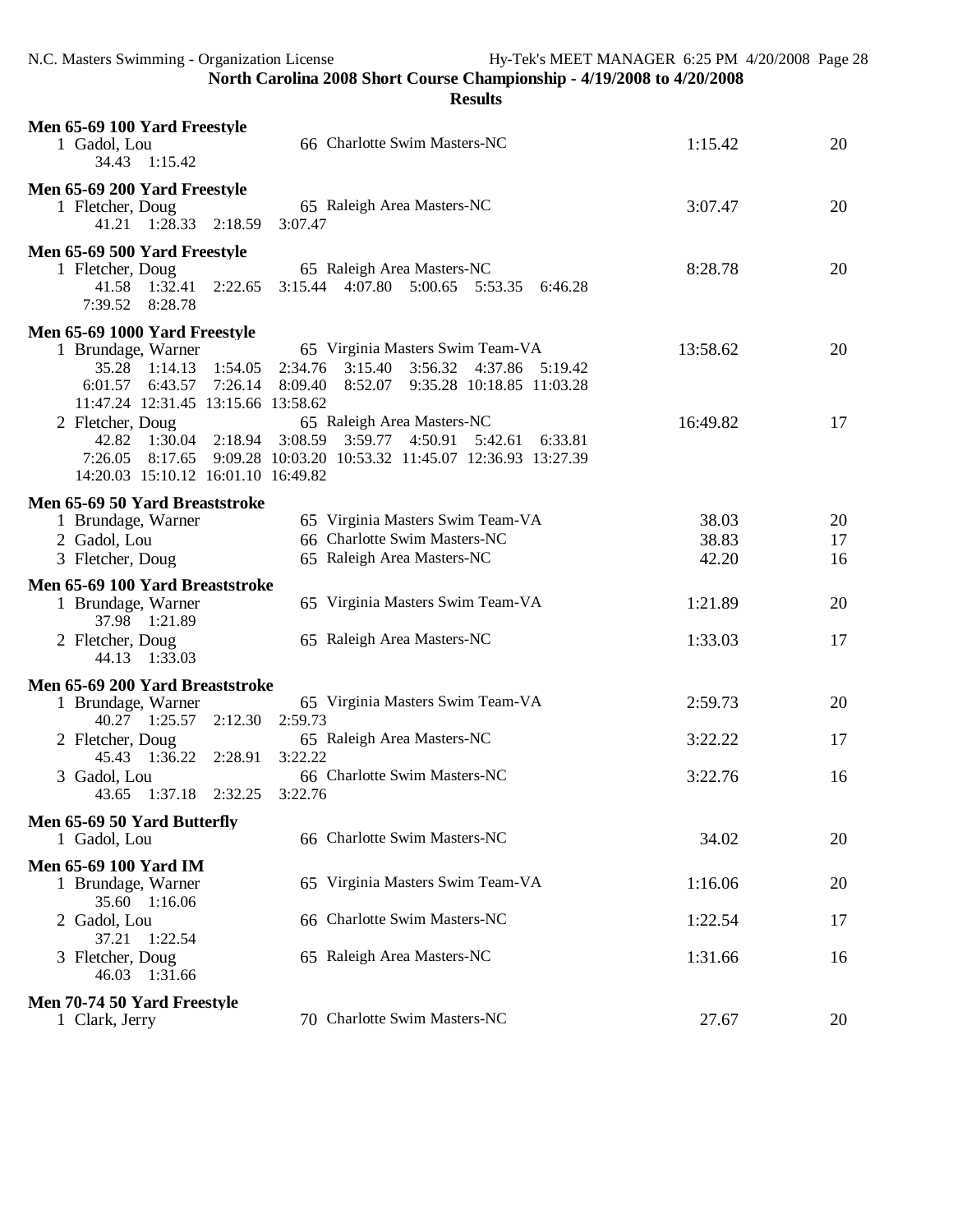| Men 70-74 100 Yard Freestyle<br>1 Clark, Jerry<br>29.38 1:00.77                            | 70 Charlotte Swim Masters-NC                                               | 1:00.77        | 20             |
|--------------------------------------------------------------------------------------------|----------------------------------------------------------------------------|----------------|----------------|
| Men 70-74 200 Yard Freestyle<br>1 Clark, Jerry<br>32.95 1:07.55 1:42.89                    | 70 Charlotte Swim Masters-NC<br>2:16.97                                    | 2:16.97        | 20             |
| Men 70-74 500 Yard Freestyle<br>1 Clark, Jerry<br>34.92 1:13.65 1:53.59<br>5:53.65 6:29.48 | 70 Charlotte Swim Masters-NC<br>2:34.24 3:14.93 3:55.10 4:34.73<br>5:14.86 | 6:29.48        | 20             |
| Men 70-74 50 Yard Breaststroke<br>1 Clark, Jerry<br>2 Huson, John                          | 70 Charlotte Swim Masters-NC<br>73 James J Harris YMCA-NC                  | 39.37<br>49.86 | 20<br>17       |
| Men 70-74 200 Yard Breaststroke<br>1 Huson, John<br>54.21 2:02.63 3:13.32                  | 73 James J Harris YMCA-NC<br>4:21.17                                       | 4:21.17        | 20             |
| Men 70-74 100 Yard Butterfly<br>1 Huson, John<br>53.76 1:58.28                             | 73 James J Harris YMCA-NC                                                  | 1:58.28        | 20             |
| <b>Men 70-74 100 Yard IM</b><br>1 Huson, John<br>48.97 1:45.80                             | 73 James J Harris YMCA-NC                                                  | 1:45.80        | 20             |
| <b>Men 70-74 200 Yard IM</b><br>1 Huson, John<br>54.64 1:54.55 3:03.72                     | 73 James J Harris YMCA-NC<br>3:58.04                                       | 3:58.04        | 20             |
| Men 75-79 50 Yard Freestyle<br>1 Kortheuer, John                                           | 77 MAC Masters-NC                                                          | 30.87          | 20             |
| Men 75-79 100 Yard Freestyle<br>1 Mitchell, Clarke<br>32.93 1:06.19                        | 75 Asheville Masters Swimming-NC                                           | 1:06.19        | 20             |
| Men 75-79 50 Yard Backstroke<br>1 Mitchell, Clarke                                         | 75 Asheville Masters Swimming-NC                                           | 33.75          | 20             |
| Men 75-79 200 Yard Backstroke<br>1 Mitchell, Clarke<br>38.66 1:20.98 2:05.76               | 75 Asheville Masters Swimming-NC<br>2:48.79                                | 2:48.79        | 20             |
| Men 75-79 50 Yard Breaststroke<br>*1 Kortheuer, John<br>*1 Mitchell, Clarke                | 77 MAC Masters-NC<br>75 Asheville Masters Swimming-NC                      | 38.21<br>38.21 | 18.50<br>18.50 |
| Men 75-79 100 Yard Breaststroke<br>1 Kortheuer, John<br>41.96 1:28.20                      | 77 MAC Masters-NC                                                          | 1:28.20        | 20             |
| <b>Men 75-79 100 Yard IM</b><br>1 Mitchell, Clarke<br>34.44 1:16.19                        | 75 Asheville Masters Swimming-NC                                           | 1:16.19        | 20             |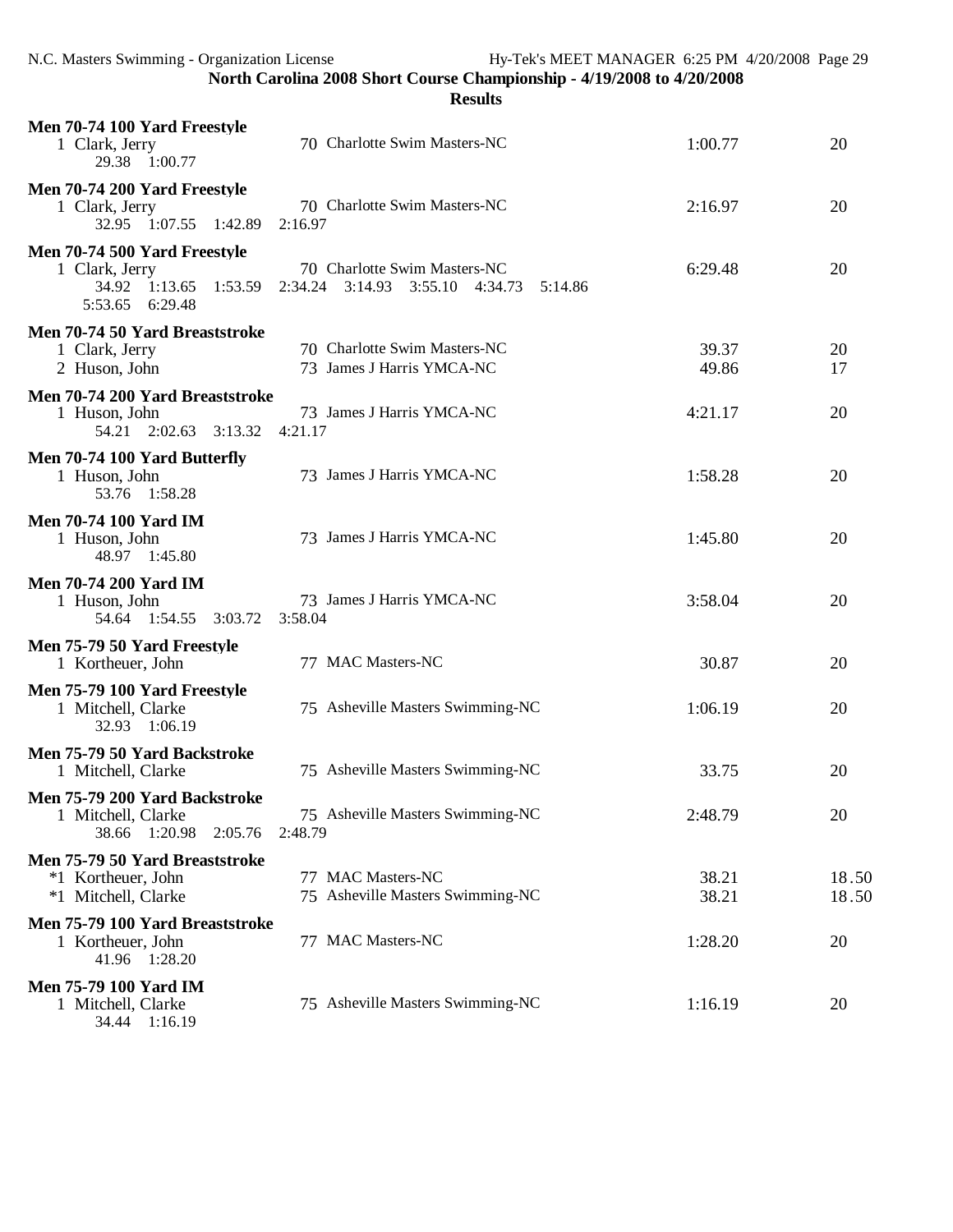| Men 80-84 50 Yard Freestyle<br>1 Scherbarth, Jim                                                                               | 84 Raleigh Area Masters-NC                                        |                                               | 45.85                              | 20       |
|--------------------------------------------------------------------------------------------------------------------------------|-------------------------------------------------------------------|-----------------------------------------------|------------------------------------|----------|
| Men 80-84 50 Yard Backstroke<br>1 Scherbarth, Jim                                                                              | 84 Raleigh Area Masters-NC                                        |                                               | 1:00.23                            | 20       |
| Men 80-84 200 Yard Backstroke<br>1 Scherbarth, Jim<br>$1:13.68$ $2:38.74$ $4:05.20$                                            | 84 Raleigh Area Masters-NC<br>5:25.28                             |                                               | 5:25.28                            | 20       |
| Men 80-84 50 Yard Breaststroke<br>1 Formo, Arnie<br>2 Scherbarth, Jim                                                          | 81 Raleigh Area Masters-NC<br>84 Raleigh Area Masters-NC          |                                               | 54.73<br>1:08.63                   | 20<br>17 |
| Men 80-84 100 Yard Breaststroke<br>1 Formo, Arnie<br>$1:00.25$ $2:05.51$                                                       | 81 Raleigh Area Masters-NC                                        |                                               | 2:05.51                            | 20       |
| Men 80-84 200 Yard Breaststroke<br>1 Formo, Arnie<br>$1:02.87$ $2:13.84$ $3:30.49$                                             | 81 Raleigh Area Masters-NC<br>4:42.25                             |                                               | 4:42.25                            | 20       |
| <b>Men 80-84 100 Yard IM</b><br>1 Scherbarth, Jim<br>1:13.50 2:43.85                                                           | 84 Raleigh Area Masters-NC                                        |                                               | 2:43.85                            | 20       |
| Women 18+200 Yard Freestyle Relay<br>1 Asheville Masters Swimming-<br>1) Wolfe, Michaela W18<br>27.37<br>58.51 1:27.43 1:57.70 | A<br>2) Battle, Ruth W45                                          | 3) Browning, Jessica W31                      | 1:57.70<br>4) Alston, Anne W40     | 40       |
| Women 18+200 Yard Medley Relay<br>1 Asheville Masters Swimming-<br>1) Browning, Jessica W31<br>35.25 1:10.51 1:41.37 2:08.63   | A<br>2) Battle, Ruth W45                                          | 3) Wolfe, Michaela W18                        | 2:08.63<br>4) Alston, Anne W40     | 40       |
| Women 25+200 Yard Freestyle Relay<br>1 Durham Area Masters Aquation<br>1) Grego, Sonia W38<br>35.02 1:07.66 1:37.78 2:09.61    | A<br>2) Proud, Jessica W26                                        | 3) Fritchie, Karen W30                        | 2:09.61<br>4) Newton, Danielle W29 | 40       |
| Women 25+400 Yard Freestyle Relay<br>1 Asheville Masters Swimming-<br>1) Browning, Jessica W31<br>32.69 1:05.56 1:44.26        | A<br>2) Rogers, Jennie W55<br>2:25.06 2:57.49<br>3:30.85          | 3) Schindler, Peggy W47<br>3:59.71<br>4:32.97 | 4:32.97<br>4) Battle, Ruth W45     | 40       |
| 2 Durham Area Masters Aquation<br>1) Newton, Danielle W29<br>34.17 1:23.77 1:51.45                                             | $\mathbf{A}$<br>2) Grego, Sonia W38<br>2:36.64 3:01.85<br>3:33.01 | 3) Fritchie, Karen W30<br>4:03.31<br>4:39.13  | 4:39.13<br>4) Proud, Jessica W26   | 34       |
| 3 Raleigh Area Masters-NC<br>1) Oversmith, Amy W36<br>32.38 1:06.27 1:49.47                                                    | A<br>2) Lewis, Jennifer W28<br>2:38.22 3:12.19 3:49.71            | 3) Hawley, Kate W27<br>4:20.61<br>4:55.63     | 4:55.63<br>4) Blackwell, Ceil W67  | 32       |
| Women 25+200 Yard Medley Relay<br>1 Raleigh Area Masters-NC<br>1) Stallworth, Abby W27<br>31.69 1:05.54 1:33.46                | A<br>2) Humphries, Katie W27<br>1:59.77                           | 3) Braun, Erika W36                           | 1:59.77<br>4) Bonney, Erin W25     | 40       |
| 2 Raleigh Area Masters-NC<br>1) Oversmith, Amy W36<br>32.88 1:12.44 1:45.93                                                    | $\mathbf B$<br>2) Kemerait, Karen W41<br>2:13.28                  | 3) Lewis, Jennifer W28                        | 2:13.28<br>4) Wagner, Jaclyn W27   | 34       |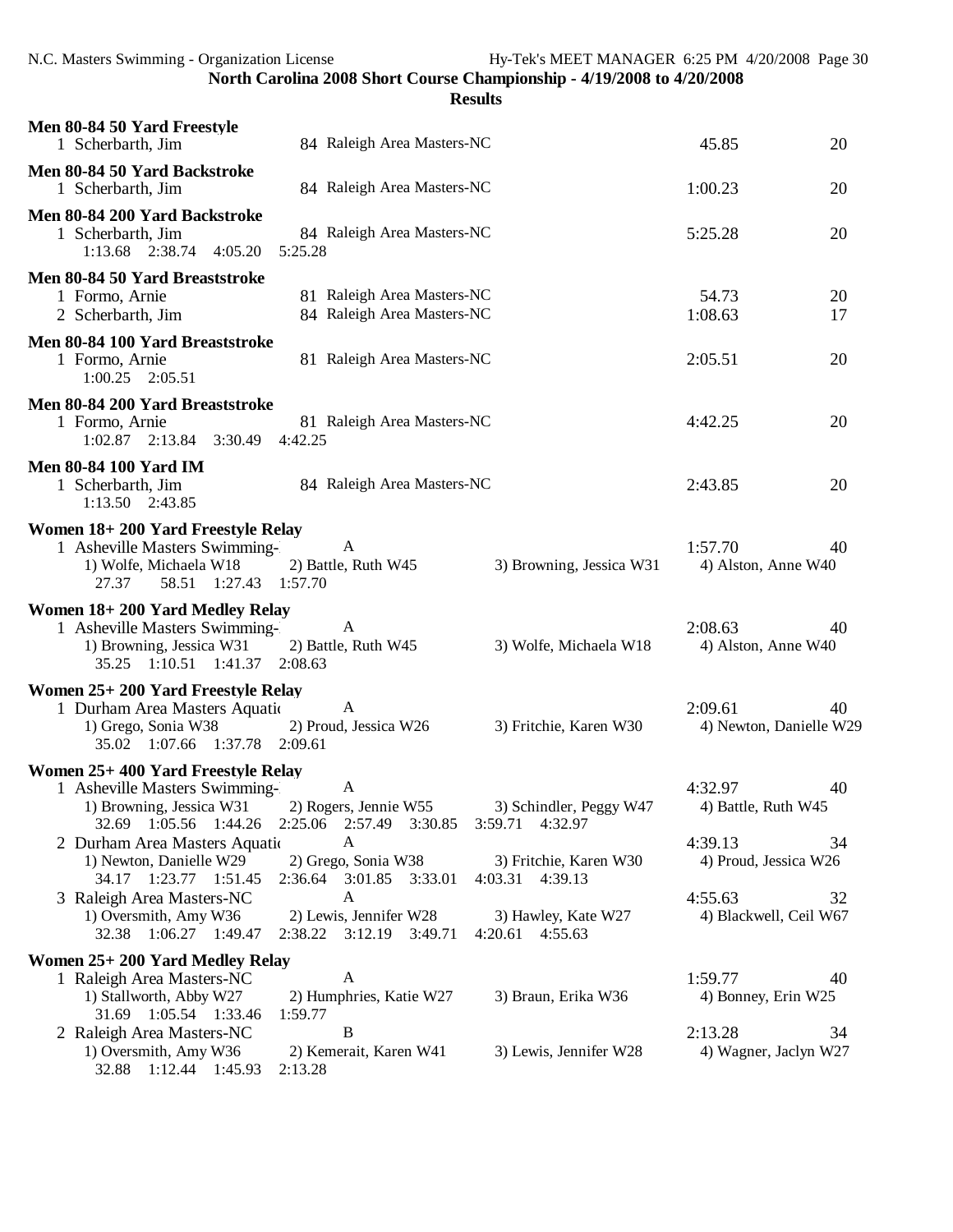N.C. Masters Swimming - Organization License Hy-Tek's MEET MANAGER 6:25 PM 4/20/2008 Page 31

**North Carolina 2008 Short Course Championship - 4/19/2008 to 4/20/2008**

| (Women 25+ 200 Yard Medley Relay)<br>3 Durham Area Masters Aquatic<br>35.34 1:17.28 1:48.80 2:22.63                                                                                               | $\overline{A}$<br>1) Proud, Jessica W26 2) Newton, Danielle W29                                                            | 3) Williams, Heidi W39                      | 2:22.63<br>32<br>4) Grego, Sonia W38                                            |
|---------------------------------------------------------------------------------------------------------------------------------------------------------------------------------------------------|----------------------------------------------------------------------------------------------------------------------------|---------------------------------------------|---------------------------------------------------------------------------------|
| Women 35+200 Yard Freestyle Relay<br>1 Asheville Masters Swimming-<br>1) Schindler, Peggy W47 2) Sims, Ann W56<br>29.17 1:04.80 1:38.30 2:09.83                                                   | B                                                                                                                          | 3) Kramer, Adrienne W42                     | 2:09.83<br>40<br>4) Wilson, Debbie W54                                          |
| Women 35+200 Yard Medley Relay<br>1 Asheville Masters Swimming-<br>1) Kramer, Adrienne W42<br>39.17 1:19.64 1:53.67 2:27.21                                                                       | B<br>$2)$ Sims, Ann W56                                                                                                    | 3) Schindler, Peggy W47                     | 2:27.21<br>40<br>4) Wilson, Debbie W54                                          |
| Women 45+200 Yard Freestyle Relay<br>1 Virginia Masters Swim Team-<br>1) Brown, Jann W53<br>52.15 1:19.01 2:33.71<br>36.62                                                                        | $\overline{A}$<br>2) Niles, Dorothy W66                                                                                    | 3) Dawson, Rosemary W62                     | 2:33.71 40<br>4) Rhodes, Kelly W46                                              |
| Men 18+200 Yard Freestyle Relay<br>1 Asheville Masters Swimming-<br>1) Kulakov, Taras M21 2) Cook, Matthew M38<br>23.66 49.86 1:17.95 1:43.93                                                     | B                                                                                                                          | 3) Weller, Jeff M48                         | 1:43.93<br>40<br>4) Sherry, Tom M40                                             |
| Men 18+400 Yard Freestyle Relay<br>1 Asheville Masters Swimming-<br>25.05                                                                                                                         | A<br>1) Kulakov, Taras M21 2) Sherry, Tom M40 3) Weller, Jeff M48<br>52.24 1:21.84 1:53.94 2:28.06 3:06.21 3:42.79 4:22.61 |                                             | 4:22.61<br>40<br>4) Wolfe, Bill M50                                             |
| Men 18+200 Yard Medley Relay<br>1 Raleigh Area Masters-NC<br>1) Su, Billy M34<br>32.19 1:03.27 1:28.51<br>2 Asheville Masters Swimming-<br>1) Kulakov, Taras M21<br>28.35 1:00.02 1:26.73 1:54.38 | $\mathbf{A}$<br>2) Gillespie, Tyler M19<br>1:50.63<br>A<br>2) Cook, Matthew M38                                            | 3) Stewart, Henry M44<br>3) Sherry, Tom M40 | 1:50.63<br>40<br>4) Krayer, Michael M25<br>1:54.38<br>34<br>4) Weller, Jeff M48 |
| Men 25+200 Yard Freestyle Relay<br>1 Raleigh Area Masters-NC<br>1) Stewart, Henry M44<br>23.16 50.14 1:13.40 1:38.99                                                                              | A<br>$2)$ Su, Billy M34                                                                                                    | 3) Goldman, Brian M43                       | 1:38.99<br>40<br>4) Krayer, Michael M25                                         |
| Men 25+400 Yard Freestyle Relay<br>1 Raleigh Area Masters-NC<br>1) Fuller, Scott M42<br>1:18.96<br>24.11<br>50.09                                                                                 | A<br>2) Stewart, Henry M44<br>2:18.57 2:49.27<br>1:50.83                                                                   | 3) Su, Billy M34<br>$3:15.58$ $3:44.62$     | 3:44.62<br>40<br>4) Krayer, Michael M25                                         |
| Men 25+200 Yard Medley Relay<br>1 Durham Area Masters Aquatic<br>1) Eudailey, Joshua M25<br>38.51 1:10.76 1:40.74                                                                                 | A<br>2) Parr, Derek M33<br>2:14.93                                                                                         | 3) Caruth, Joseph M26                       | 2:14.93<br>40<br>4) Bedard, Daniel M27                                          |
| Men 35+200 Yard Freestyle Relay<br>1 Tar Heel Aquatic Team-NC<br>1) Schmitz, Bob M55<br>24.98<br>52.76<br>1:18.67                                                                                 | A<br>2) Van Der Horst, Charles M56 3) White, Kirk M38<br>1:43.60                                                           |                                             | 1:43.60<br>40<br>4) Fritsch, Daniel M43                                         |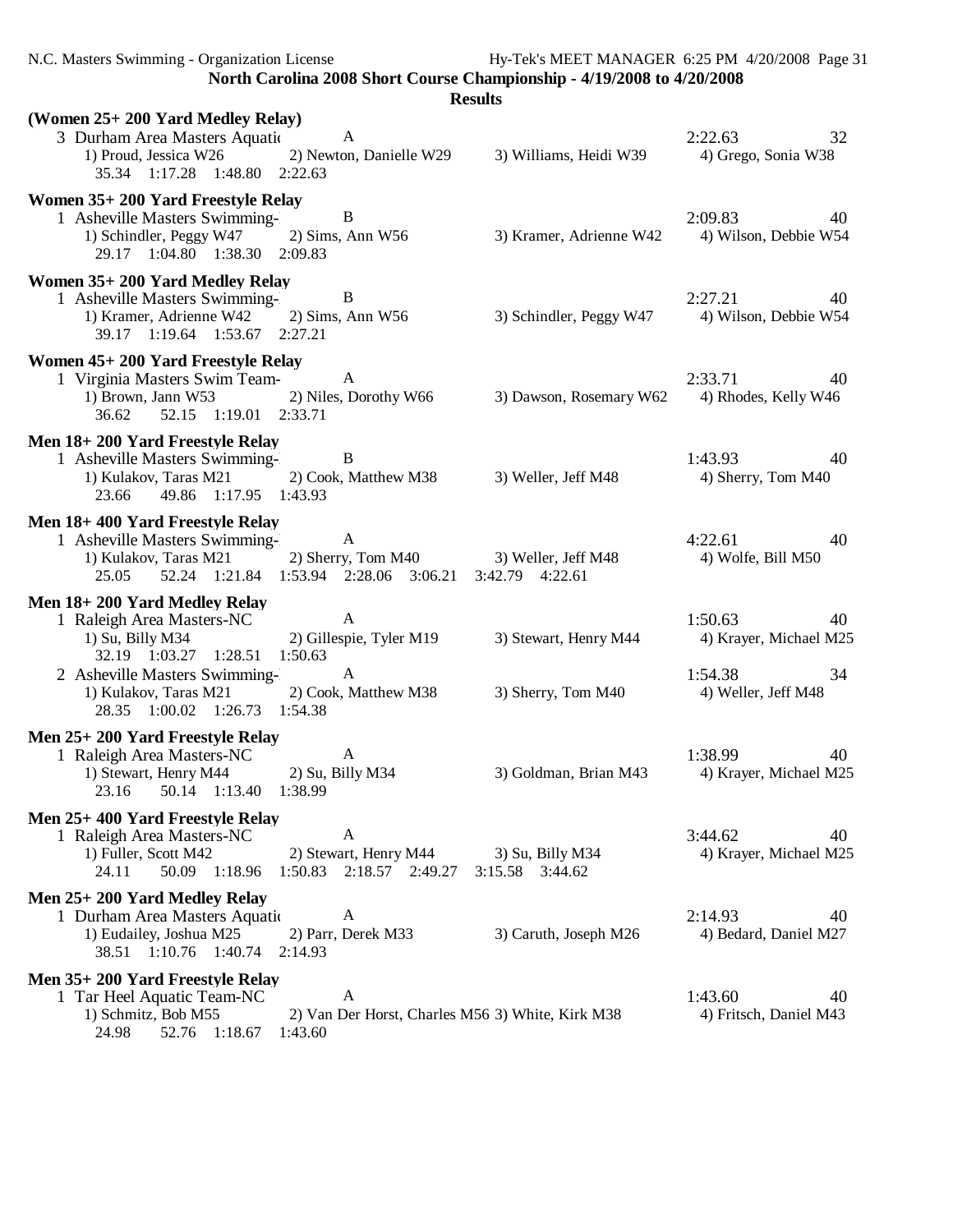| Men 35+400 Yard Freestyle Relay<br>1 Asheville Masters Swimming-<br>1) Hartley, Larry M48<br>31.88 1:05.68 1:40.64          | B<br>2) Adamson, Kenet M49 3) Cook, Matthew M38<br>2:20.98 2:52.14 3:27.39 4:04.85 4:44.59 |                           | 4:44.59<br>40<br>4) Mitchell, Clarke M75 |
|-----------------------------------------------------------------------------------------------------------------------------|--------------------------------------------------------------------------------------------|---------------------------|------------------------------------------|
| --- Tar Heel Aquatic Team-NC<br>1) Schmitz, Bob M55                                                                         | $\mathbf{A}$<br>2) Van Der Horst, Charles M56 3) White, Kirk M38                           |                           | DQ<br>4) Fritsch, Daniel M43             |
| Men 45+200 Yard Freestyle Relay<br>1 Asheville Masters Swimming-<br>1) Hartley, Larry M48<br>28.61 58.95 1:28.91 2:00.33    | A<br>2) Wolfe, Bill M50                                                                    | 3) Mitchell, Clarke M75   | 2:00.33<br>40<br>4) Adamson, Kenet M49   |
| Men 45+200 Yard Medley Relay<br>1 Asheville Masters Swimming-<br>1) Mitchell, Clarke M75<br>35.53 1:10.36 1:41.59           | B<br>2) Adamson, Kenet M49<br>2:10.46                                                      | 3) Hartley, Larry M48     | 2:10.46<br>40<br>4) Wolfe, Bill M50      |
| Mixed 18+200 Yard Freestyle Relay<br>1 Raleigh Area Masters-NC<br>1) Gillespie, Tyler M19<br>49.24 1:15.65 1:38.48<br>24.13 | $\mathbf{A}$<br>2) Braun, Erika W36                                                        | 3) Bonney, Erin W25       | 1:38.48<br>40<br>4) Krayer, Michael M25  |
| 2 Asheville Masters Swimming-<br>1) Kulakov, Taras M21<br>50.07 1:19.27 1:49.81<br>23.31                                    | A<br>2) Wolfe, Michaela W18                                                                | 3) Delcambre, Sarah W24   | 1:49.81<br>34<br>4) Wolfe, Bill M50      |
| 3 Twin Rivers YMCA Masters-<br>1) Raschke, Karen W24<br>30.41 1:13.36 1:50.63 2:16.56                                       | A<br>2) van Meeteren, Greta W61                                                            | 3) van Meeteren, Hans M64 | 2:16.56<br>32<br>4) Doyle, Mark M48      |
| Mixed 18+200 Yard Medley Relay<br>1 Asheville Masters Swimming-<br>1) Kulakov, Taras M21<br>30.57 1:08.23 1:39.37 2:07.18   | A<br>2) Delcambre, Sarah W24                                                               | 3) Wolfe, Michaela W18    | 2:07.18<br>40<br>4) Wolfe, Bill M50      |
| Mixed 25+200 Yard Freestyle Relay                                                                                           |                                                                                            |                           |                                          |
| 1 Asheville Masters Swimming-<br>1) Sherry, Tom M40<br>55.85 1:25.83 1:49.97<br>25.66                                       | $\bf{B}$<br>2) Alston, Anne W40                                                            | 3) Browning, Jessica W31  | 1:49.97<br>40<br>4) Cook, Matthew M38    |
| 2 Durham Area Masters Aquatic<br>1) Williams, Heidi W39<br>54.52  1:23.87  1:50.40<br>28.32                                 | B<br>2) Parr, Derek M33                                                                    | 3) Proud, Jessica W26     | 1:50.40<br>34<br>4) Caruth, Joseph M26   |
| 3 Durham Area Masters Aquatic<br>1) Newton, Danielle W29<br>31.52 1:09.07 1:46.67                                           | A<br>2) Bedard, Daniel M27<br>2:12.37                                                      | 3) Grego, Sonia W38       | 2:12.37<br>32<br>4) Eudailey, Joshua M25 |
| Mixed 25+200 Yard Medley Relay                                                                                              |                                                                                            |                           |                                          |
| 1 Raleigh Area Masters-NC<br>1) Braun, Erika W36<br>29.42 1:00.27 1:30.14                                                   | A<br>2) Goldman, Brian M43<br>1:53.65                                                      | 3) Bonney, Erin W25       | 1:53.65<br>40<br>4) Krayer, Michael M25  |
| 2 Asheville Masters Swimming-<br>1) Browning, Jessica W31<br>35.45 1:08.21 1:36.53                                          | B<br>2) Cook, Matthew M38<br>2:04.72                                                       | 3) Sherry, Tom M40        | 2:04.72<br>34<br>4) Alston, Anne W40     |
| 3 Raleigh Area Masters-NC<br>1) Lewis, Grant M37<br>32.81 1:13.07 1:39.22                                                   | B<br>2) Stewart, Henry M44<br>2:10.90                                                      | 3) Oversmith, Amy W36     | 2:10.90<br>32<br>4) Lysaght, Chuck M58   |
| 4 Durham Area Masters Aquatio<br>1) Proud, Jessica W26<br>34.68 1:08.72 1:39.55                                             | A<br>2) Parr, Derek M33<br>2:11.43                                                         | 3) Caruth, Joseph M26     | 2:11.43<br>30<br>4) Newton, Danielle W29 |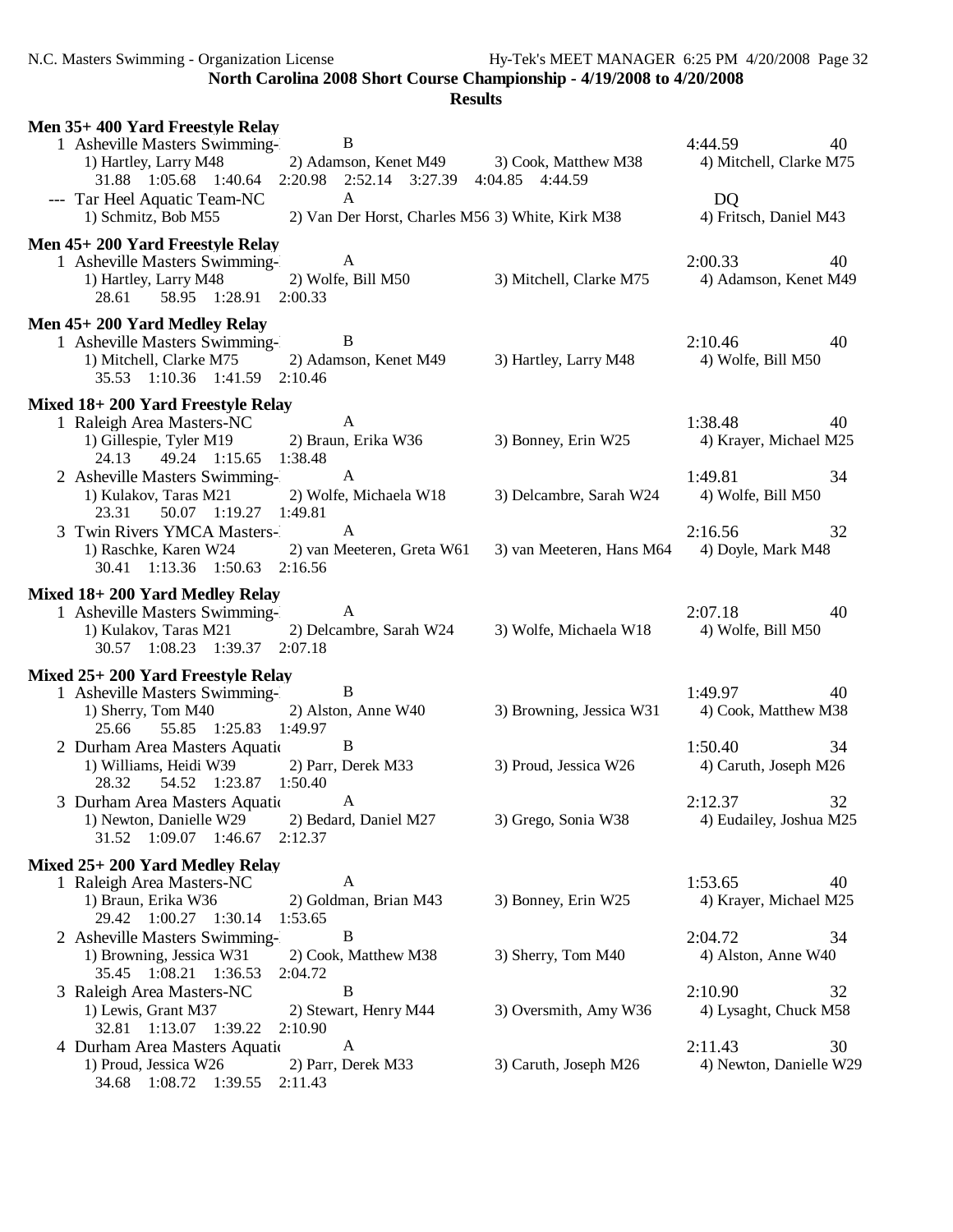| Mixed 35+ 200 Yard Medley Relay                                                                              |                                                       |                                                      |         |                               |
|--------------------------------------------------------------------------------------------------------------|-------------------------------------------------------|------------------------------------------------------|---------|-------------------------------|
| 1 Tar Heel Aquatic Team-NC<br>1) Nowak, Elizabeth W44<br>32.56 1:07.64 1:36.62                               | А<br>2) Lindroos, Pamela W42<br>2:08.59               | 3) Schmitz, Bob M55                                  | 2:08.59 | 40<br>4) McKee, David M54     |
| Mixed 45+ 200 Yard Freestyle Relay                                                                           |                                                       |                                                      |         |                               |
| 1 Asheville Masters Swimming-<br>1) Hartley, Larry M48                                                       | D<br>2) Battle, Ruth W45                              | 3) Schindler, Peggy W47                              | 1:50.15 | 40<br>4) Weller, Jeff M48     |
| 27.31<br>54.58<br>1:23.13<br>2 Asheville Masters Swimming-<br>1) Adamson, Kenet M49<br>30.83 1:03.82 1:32.66 | 1:50.15<br>$\mathbf C$<br>2) Sims, Ann W56<br>2:05.32 | 3) Mitchell, Clarke M75                              | 2:05.32 | 34<br>4) Wilson, Debbie W54   |
| Mixed 45+ 200 Yard Medley Relay                                                                              |                                                       |                                                      |         |                               |
| 1 Asheville Masters Swimming-<br>1) Hartley, Larry M48<br>35.18 1:10.86 1:41.23                              | $\mathsf{C}$<br>2) Weller, Jeff M48<br>2:10.36        | 3) Battle, Ruth W45                                  | 2:10.36 | 40<br>4) Schindler, Peggy W47 |
| 2 Asheville Masters Swimming-<br>1) Mitchell, Clarke M75<br>$1:17.57$ $1:50.24$<br>36.05                     | D<br>2) Sims, Ann W56<br>2:24.84                      | 3) Adamson, Kenet M49                                | 2:24.84 | 34<br>4) Wilson, Debbie W54   |
| Mixed 65+200 Yard Medley Relay                                                                               |                                                       |                                                      |         |                               |
| 1 Raleigh Area Masters-NC<br>1) Blackwell, Ceil W67<br>42.46 1:43.71 2:27.48                                 | $\mathbf C$<br>2) Formo, Arnie M81<br>3:13.07         | 3) Fletcher, Doug M65                                | 3:13.07 | 40<br>4) Stroupe, Dawn W69    |
|                                                                                                              |                                                       | Combined Team Scores - Through Event 44              |         |                               |
| 1. Asheville Masters Swimming                                                                                | 3012.5                                                | 2. Raleigh Area Masters                              |         | 2460                          |
| 3. Durham Area Masters Aquatics                                                                              | 1058                                                  | 4. Tar Heel Aquatic Team                             |         | 776                           |
| 5. Virginia Masters Swim Team                                                                                | 640                                                   | 6. Charlotte Swim Masters                            |         | 624                           |
| 7. Unattached                                                                                                | 568                                                   | 8. North Carolina Masters Swimmin                    |         | 532                           |
| 9. MAC Masters                                                                                               | 513.5                                                 | 10. Twin Rivers YMCA Masters                         |         | 371                           |
| 11. Rocky Mount Y Masters                                                                                    | 308                                                   | 12. North Carolina Aquatic Masters                   |         | 180                           |
| 13. Cape Fear Aquatic Club                                                                                   | 134                                                   | 13. Maine Masters Swim Club                          |         | 134                           |
| 15. Lake Lytal Masters                                                                                       | 120                                                   | 16. Southern Marlins Racing Team                     |         | 114                           |
| 17. James J Harris YMCA<br>19. Triad Masters Swimming                                                        | 97<br>34                                              | 18. Shenandoah Marlins Aquatic Clu                   |         | 77                            |
|                                                                                                              |                                                       |                                                      |         |                               |
|                                                                                                              |                                                       | Women - Team Rankings - Through Event 44             |         |                               |
| 1. Asheville Masters Swimming                                                                                | 1577                                                  | 2. Raleigh Area Masters                              |         | 1066                          |
| 3. Durham Area Masters Aquatics                                                                              | 551                                                   | 4. Virginia Masters Swim Team                        |         | 540                           |
| 5. Tar Heel Aquatic Team                                                                                     | 204                                                   | 6. Unattached                                        |         | 186                           |
| 7. North Carolina Aquatic Masters                                                                            | 160                                                   | 8. North Carolina Masters Swimmin                    |         | 157                           |
| 9. Twin Rivers YMCA Masters<br>11. Rocky Mount Y Masters                                                     | 136<br>131                                            | 10. Maine Masters Swim Club                          |         | 134<br>120                    |
| 13. Southern Marlins Racing Team                                                                             | 114                                                   | 12. Lake Lytal Masters<br>14. Charlotte Swim Masters |         | 100                           |
|                                                                                                              |                                                       | Men - Team Rankings - Through Event 44               |         |                               |
| 1. Raleigh Area Masters                                                                                      | 1242                                                  | 2. Asheville Masters Swimming                        |         | 1139.5                        |
| 3. Tar Heel Aquatic Team                                                                                     | 532                                                   | 4. Charlotte Swim Masters                            |         | 524                           |
| 5. MAC Masters                                                                                               | 513.5                                                 | 6. Durham Area Masters Aquatics                      |         | 411                           |
|                                                                                                              |                                                       |                                                      |         |                               |